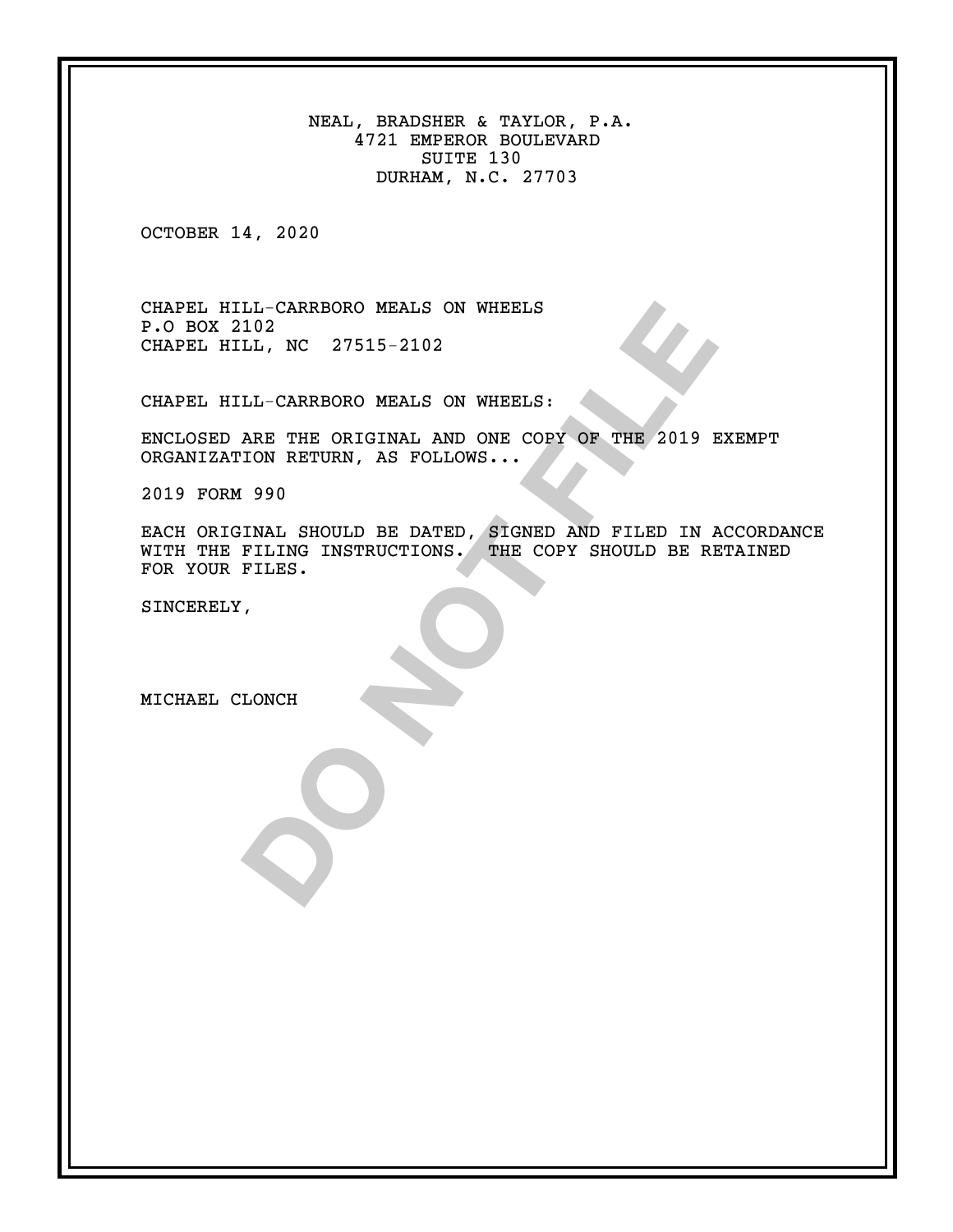# **TAX RETURN FILING INSTRUCTIONS**

## FORM 990

## **FOR THE YEAR ENDING**

DECEMBER 31, 2019

| <b>Prepared for</b>                                | CHAPEL HILL-CARRBORO MEALS ON WHEELS<br>P.O BOX 2102<br>27515-2102<br>CHAPEL HILL, NC                                                                                                                                                                                                                                                  |
|----------------------------------------------------|----------------------------------------------------------------------------------------------------------------------------------------------------------------------------------------------------------------------------------------------------------------------------------------------------------------------------------------|
| <b>Prepared by</b>                                 | NEAL, BRADSHER & TAYLOR, P.A.<br>4721 EMPEROR BOULEVARD, SUITE 130<br>27703<br>DURHAM, NC                                                                                                                                                                                                                                              |
| Amount due<br>or refund                            | NOT APPLICABLE                                                                                                                                                                                                                                                                                                                         |
| Make check<br>payable to                           | NOT APPLICABLE                                                                                                                                                                                                                                                                                                                         |
| Mail tax return<br>and check (if<br>applicable) to | NOT APPLICABLE                                                                                                                                                                                                                                                                                                                         |
| Return must be<br>mailed on<br>or before           | NOT APPLICABLE                                                                                                                                                                                                                                                                                                                         |
| <b>Special</b><br><b>Instructions</b>              | THIS RETURN HAS QUALIFIED FOR ELECTRONIC FILING. AFTER YOU<br>HAVE REVIEWED THE RETURN FOR COMPLETENESS AND ACCURACY,<br>PLEASE SIGN, DATE AND RETURN FORM 8879-EO TO OUR OFFICE.<br>WE<br>WILL TRANSMIT THE RETURN ELECTRONICALLY TO THE IRS AND NO<br>FURTHER ACTION IS REQUIRED. RETURN FORM 8879-EO TO US BY<br>NOVEMBER 16, 2020. |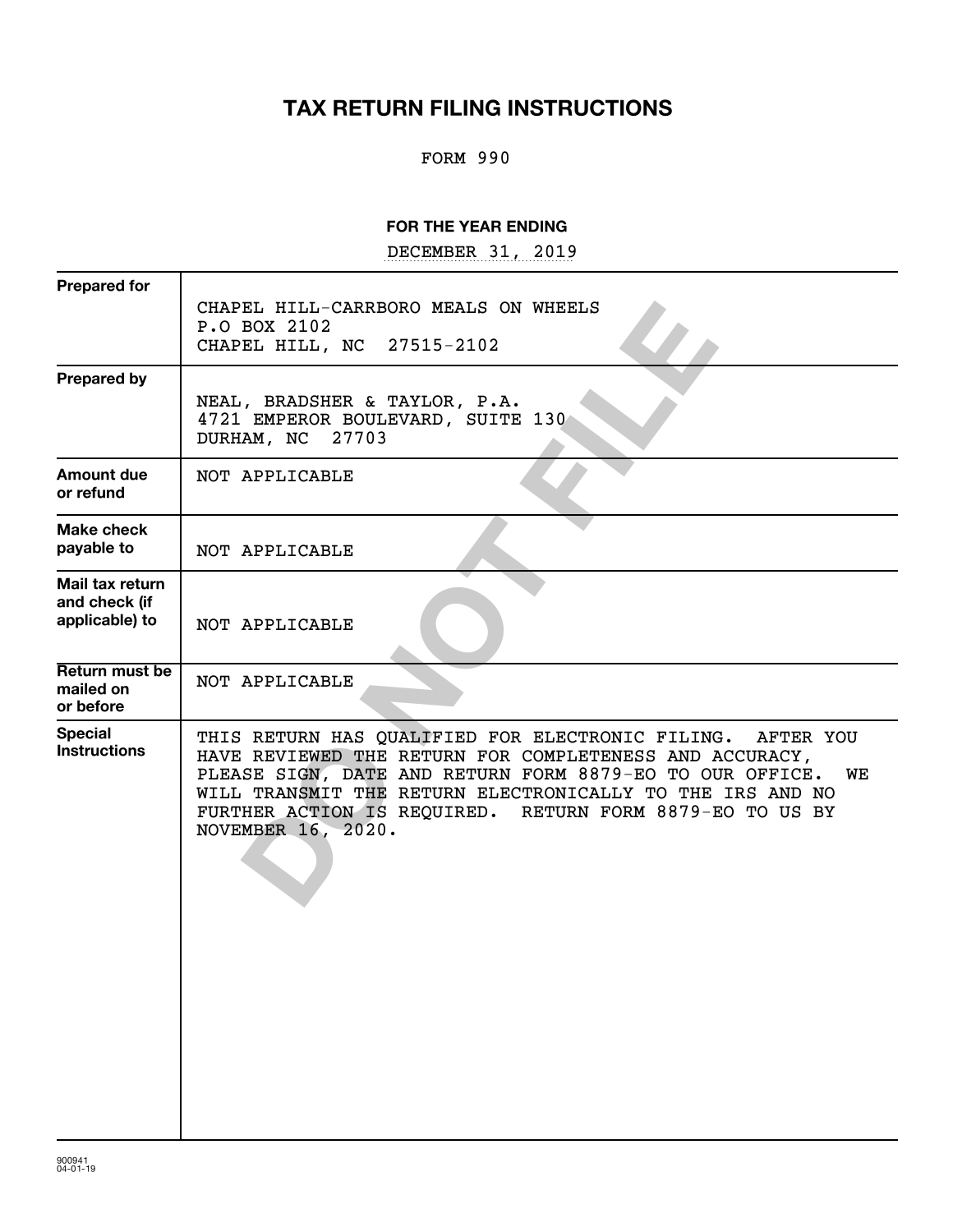| Form 8879-EO                                           |                                                  | <b>THE PLATF OF THE PROPERTY OF THE PLATFOLIC PLATFOLIC PLATFOLIC PLATFOLIC PLATFOLIC PLATFOLIC PLATFOLIC PLATFOLIC</b><br>for an Exempt Organization |    |
|--------------------------------------------------------|--------------------------------------------------|-------------------------------------------------------------------------------------------------------------------------------------------------------|----|
|                                                        | For calendar year 2019, or fiscal year beginning | 2019, and ending                                                                                                                                      | 20 |
| Department of the Treasury<br>Internal Revenue Service |                                                  | Do not send to the IRS. Keep for your records.<br>Go to www.irs.gov/Form8879EO for the latest information.                                            |    |
| Name of exempt organization                            |                                                  |                                                                                                                                                       |    |

# **IRS e-file Signature Authorization 8879-EO for an Exempt Organization**

OMB No. 1545-1878

**2019**

**Employer identification number**

CHAPEL HILL-CARRBORO MEALS ON WHEELS  $\vert$  59-1721954

Name and title of officer

### RACHEL BEARMAN EXECUTIVE DIRECTOR

**Part I | Type of Return and Return Information** (Whole Dollars Only)

on line 1a, 2a, 3a, 4a, or 5a, below, and the amount on that line for the return being filed with this form was blank, then leave line 1b, 2b, 3b, 4b, or 5b, whichever is applicable, blank (do not enter -0-). But, if you entered -0- on the return, then enter -0- on the applicable line below. **Do not** complete more Check the box for the return for which you are using this Form 8879-EO and enter the applicable amount, if any, from the return. If you check the box than one line in Part I.

| <b>1a</b> Form 990 check here $\triangleright$ $\boxed{X}$<br>b Total revenue, if any (Form 990, Part VIII, column (A), line 12) | 1b        | 363,491. |
|----------------------------------------------------------------------------------------------------------------------------------|-----------|----------|
| 2a Form 990-EZ check here<br><b>b</b> Total revenue, if any (Form 990-EZ, line 9) <i>manuaronances</i>                           | 2b        |          |
| 3a Form 1120-POL check here<br><b>b</b> Total tax (Form 1120-POL, line 22) $\ldots$                                              | 3b        |          |
| 4a Form 990-PF check here<br><b>b</b> Tax based on investment income (Form 990-PF, Part VI, line 5) 4b                           |           |          |
| 5a Form 8868 check here $\blacktriangleright$                                                                                    | <b>5b</b> |          |
|                                                                                                                                  |           |          |

## **Part II Declaration and Signature Authorization of Officer**

### **Officer's PIN: check one box only**

| on line 1a, 2a, 3a, 4a, or 5a, below, and the amount on that line for the return being filed with this form was blank, then leave line 1b, 2b, 3b, 4b, or 5b,<br>whichever is applicable, blank (do not enter -0-). But, if you entered -0- on the return, then enter -0- on the applicable line below. Do not complete more<br>than one line in Part I.                                                                                                                                                                                                                                                                                                                                                                                                                                                                                                                                                                                                                                                                                                                                                                                                                                                                                                                                                                                                                                                                                                                                                                                                                                                                                                                                                                                                                             |                 |                                                   |
|--------------------------------------------------------------------------------------------------------------------------------------------------------------------------------------------------------------------------------------------------------------------------------------------------------------------------------------------------------------------------------------------------------------------------------------------------------------------------------------------------------------------------------------------------------------------------------------------------------------------------------------------------------------------------------------------------------------------------------------------------------------------------------------------------------------------------------------------------------------------------------------------------------------------------------------------------------------------------------------------------------------------------------------------------------------------------------------------------------------------------------------------------------------------------------------------------------------------------------------------------------------------------------------------------------------------------------------------------------------------------------------------------------------------------------------------------------------------------------------------------------------------------------------------------------------------------------------------------------------------------------------------------------------------------------------------------------------------------------------------------------------------------------------|-----------------|---------------------------------------------------|
| X                                                                                                                                                                                                                                                                                                                                                                                                                                                                                                                                                                                                                                                                                                                                                                                                                                                                                                                                                                                                                                                                                                                                                                                                                                                                                                                                                                                                                                                                                                                                                                                                                                                                                                                                                                                    |                 | 363,491.                                          |
| b Total revenue, if any (Form 990, Part VIII, column (A), line 12) 15<br><b>1a</b> Form 990 check here                                                                                                                                                                                                                                                                                                                                                                                                                                                                                                                                                                                                                                                                                                                                                                                                                                                                                                                                                                                                                                                                                                                                                                                                                                                                                                                                                                                                                                                                                                                                                                                                                                                                               |                 |                                                   |
| 2a Form 990-EZ check here                                                                                                                                                                                                                                                                                                                                                                                                                                                                                                                                                                                                                                                                                                                                                                                                                                                                                                                                                                                                                                                                                                                                                                                                                                                                                                                                                                                                                                                                                                                                                                                                                                                                                                                                                            |                 |                                                   |
| 3a Form 1120-POL check here                                                                                                                                                                                                                                                                                                                                                                                                                                                                                                                                                                                                                                                                                                                                                                                                                                                                                                                                                                                                                                                                                                                                                                                                                                                                                                                                                                                                                                                                                                                                                                                                                                                                                                                                                          |                 | 3b                                                |
| b Tax based on investment income (Form 990-PF, Part VI, line 5)  4b<br>4a Form 990-PF check here<br>5a Form 8868 check here                                                                                                                                                                                                                                                                                                                                                                                                                                                                                                                                                                                                                                                                                                                                                                                                                                                                                                                                                                                                                                                                                                                                                                                                                                                                                                                                                                                                                                                                                                                                                                                                                                                          |                 | <u> 1989 - Johann Barbara, martin a</u>           |
|                                                                                                                                                                                                                                                                                                                                                                                                                                                                                                                                                                                                                                                                                                                                                                                                                                                                                                                                                                                                                                                                                                                                                                                                                                                                                                                                                                                                                                                                                                                                                                                                                                                                                                                                                                                      |                 |                                                   |
| Part II<br>Declaration and Signature Authorization of Officer                                                                                                                                                                                                                                                                                                                                                                                                                                                                                                                                                                                                                                                                                                                                                                                                                                                                                                                                                                                                                                                                                                                                                                                                                                                                                                                                                                                                                                                                                                                                                                                                                                                                                                                        |                 |                                                   |
| Under penalties of perjury, I declare that I am an officer of the above organization and that I have examined a copy of the organization's 2019<br>electronic return and accompanying schedules and statements and to the best of my knowledge and belief, they are true, correct, and complete. I<br>further declare that the amount in Part I above is the amount shown on the copy of the organization's electronic return. I consent to allow my<br>intermediate service provider, transmitter, or electronic return originator (ERO) to send the organization's return to the IRS and to receive from the IRS<br>(a) an acknowledgement of receipt or reason for rejection of the transmission, (b) the reason for any delay in processing the return or refund, and (c)<br>the date of any refund. If applicable, I authorize the U.S. Treasury and its designated Financial Agent to initiate an electronic funds withdrawal (direct<br>debit) entry to the financial institution account indicated in the tax preparation software for payment of the organization's federal taxes owed on this<br>return, and the financial institution to debit the entry to this account. To revoke a payment, I must contact the U.S. Treasury Financial Agent at<br>1-888-353-4537 no later than 2 business days prior to the payment (settlement) date. I also authorize the financial institutions involved in the<br>processing of the electronic payment of taxes to receive confidential information necessary to answer inquiries and resolve issues related to the<br>payment. I have selected a personal identification number (PIN) as my signature for the organization's electronic return and, if applicable, the<br>organization's consent to electronic funds withdrawal. |                 |                                                   |
| Officer's PIN: check one box only<br>$X$ lauthorize NEAL, BRADSHER & TAYLOR, P.A.                                                                                                                                                                                                                                                                                                                                                                                                                                                                                                                                                                                                                                                                                                                                                                                                                                                                                                                                                                                                                                                                                                                                                                                                                                                                                                                                                                                                                                                                                                                                                                                                                                                                                                    | to enter my PIN | 21954                                             |
| ERO firm name                                                                                                                                                                                                                                                                                                                                                                                                                                                                                                                                                                                                                                                                                                                                                                                                                                                                                                                                                                                                                                                                                                                                                                                                                                                                                                                                                                                                                                                                                                                                                                                                                                                                                                                                                                        |                 | Enter five numbers, but<br>do not enter all zeros |
| as my signature on the organization's tax year 2019 electronically filed return. If I have indicated within this return that a copy of the return<br>is being filed with a state agency(ies) regulating charities as part of the IRS Fed/State program, I also authorize the aforementioned ERO to<br>enter my PIN on the return's disclosure consent screen.                                                                                                                                                                                                                                                                                                                                                                                                                                                                                                                                                                                                                                                                                                                                                                                                                                                                                                                                                                                                                                                                                                                                                                                                                                                                                                                                                                                                                        |                 |                                                   |
| As an officer of the organization, I will enter my PIN as my signature on the organization's tax year 2019 electronically filed return. If I have<br>indicated within this return that a copy of the return is being filed with a state agency(ies) regulating charities as part of the IRS Fed/State<br>program, I will enter my PIN on the return's disclosure consent screen.                                                                                                                                                                                                                                                                                                                                                                                                                                                                                                                                                                                                                                                                                                                                                                                                                                                                                                                                                                                                                                                                                                                                                                                                                                                                                                                                                                                                     |                 |                                                   |
| Officer's signature $\blacktriangleright$<br>Date                                                                                                                                                                                                                                                                                                                                                                                                                                                                                                                                                                                                                                                                                                                                                                                                                                                                                                                                                                                                                                                                                                                                                                                                                                                                                                                                                                                                                                                                                                                                                                                                                                                                                                                                    |                 |                                                   |
| <b>Part III</b><br><b>Certification and Authentication</b>                                                                                                                                                                                                                                                                                                                                                                                                                                                                                                                                                                                                                                                                                                                                                                                                                                                                                                                                                                                                                                                                                                                                                                                                                                                                                                                                                                                                                                                                                                                                                                                                                                                                                                                           |                 |                                                   |
| <b>ERO's EFIN/PIN.</b> Enter your six-digit electronic filing identification                                                                                                                                                                                                                                                                                                                                                                                                                                                                                                                                                                                                                                                                                                                                                                                                                                                                                                                                                                                                                                                                                                                                                                                                                                                                                                                                                                                                                                                                                                                                                                                                                                                                                                         |                 |                                                   |
| 56308021954<br>number (EFIN) followed by your five-digit self-selected PIN.<br>Do not enter all zeros                                                                                                                                                                                                                                                                                                                                                                                                                                                                                                                                                                                                                                                                                                                                                                                                                                                                                                                                                                                                                                                                                                                                                                                                                                                                                                                                                                                                                                                                                                                                                                                                                                                                                |                 |                                                   |
| I certify that the above numeric entry is my PIN, which is my signature on the 2019 electronically filed return for the organization indicated above. I<br>confirm that I am submitting this return in accordance with the requirements of Pub. 4163, Modernized e-File (MeF) Information for Authorized IRS<br>e-file Providers for Business Returns.                                                                                                                                                                                                                                                                                                                                                                                                                                                                                                                                                                                                                                                                                                                                                                                                                                                                                                                                                                                                                                                                                                                                                                                                                                                                                                                                                                                                                               |                 |                                                   |
| ERO's signature $\blacktriangleright$<br>Date $\blacktriangleright$                                                                                                                                                                                                                                                                                                                                                                                                                                                                                                                                                                                                                                                                                                                                                                                                                                                                                                                                                                                                                                                                                                                                                                                                                                                                                                                                                                                                                                                                                                                                                                                                                                                                                                                  |                 |                                                   |
| <b>ERO Must Retain This Form - See Instructions</b><br>Do Not Submit This Form to the IRS Unless Requested To Do So                                                                                                                                                                                                                                                                                                                                                                                                                                                                                                                                                                                                                                                                                                                                                                                                                                                                                                                                                                                                                                                                                                                                                                                                                                                                                                                                                                                                                                                                                                                                                                                                                                                                  |                 |                                                   |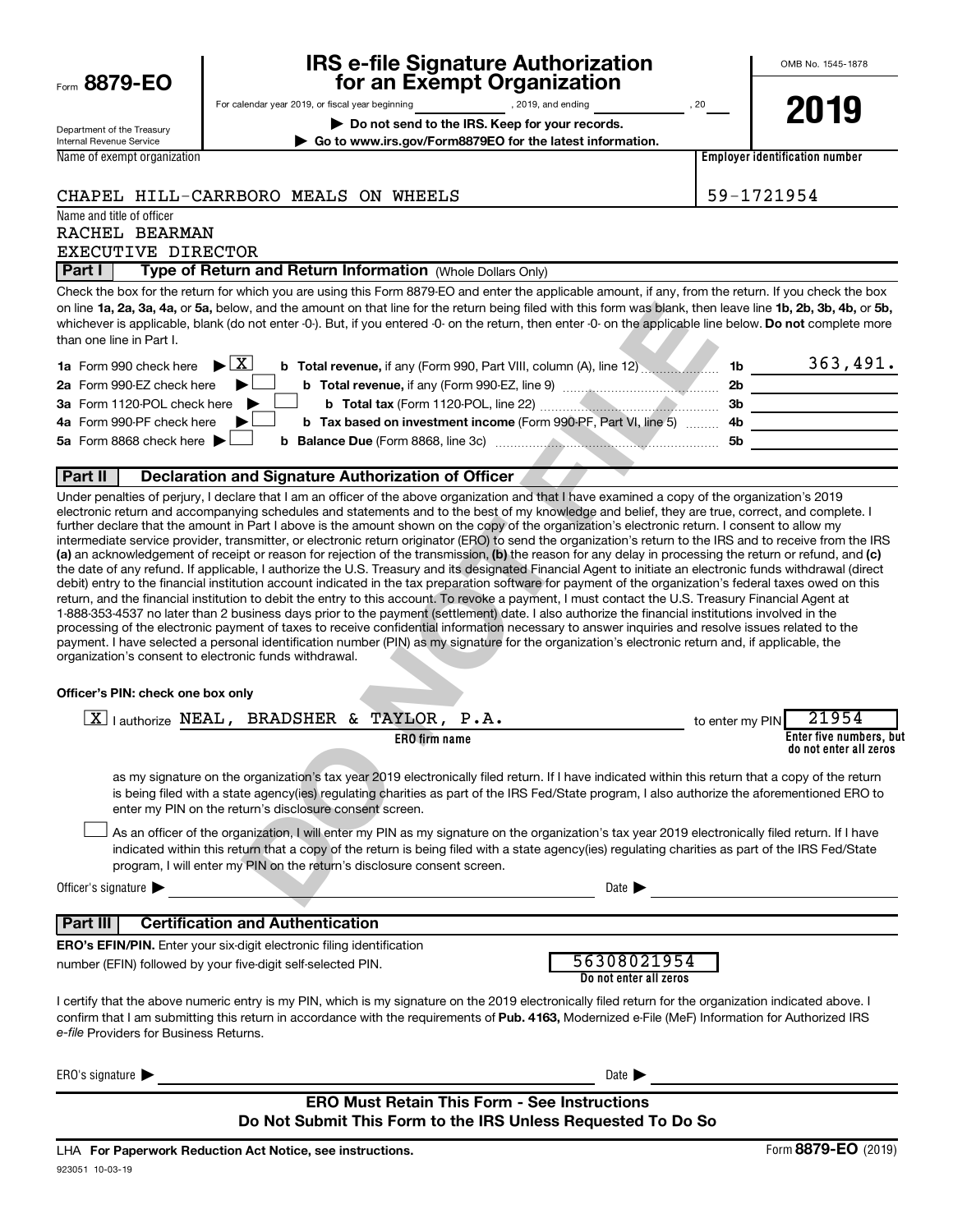| 90<br>Form                                                    |
|---------------------------------------------------------------|
| (Rev. January 2020)                                           |
| Department of the Treasury<br><b>Internal Revenue Service</b> |

## EXTENDED TO NOVEMBER 16, 2020

**Return of Organization Exempt From Income Tax**<br>r section 501(c), 527, or 4947(a)(1) of the Internal Revenue Code (except private foundations)<br>**2019** 

**Under section 501(c), 527, or 4947(a)(1) of the Internal Revenue Code (except private foundations)**

**b** Do not enter social security numbers on this form as it may be made public.<br> **Go to www.irs.gov/Form990 for instructions and the latest information. 
<br>
Inspection | Go to www.irs.gov/Form990 for instructions and the latest information. Inspection**



**A For the 2019 calendar year, or tax year beginning and ending B** Check if **C** Name of organization **C D Employer identification number** Check if C Name of organization applicable: Address<br>]change  $\overline{a}$ CHAPEL HILL-CARRBORO MEALS ON WHEELS Name<br>
change 59-1721954 Doing business as Initial<br>Treturn  $\overline{a}$ **E** Telephone number Number and street (or P.O. box if mail is not delivered to street address) | Room/suite | E Telephone number P.O BOX 2102 2008 2009 12:00 2010 2020 2048  $\overline{a}$ Final **P.O BOX 2102**<br>return/<br>ated City or town, state or province, country, and ZIP or foreign postal code Gross receipts \$ 379,362. G Gross receipts \$ Amended<br>Treturn  $\overline{a}$ CHAPEL HILL, NC 27515-2102 **H(a)** Is this a group return Applica-<br>
pending<br>
pending **F** Name and address of principal officer: **RACHEL BEARMAN** for subordinates? **The State of State Address** No **DO NOT FILE** SAME AS C ABOVE  $H(b)$  Are all subordinates included?  $\Box$  Yes  $\Box$  No Tax-exempt status:  $\boxed{\mathbf{X}}$  501(c)(3)  $\boxed{\phantom{0}}$  501(c)(  $\phantom{0}$  )  $\blacktriangleleft$  (insert no.)  $\boxed{\phantom{0}}$  4947(a)(1) or  $\boxed{\phantom{0}}$  527 If "No," attach a list. (see instructions) **I J Website: |** WWW.CHCMOW.ORG **H(c)** Group exemption number **K** Form of organization:  $\boxed{\mathbf{X}}$  Corporation  $\boxed{\phantom{a}}$  Trust  $\boxed{\phantom{a}}$  Association  $\boxed{\phantom{a}}$ Form of organization:  $\boxed{\textbf{X}}$  Corporation  $\boxed{\phantom{\textbf{X}}\phantom{\textbf{X}}}$  Trust  $\boxed{\phantom{\textbf{X}}\phantom{\textbf{X}}}$  Association  $\phantom{\textbf{X}}\phantom{\textbf{X}}\phantom{\textbf{X}}\phantom{\textbf{X}}$  Other  $\blacktriangleright$   $\phantom{\textbf{X}}\phantom{\textbf{X}}\phantom{\textbf{X}}\phantom{\textbf{X}}$   $\phantom{\textbf{X}}\phantom{\textbf{X}}$ **Part I Summary** Briefly describe the organization's mission or most significant activities:  $\overline{\text{OUR}}\text{ MISSION}$   $\overline{\text{IS}}\text{ TO}$  NOURISH THE **1** Activities & Governance **Activities & Governance** BODIES AND SPIRITS OF THE HOMEBOUND WITH A BALANCED MEAL AND THE Check this box  $\blacktriangleright$  if the organization discontinued its operations or disposed of more than 25% of its net assets. **2** 13 **3 3** Number of voting members of the governing body (Part VI, line 1a) *www.www.www.www.www.www.*www. 13 **4 4** Number of independent voting members of the governing body (Part VI, line 1b) ~~~~~~~~~~~~~~ 4 **5 5** Total number of individuals employed in calendar year 2019 (Part V, line 2a) ……………………………………… 380 **6 6** Total number of volunteers (estimate if necessary) …………………………………………………………………………… **7a** 0. **7 a** Total unrelated business revenue from Part VIII, column (C), line 12 ~~~~~~~~~~~~~~~~~~~~  $\overline{0}$  . **7b b** Net unrelated business taxable income from Form 990-T, line 39 **Prior Year Current Year** Contributions and grants (Part VIII, line 1h) ~~~~~~~~~~~~~~~~~~~~~  $302,609.$   $272,024.$ **8 Revenue** 46,548. 57,170. Program service revenue (Part VIII, line 2g) ~~~~~~~~~~~~~~~~~~~~~ **9** 11,709. 14,929. Investment income (Part VIII, column (A), lines 3, 4, and 7d) ~~~~~~~~~~~~~ **10** 10,610. 19,368. **11** Other revenue (Part VIII, column (A), lines 5, 6d, 8c, 9c, 10c, and 11e) ~~~~~~~~ 371,476. 363,491. **12** Total revenue - add lines 8 through 11 (must equal Part VIII, column (A), line 12)  $\begin{array}{ccc} 0 \cdot & \hspace{1.5cm} 0 \end{array}$ **13** Grants and similar amounts paid (Part IX, column (A), lines 1-3) ……………………………  $\overline{0.1}$   $\overline{0.0}$ **14** Benefits paid to or for members (Part IX, column (A), line 4) ~~~~~~~~~~~~~ 87,392. 92,927. **15** Salaries, other compensation, employee benefits (Part IX, column (A), lines 5-10)  $\ldots \ldots \ldots$ **Expenses**  $\begin{array}{ccc} 0 \end{array}$  . **16 a** Professional fundraising fees (Part IX, column (A), line 11e) ~~~~~~~~~~~~~~ 15,890. **b** Total fundraising expenses (Part IX, column (D), line 25) 254,982. 250,715. **17** Other expenses (Part IX, column (A), lines 11a 11d, 11f 24e) ……………………………… 342,374. 343,642. **18** Total expenses. Add lines 13-17 (must equal Part IX, column (A), line 25) .................... 29,102. 19,849. **19** Revenue less expenses. Subtract line 18 from line 12 **Net Assets or Fund Balances Beginning of Current Year End of Year** 410,609. 466,705. **20** Total assets (Part X, line 16) ~~~~~~~~~~~~~~~~~~~~~~~~~~~~ 16,224. 18,283. **21** Total liabilities (Part X, line 26)  $~\cdot$   $~\cdot$   $~\cdot$   $~\cdot$   $~\cdot$   $~\cdot$   $~\cdot$   $~\cdot$   $~\cdot$   $~\cdot$   $~\cdot$   $~\cdot$   $~\cdot$   $~\cdot$   $~\cdot$   $~\cdot$   $~\cdot$   $~\cdot$   $~\cdot$   $~\cdot$   $~\cdot$   $~\cdot$   $~\cdot$   $~\cdot$   $~\cdot$   $~\cdot$   $~\cdot$   $~\cdot$   $~\cdot$   $~\cdot$   $~\cdot$   $~\cdot$   $~\cdot$   $~\cdot$   $~\cdot$   $~\cdot$   $~\cdot$ 394,385. 448,422. **22** Net assets or fund balances. Subtract line 21 from line 20 **Part II Signature Block**

Under penalties of perjury, I declare that I have examined this return, including accompanying schedules and statements, and to the best of my knowledge and belief, it is true, correct, and complete. Declaration of preparer (other than officer) is based on all information of which preparer has any knowledge.

| Sign<br>Here | Signature of officer<br>RACHEL BEARMAN,<br>EXECUTIVE DIRECTOR                                                |                              | Date                                |  |  |  |  |  |
|--------------|--------------------------------------------------------------------------------------------------------------|------------------------------|-------------------------------------|--|--|--|--|--|
|              | Type or print name and title                                                                                 |                              |                                     |  |  |  |  |  |
|              | Print/Type preparer's name                                                                                   | Date<br>Preparer's signature | PTIN<br>Check                       |  |  |  |  |  |
| Paid         | MICHAEL CLONCH                                                                                               |                              | P01380043<br>self-emploved          |  |  |  |  |  |
| Preparer     | BRADSHER & TAYLOR, P.A.<br>$\blacktriangleright$ NEAL,<br>Firm's name                                        |                              | Firm's EIN $\frac{56 - 1445619}{ }$ |  |  |  |  |  |
| Use Only     | Firm's address 1721 EMPEROR BOULEVARD, SUITE 130                                                             |                              |                                     |  |  |  |  |  |
|              | DURHAM, NC 27703                                                                                             |                              | Phone no. (919) 489-3369            |  |  |  |  |  |
|              | x.<br>No<br>Yes<br>May the IRS discuss this return with the preparer shown above? (see instructions)         |                              |                                     |  |  |  |  |  |
|              | Form 990 (2019)<br>LHA For Paperwork Reduction Act Notice, see the separate instructions.<br>932001 01-20-20 |                              |                                     |  |  |  |  |  |

SEE SCHEDULE O FOR ORGANIZATION MISSION STATEMENT CONTINUATION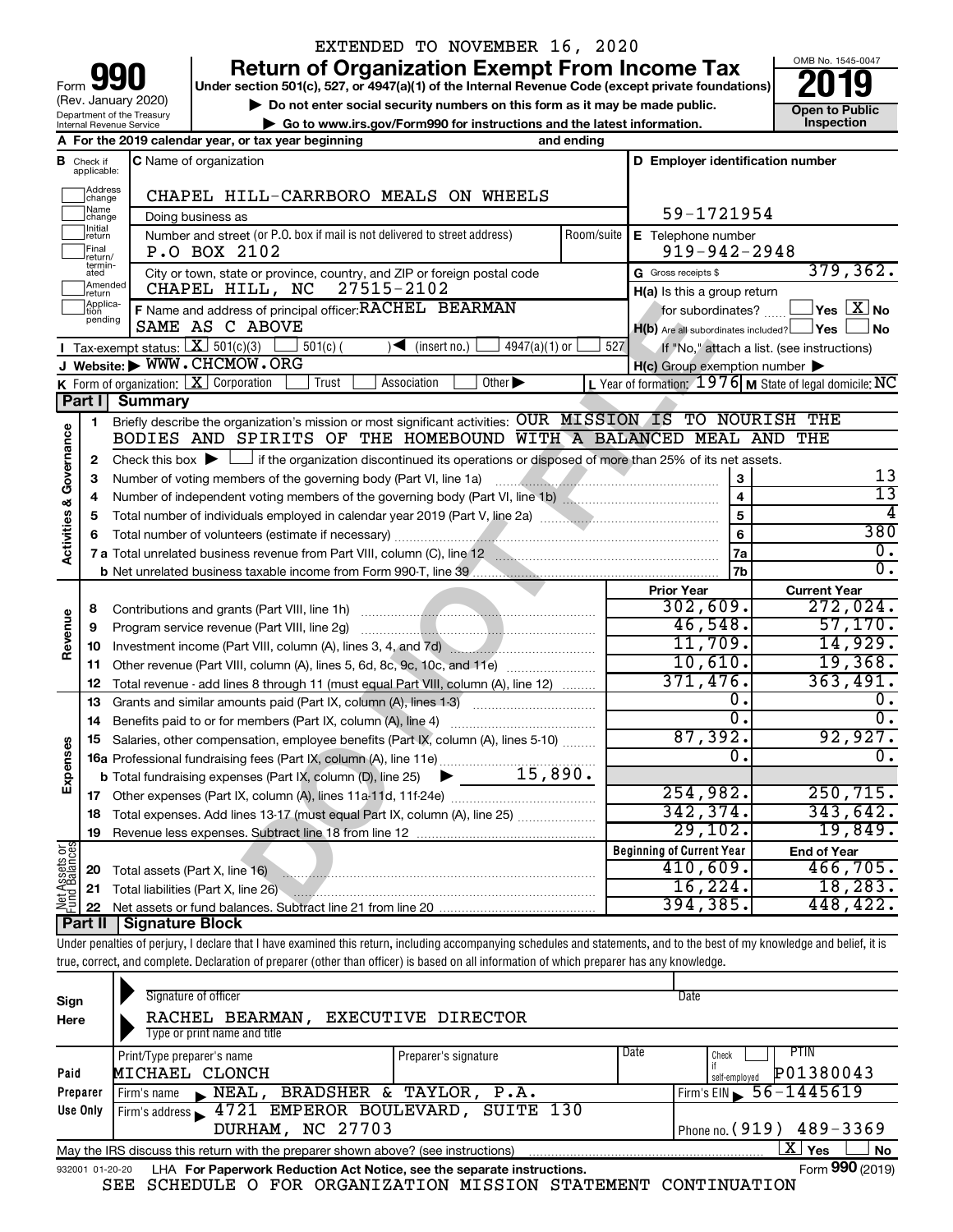|              | CHAPEL HILL-CARRBORO MEALS ON WHEELS<br>Form 990 (2019)                                                                                      |                                          |             | 59-1721954    | Page 2                                    |
|--------------|----------------------------------------------------------------------------------------------------------------------------------------------|------------------------------------------|-------------|---------------|-------------------------------------------|
|              | Part III   Statement of Program Service Accomplishments                                                                                      |                                          |             |               |                                           |
|              |                                                                                                                                              |                                          |             |               |                                           |
| 1            | Briefly describe the organization's mission:<br>OUR MISSION IS TO NOURISH THE BODIES AND SPIRITS OF THE HOMEBOUND WITH                       |                                          |             |               |                                           |
|              | A BALANCED MEAL AND THE HUMAN CONNECTION THEY NEED TO HELP THEM LIVE                                                                         |                                          |             |               |                                           |
|              | INDEPENDENTLY.                                                                                                                               |                                          |             |               |                                           |
|              |                                                                                                                                              |                                          |             |               |                                           |
|              | Did the organization undertake any significant program services during the year which were not listed on the                                 |                                          |             |               |                                           |
| $\mathbf{2}$ |                                                                                                                                              |                                          |             |               | $\overline{\ }$ Yes $\overline{\rm X}$ No |
|              | prior Form 990 or 990-EZ?                                                                                                                    |                                          |             |               |                                           |
|              | If "Yes," describe these new services on Schedule O.                                                                                         |                                          |             |               |                                           |
| 3            | Did the organization cease conducting, or make significant changes in how it conducts, any program services?                                 |                                          |             |               | $\overline{\ }$ Yes $\overline{\rm X}$ No |
|              | If "Yes," describe these changes on Schedule O.                                                                                              |                                          |             |               |                                           |
| 4            | Describe the organization's program service accomplishments for each of its three largest program services, as measured by expenses.         |                                          |             |               |                                           |
|              | Section 501(c)(3) and 501(c)(4) organizations are required to report the amount of grants and allocations to others, the total expenses, and |                                          |             |               |                                           |
|              | revenue, if any, for each program service reported.                                                                                          |                                          |             |               |                                           |
| 4a           | ) (Expenses \$<br>(Code:                                                                                                                     | $267,525$ $\cdot$ including grants of \$ |             | Revenue \$    | 64,620.                                   |
|              | IN 2019 CHCMOW DELIVERED APPROXIMATELY 45,500 MEALS ALONG WITH A                                                                             |                                          |             |               |                                           |
|              | FRIENDLY CHECK IN, M-F, TO 321 INDIVIDUAL OLDER ADULTS, HOMEBOUND                                                                            |                                          |             |               |                                           |
|              | ADULTS, ADULTS WITH DISABILITIES OR THOSE CONVALESCING WHO DO NOT HAVE                                                                       |                                          |             |               |                                           |
|              | ACCESS TO, OR THE ABILITY TO PREPARE A HEALTHY MEAL.                                                                                         |                                          |             |               |                                           |
|              |                                                                                                                                              |                                          |             |               |                                           |
|              |                                                                                                                                              |                                          |             |               |                                           |
|              |                                                                                                                                              |                                          |             |               |                                           |
|              |                                                                                                                                              |                                          |             |               |                                           |
|              |                                                                                                                                              |                                          |             |               |                                           |
|              |                                                                                                                                              |                                          |             |               |                                           |
|              |                                                                                                                                              |                                          |             |               |                                           |
|              |                                                                                                                                              |                                          |             |               |                                           |
|              | (Expenses \$<br>(Code:                                                                                                                       | including grants of \$                   |             | (Revenue \$   |                                           |
|              |                                                                                                                                              |                                          |             |               |                                           |
|              |                                                                                                                                              |                                          |             |               |                                           |
|              |                                                                                                                                              |                                          |             |               |                                           |
|              |                                                                                                                                              |                                          |             |               |                                           |
|              |                                                                                                                                              |                                          |             |               |                                           |
|              |                                                                                                                                              |                                          |             |               |                                           |
|              |                                                                                                                                              |                                          |             |               |                                           |
|              |                                                                                                                                              |                                          |             |               |                                           |
|              |                                                                                                                                              |                                          |             |               |                                           |
|              |                                                                                                                                              |                                          |             |               |                                           |
|              |                                                                                                                                              |                                          |             |               |                                           |
| 4c           | (Expenses \$<br>(Code:                                                                                                                       | including grants of \$                   |             | ) (Revenue \$ |                                           |
|              |                                                                                                                                              |                                          |             |               |                                           |
|              |                                                                                                                                              |                                          |             |               |                                           |
|              |                                                                                                                                              |                                          |             |               |                                           |
|              |                                                                                                                                              |                                          |             |               |                                           |
|              |                                                                                                                                              |                                          |             |               |                                           |
|              |                                                                                                                                              |                                          |             |               |                                           |
|              |                                                                                                                                              |                                          |             |               |                                           |
|              |                                                                                                                                              |                                          |             |               |                                           |
|              |                                                                                                                                              |                                          |             |               |                                           |
|              |                                                                                                                                              |                                          |             |               |                                           |
|              |                                                                                                                                              |                                          |             |               |                                           |
|              |                                                                                                                                              |                                          |             |               |                                           |
| 4d           | Other program services (Describe on Schedule O.)                                                                                             |                                          |             |               |                                           |
|              | (Expenses \$<br>including grants of \$                                                                                                       |                                          | (Revenue \$ |               |                                           |
| 4е           | Total program service expenses                                                                                                               | 267,525.                                 |             |               | $000 \times 0.40$                         |
|              |                                                                                                                                              |                                          |             |               |                                           |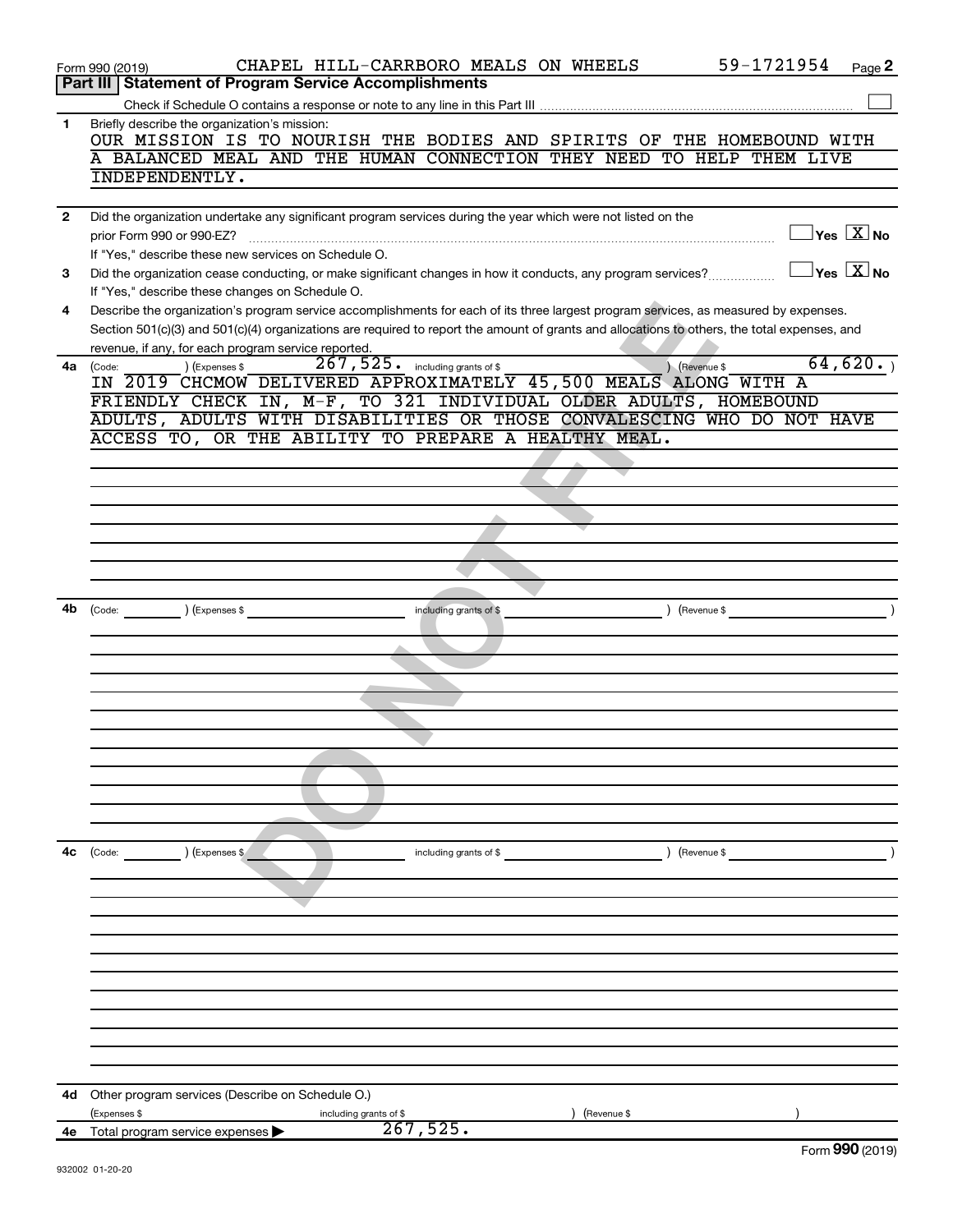| LOIIII ລລດ (CO I ລ)                              |  |  |  |
|--------------------------------------------------|--|--|--|
| <b>Part IV   Checklist of Required Schedules</b> |  |  |  |

|     |                                                                                                                                                                                                                               |                 | Yes | No                      |
|-----|-------------------------------------------------------------------------------------------------------------------------------------------------------------------------------------------------------------------------------|-----------------|-----|-------------------------|
| 1.  | Is the organization described in section $501(c)(3)$ or $4947(a)(1)$ (other than a private foundation)?                                                                                                                       |                 |     |                         |
|     | If "Yes," complete Schedule A                                                                                                                                                                                                 | 1               | x   |                         |
| 2   |                                                                                                                                                                                                                               | $\overline{2}$  | x   |                         |
| 3   | Did the organization engage in direct or indirect political campaign activities on behalf of or in opposition to candidates for                                                                                               |                 |     |                         |
|     | public office? If "Yes," complete Schedule C, Part I                                                                                                                                                                          | 3               |     | x.                      |
| 4   | Section 501(c)(3) organizations. Did the organization engage in lobbying activities, or have a section 501(h) election in effect                                                                                              |                 |     | x                       |
|     |                                                                                                                                                                                                                               | 4               |     |                         |
| 5   | Is the organization a section 501(c)(4), 501(c)(5), or 501(c)(6) organization that receives membership dues, assessments, or                                                                                                  | 5               |     | x                       |
| 6   | Did the organization maintain any donor advised funds or any similar funds or accounts for which donors have the right to                                                                                                     |                 |     |                         |
|     | provide advice on the distribution or investment of amounts in such funds or accounts? If "Yes," complete Schedule D, Part I                                                                                                  | 6               |     | x                       |
| 7   | Did the organization receive or hold a conservation easement, including easements to preserve open space,                                                                                                                     |                 |     |                         |
|     |                                                                                                                                                                                                                               | $\overline{7}$  |     | x                       |
| 8   | Did the organization maintain collections of works of art, historical treasures, or other similar assets? If "Yes," complete                                                                                                  |                 |     |                         |
|     |                                                                                                                                                                                                                               | 8               |     | x                       |
| 9   | Did the organization report an amount in Part X, line 21, for escrow or custodial account liability, serve as a custodian for                                                                                                 |                 |     |                         |
|     | amounts not listed in Part X; or provide credit counseling, debt management, credit repair, or debt negotiation services?                                                                                                     |                 |     |                         |
|     |                                                                                                                                                                                                                               | 9               |     | x                       |
| 10  | Did the organization, directly or through a related organization, hold assets in donor-restricted endowments                                                                                                                  |                 |     |                         |
|     |                                                                                                                                                                                                                               | 10              |     | x.                      |
| 11  | If the organization's answer to any of the following questions is "Yes," then complete Schedule D, Parts VI, VII, VIII, IX, or X                                                                                              |                 |     |                         |
|     | as applicable.                                                                                                                                                                                                                |                 |     |                         |
|     | a Did the organization report an amount for land, buildings, and equipment in Part X, line 10? If "Yes," complete Schedule D,                                                                                                 |                 |     |                         |
|     | Part VI                                                                                                                                                                                                                       | 11a             | х   |                         |
|     | <b>b</b> Did the organization report an amount for investments - other securities in Part X, line 12, that is 5% or more of its total                                                                                         |                 |     |                         |
|     |                                                                                                                                                                                                                               | 11b             |     | x                       |
|     | c Did the organization report an amount for investments - program related in Part X, line 13, that is 5% or more of its total                                                                                                 |                 |     |                         |
|     |                                                                                                                                                                                                                               | 11c             |     | x                       |
|     | d Did the organization report an amount for other assets in Part X, line 15, that is 5% or more of its total assets reported in                                                                                               |                 |     | x                       |
|     | Part X, line 16? If "Yes," complete Schedule D, Part IX manufactured contains and the component of the complete Schedule D, Part IX manufactured complete Schedule D, Part IX manufactured contains and the complete Schedule | 11d<br>11e      |     | X                       |
| f.  | Did the organization's separate or consolidated financial statements for the tax year include a footnote that addresses                                                                                                       |                 |     |                         |
|     | the organization's liability for uncertain tax positions under FIN 48 (ASC 740)? If "Yes," complete Schedule D, Part X                                                                                                        | 11f             | x   |                         |
|     | 12a Did the organization obtain separate, independent audited financial statements for the tax year? If "Yes," complete                                                                                                       |                 |     |                         |
|     |                                                                                                                                                                                                                               | 12a             |     | x                       |
|     | b Was the organization included in consolidated, independent audited financial statements for the tax year?                                                                                                                   |                 |     |                         |
|     | If "Yes," and if the organization answered "No" to line 12a, then completing Schedule D, Parts XI and XII is optional www.                                                                                                    | 12 <sub>b</sub> |     | х                       |
| 13  | Is the organization a school described in section $170(b)(1)(A)(ii)?$ If "Yes," complete Schedule E                                                                                                                           | 13              |     | $\overline{\textbf{x}}$ |
| 14a | Did the organization maintain an office, employees, or agents outside of the United States?                                                                                                                                   | 14a             |     | x                       |
|     | <b>b</b> Did the organization have aggregate revenues or expenses of more than \$10,000 from grantmaking, fundraising, business,                                                                                              |                 |     |                         |
|     | investment, and program service activities outside the United States, or aggregate foreign investments valued at \$100,000                                                                                                    |                 |     |                         |
|     |                                                                                                                                                                                                                               | 14b             |     | x                       |
| 15  | Did the organization report on Part IX, column (A), line 3, more than \$5,000 of grants or other assistance to or for any                                                                                                     |                 |     |                         |
|     |                                                                                                                                                                                                                               | 15              |     | x                       |
| 16  | Did the organization report on Part IX, column (A), line 3, more than \$5,000 of aggregate grants or other assistance to                                                                                                      |                 |     |                         |
|     | or for foreign individuals? If "Yes," complete Schedule F, Parts III and IV [11] mann and intermal manufacture                                                                                                                | 16              |     | x                       |
| 17  | Did the organization report a total of more than \$15,000 of expenses for professional fundraising services on Part IX,                                                                                                       |                 |     | x                       |
|     |                                                                                                                                                                                                                               | 17              |     |                         |
| 18  | Did the organization report more than \$15,000 total of fundraising event gross income and contributions on Part VIII, lines                                                                                                  | 18              | x   |                         |
| 19  | Did the organization report more than \$15,000 of gross income from gaming activities on Part VIII, line 9a? If "Yes,"                                                                                                        |                 |     |                         |
|     |                                                                                                                                                                                                                               | 19              |     | x                       |
|     |                                                                                                                                                                                                                               | <b>20a</b>      |     | x                       |
|     |                                                                                                                                                                                                                               | 20 <sub>b</sub> |     |                         |
| 21  | Did the organization report more than \$5,000 of grants or other assistance to any domestic organization or                                                                                                                   |                 |     |                         |
|     |                                                                                                                                                                                                                               | 21              |     | x                       |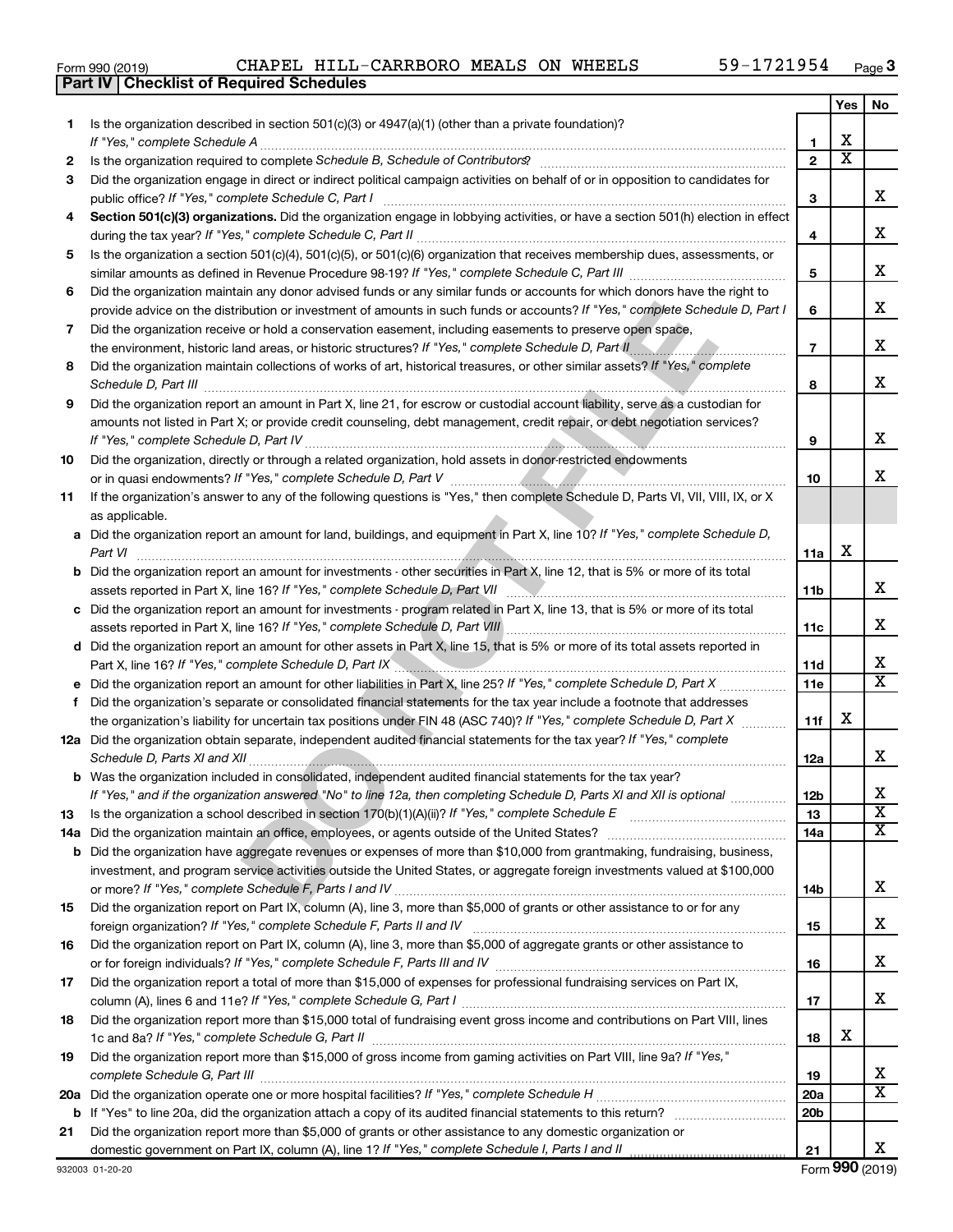|  | Form 990 (2019) |
|--|-----------------|
|  |                 |

*(continued)* **Part IV Checklist of Required Schedules**

|        |                                                                                                                                                                                                                                                                                                                                                    |                 | Yes | No                      |
|--------|----------------------------------------------------------------------------------------------------------------------------------------------------------------------------------------------------------------------------------------------------------------------------------------------------------------------------------------------------|-----------------|-----|-------------------------|
| 22     | Did the organization report more than \$5,000 of grants or other assistance to or for domestic individuals on                                                                                                                                                                                                                                      |                 |     |                         |
|        |                                                                                                                                                                                                                                                                                                                                                    | 22              |     | x                       |
| 23     | Did the organization answer "Yes" to Part VII, Section A, line 3, 4, or 5 about compensation of the organization's current                                                                                                                                                                                                                         |                 |     |                         |
|        | and former officers, directors, trustees, key employees, and highest compensated employees? If "Yes," complete                                                                                                                                                                                                                                     |                 |     |                         |
|        |                                                                                                                                                                                                                                                                                                                                                    | 23              |     | x                       |
|        | 24a Did the organization have a tax-exempt bond issue with an outstanding principal amount of more than \$100,000 as of the                                                                                                                                                                                                                        |                 |     |                         |
|        | last day of the year, that was issued after December 31, 2002? If "Yes," answer lines 24b through 24d and complete                                                                                                                                                                                                                                 |                 |     | x                       |
|        | Schedule K. If "No," go to line 25a                                                                                                                                                                                                                                                                                                                | 24a             |     |                         |
|        | <b>b</b> Did the organization invest any proceeds of tax-exempt bonds beyond a temporary period exception?                                                                                                                                                                                                                                         | 24 <sub>b</sub> |     |                         |
|        | c Did the organization maintain an escrow account other than a refunding escrow at any time during the year to defease                                                                                                                                                                                                                             |                 |     |                         |
|        | any tax-exempt bonds?<br>d Did the organization act as an "on behalf of" issuer for bonds outstanding at any time during the year?                                                                                                                                                                                                                 | 24c<br>24d      |     |                         |
|        |                                                                                                                                                                                                                                                                                                                                                    |                 |     |                         |
|        | 25a Section 501(c)(3), 501(c)(4), and 501(c)(29) organizations. Did the organization engage in an excess benefit<br>transaction with a disqualified person during the year? If "Yes," complete Schedule L, Part I manufactured and the summan was a strategy of the strategy of the strategy of the strategy of the strategy of the strategy of th | 25a             |     | x                       |
|        | b Is the organization aware that it engaged in an excess benefit transaction with a disqualified person in a prior year, and                                                                                                                                                                                                                       |                 |     |                         |
|        | that the transaction has not been reported on any of the organization's prior Forms 990 or 990-EZ? If "Yes," complete                                                                                                                                                                                                                              |                 |     |                         |
|        | Schedule L, Part I                                                                                                                                                                                                                                                                                                                                 | 25b             |     | х                       |
| 26     | Did the organization report any amount on Part X, line 5 or 22, for receivables from or payables to any current                                                                                                                                                                                                                                    |                 |     |                         |
|        | or former officer, director, trustee, key employee, creator or founder, substantial contributor, or 35%                                                                                                                                                                                                                                            |                 |     |                         |
|        | controlled entity or family member of any of these persons? If "Yes," complete Schedule L, Part II                                                                                                                                                                                                                                                 | 26              |     | х                       |
| 27     | Did the organization provide a grant or other assistance to any current or former officer, director, trustee, key employee,                                                                                                                                                                                                                        |                 |     |                         |
|        | creator or founder, substantial contributor or employee thereof, a grant selection committee member, or to a 35% controlled                                                                                                                                                                                                                        |                 |     |                         |
|        | entity (including an employee thereof) or family member of any of these persons? If "Yes," complete Schedule L, Part III                                                                                                                                                                                                                           | 27              |     | x                       |
| 28     | Was the organization a party to a business transaction with one of the following parties (see Schedule L, Part IV                                                                                                                                                                                                                                  |                 |     |                         |
|        | instructions, for applicable filing thresholds, conditions, and exceptions):                                                                                                                                                                                                                                                                       |                 |     |                         |
|        | a A current or former officer, director, trustee, key employee, creator or founder, or substantial contributor? If                                                                                                                                                                                                                                 |                 |     |                         |
|        |                                                                                                                                                                                                                                                                                                                                                    | 28a             |     | х                       |
|        |                                                                                                                                                                                                                                                                                                                                                    | 28 <sub>b</sub> |     | $\overline{\textbf{X}}$ |
|        | c A 35% controlled entity of one or more individuals and/or organizations described in lines 28a or 28b?If                                                                                                                                                                                                                                         |                 |     |                         |
|        |                                                                                                                                                                                                                                                                                                                                                    | 28c             |     | х                       |
| 29     |                                                                                                                                                                                                                                                                                                                                                    | 29              |     | $\overline{\text{x}}$   |
| 30     | Did the organization receive contributions of art, historical treasures, or other similar assets, or qualified conservation                                                                                                                                                                                                                        |                 |     |                         |
|        |                                                                                                                                                                                                                                                                                                                                                    | 30              |     | х                       |
| 31     | Did the organization liquidate, terminate, or dissolve and cease operations? If "Yes," complete Schedule N, Part I                                                                                                                                                                                                                                 | 31              |     | $\overline{\textbf{X}}$ |
| 32     | Did the organization sell, exchange, dispose of, or transfer more than 25% of its net assets? If "Yes," complete                                                                                                                                                                                                                                   |                 |     |                         |
|        | Schedule N, Part II                                                                                                                                                                                                                                                                                                                                | 32              |     | х                       |
| 33     | Did the organization own 100% of an entity disregarded as separate from the organization under Regulations                                                                                                                                                                                                                                         |                 |     |                         |
|        |                                                                                                                                                                                                                                                                                                                                                    | 33              |     | х                       |
| 34     | Was the organization related to any tax-exempt or taxable entity? If "Yes," complete Schedule R, Part II, III, or IV, and                                                                                                                                                                                                                          |                 |     |                         |
|        | Part V, line 1                                                                                                                                                                                                                                                                                                                                     | 34              |     | х                       |
|        |                                                                                                                                                                                                                                                                                                                                                    | 35a             |     | $\overline{\text{X}}$   |
|        | b If "Yes" to line 35a, did the organization receive any payment from or engage in any transaction with a controlled entity                                                                                                                                                                                                                        |                 |     |                         |
|        |                                                                                                                                                                                                                                                                                                                                                    | 35 <sub>b</sub> |     |                         |
| 36     | Section 501(c)(3) organizations. Did the organization make any transfers to an exempt non-charitable related organization?                                                                                                                                                                                                                         |                 |     | х                       |
|        |                                                                                                                                                                                                                                                                                                                                                    | 36              |     |                         |
| 37     | Did the organization conduct more than 5% of its activities through an entity that is not a related organization                                                                                                                                                                                                                                   | 37              |     | х                       |
| 38     | and that is treated as a partnership for federal income tax purposes? If "Yes," complete Schedule R, Part VI<br>Did the organization complete Schedule O and provide explanations in Schedule O for Part VI, lines 11b and 19?                                                                                                                     |                 |     |                         |
|        |                                                                                                                                                                                                                                                                                                                                                    | 38              | х   |                         |
| Part V | Statements Regarding Other IRS Filings and Tax Compliance                                                                                                                                                                                                                                                                                          |                 |     |                         |
|        |                                                                                                                                                                                                                                                                                                                                                    |                 |     |                         |
|        |                                                                                                                                                                                                                                                                                                                                                    |                 | Yes | No                      |
|        | 1a                                                                                                                                                                                                                                                                                                                                                 |                 |     |                         |
|        | 1b                                                                                                                                                                                                                                                                                                                                                 |                 |     |                         |
|        | c Did the organization comply with backup withholding rules for reportable payments to vendors and reportable gaming                                                                                                                                                                                                                               |                 |     |                         |
|        |                                                                                                                                                                                                                                                                                                                                                    | 1c              | х   |                         |
|        |                                                                                                                                                                                                                                                                                                                                                    |                 |     |                         |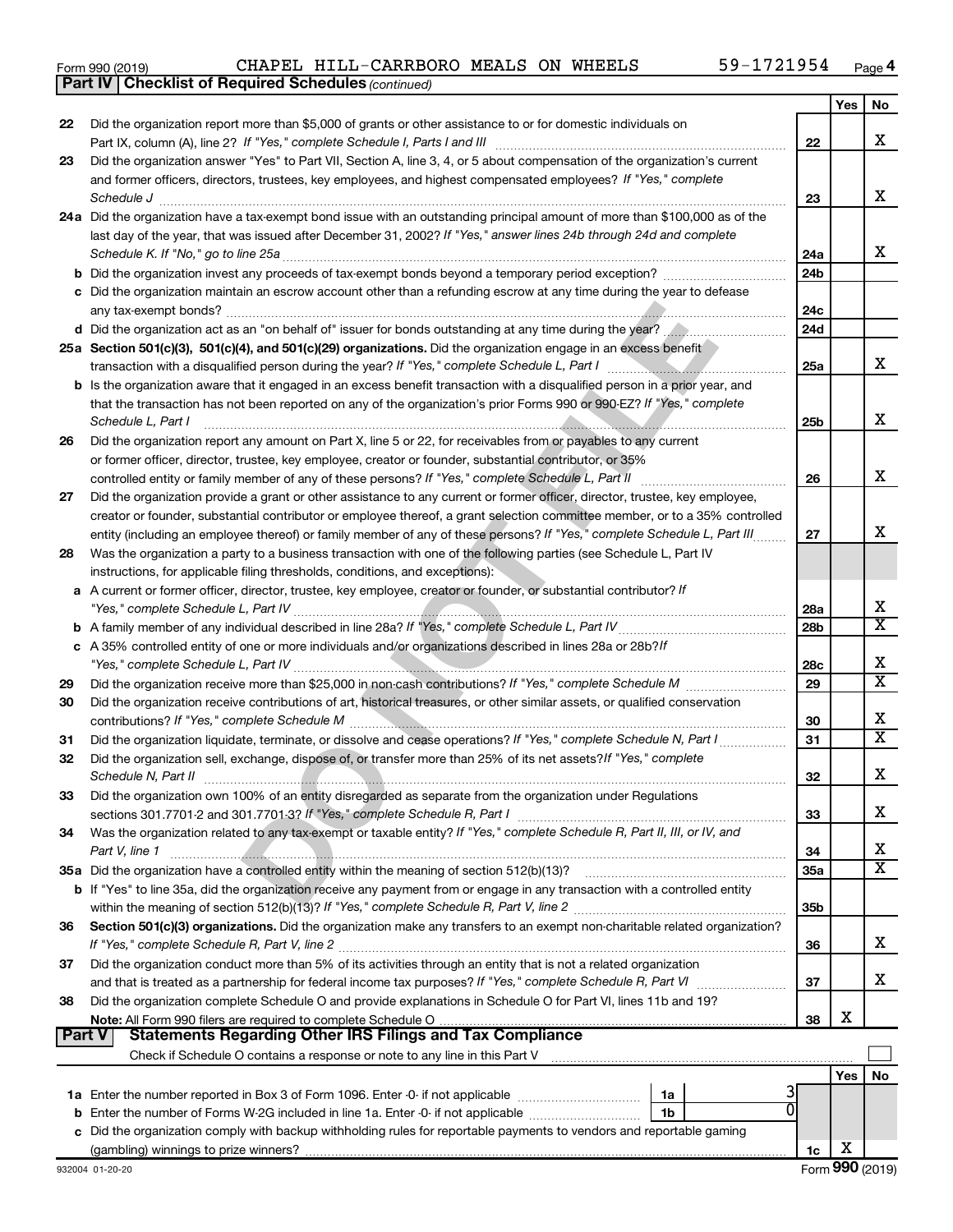| Form 990 (2019) |  | CHAPEL HILL-CARRBORO MEALS ON WHEELS                                                |  | 59-1721954 | Page ${\bf 5}$ |
|-----------------|--|-------------------------------------------------------------------------------------|--|------------|----------------|
|                 |  | <b>Part V</b> Statements Regarding Other IRS Filings and Tax Compliance (continued) |  |            |                |

|                                                                                                                     |                                                                                                                                                              |                | Yes | No |  |  |  |  |  |
|---------------------------------------------------------------------------------------------------------------------|--------------------------------------------------------------------------------------------------------------------------------------------------------------|----------------|-----|----|--|--|--|--|--|
|                                                                                                                     | 2a Enter the number of employees reported on Form W-3, Transmittal of Wage and Tax Statements,                                                               |                |     |    |  |  |  |  |  |
|                                                                                                                     | 4<br>filed for the calendar year ending with or within the year covered by this return <i>manumumumum</i><br>2a                                              |                |     |    |  |  |  |  |  |
|                                                                                                                     |                                                                                                                                                              | 2 <sub>b</sub> | х   |    |  |  |  |  |  |
|                                                                                                                     |                                                                                                                                                              |                |     |    |  |  |  |  |  |
|                                                                                                                     | 3a Did the organization have unrelated business gross income of \$1,000 or more during the year?                                                             | 3a             |     | x. |  |  |  |  |  |
|                                                                                                                     |                                                                                                                                                              | 3b             |     |    |  |  |  |  |  |
|                                                                                                                     | 4a At any time during the calendar year, did the organization have an interest in, or a signature or other authority over, a                                 |                |     |    |  |  |  |  |  |
|                                                                                                                     | financial account in a foreign country (such as a bank account, securities account, or other financial account)?                                             | 4a             |     | х  |  |  |  |  |  |
|                                                                                                                     | <b>b</b> If "Yes," enter the name of the foreign country $\blacktriangleright$                                                                               |                |     |    |  |  |  |  |  |
|                                                                                                                     | See instructions for filing requirements for FinCEN Form 114, Report of Foreign Bank and Financial Accounts (FBAR).                                          |                |     |    |  |  |  |  |  |
|                                                                                                                     | Was the organization a party to a prohibited tax shelter transaction at any time during the tax year?<br>5а                                                  |                |     |    |  |  |  |  |  |
|                                                                                                                     | b                                                                                                                                                            |                |     |    |  |  |  |  |  |
|                                                                                                                     |                                                                                                                                                              | 5c             |     |    |  |  |  |  |  |
|                                                                                                                     | 6a Does the organization have annual gross receipts that are normally greater than \$100,000, and did the organization solicit                               |                |     |    |  |  |  |  |  |
|                                                                                                                     |                                                                                                                                                              | 6a             |     | х  |  |  |  |  |  |
|                                                                                                                     | <b>b</b> If "Yes," did the organization include with every solicitation an express statement that such contributions or gifts                                |                |     |    |  |  |  |  |  |
|                                                                                                                     | were not tax deductible?                                                                                                                                     | 6b             |     |    |  |  |  |  |  |
| 7                                                                                                                   | Organizations that may receive deductible contributions under section 170(c).                                                                                |                |     |    |  |  |  |  |  |
| a                                                                                                                   | Did the organization receive a payment in excess of \$75 made partly as a contribution and partly for goods and services provided to the payor?              | 7a             |     | x. |  |  |  |  |  |
|                                                                                                                     | <b>b</b> If "Yes," did the organization notify the donor of the value of the goods or services provided?<br>the contract of the contract of the contract of  | 7b             |     |    |  |  |  |  |  |
|                                                                                                                     | c Did the organization sell, exchange, or otherwise dispose of tangible personal property for which it was required                                          |                |     |    |  |  |  |  |  |
|                                                                                                                     |                                                                                                                                                              | 7с             |     | х  |  |  |  |  |  |
| d                                                                                                                   |                                                                                                                                                              | 7e             |     | х  |  |  |  |  |  |
|                                                                                                                     | Did the organization receive any funds, directly or indirectly, to pay premiums on a personal benefit contract?<br>е                                         |                |     |    |  |  |  |  |  |
|                                                                                                                     | Did the organization, during the year, pay premiums, directly or indirectly, on a personal benefit contract?<br>f.                                           |                |     |    |  |  |  |  |  |
|                                                                                                                     | If the organization received a contribution of qualified intellectual property, did the organization file Form 8899 as required?<br>g                        |                |     |    |  |  |  |  |  |
|                                                                                                                     | If the organization received a contribution of cars, boats, airplanes, or other vehicles, did the organization file a Form 1098-C?<br>h                      |                |     |    |  |  |  |  |  |
|                                                                                                                     | Sponsoring organizations maintaining donor advised funds. Did a donor advised fund maintained by the<br>8                                                    |                |     |    |  |  |  |  |  |
| 9                                                                                                                   | Sponsoring organizations maintaining donor advised funds.                                                                                                    | 8              |     |    |  |  |  |  |  |
| a                                                                                                                   | Did the sponsoring organization make any taxable distributions under section 4966?                                                                           | 9а             |     |    |  |  |  |  |  |
| b                                                                                                                   |                                                                                                                                                              | 9b             |     |    |  |  |  |  |  |
| 10                                                                                                                  | Section 501(c)(7) organizations. Enter:                                                                                                                      |                |     |    |  |  |  |  |  |
| a                                                                                                                   | 10a                                                                                                                                                          |                |     |    |  |  |  |  |  |
|                                                                                                                     | 10 <sub>b</sub><br><b>b</b> Gross receipts, included on Form 990, Part VIII, line 12, for public use of club facilities                                      |                |     |    |  |  |  |  |  |
|                                                                                                                     | 11 Section 501(c)(12) organizations. Enter:                                                                                                                  |                |     |    |  |  |  |  |  |
|                                                                                                                     | 11a                                                                                                                                                          |                |     |    |  |  |  |  |  |
|                                                                                                                     | <b>b</b> Gross income from other sources (Do not net amounts due or paid to other sources against                                                            |                |     |    |  |  |  |  |  |
|                                                                                                                     | amounts due or received from them.) <b>Manual Community of the Community of the Community Community</b> and an<br>11 <sub>b</sub>                            |                |     |    |  |  |  |  |  |
|                                                                                                                     | 12a Section 4947(a)(1) non-exempt charitable trusts. Is the organization filing Form 990 in lieu of Form 1041?                                               | <b>12a</b>     |     |    |  |  |  |  |  |
|                                                                                                                     | b If "Yes," enter the amount of tax-exempt interest received or accrued during the year<br>  12b                                                             |                |     |    |  |  |  |  |  |
| 13                                                                                                                  | Section 501(c)(29) qualified nonprofit health insurance issuers.                                                                                             |                |     |    |  |  |  |  |  |
|                                                                                                                     |                                                                                                                                                              | <b>13a</b>     |     |    |  |  |  |  |  |
|                                                                                                                     | Note: See the instructions for additional information the organization must report on Schedule O.                                                            |                |     |    |  |  |  |  |  |
|                                                                                                                     | <b>b</b> Enter the amount of reserves the organization is required to maintain by the states in which the                                                    |                |     |    |  |  |  |  |  |
|                                                                                                                     | 13 <sub>b</sub>                                                                                                                                              |                |     |    |  |  |  |  |  |
|                                                                                                                     | 13с                                                                                                                                                          | 14a            |     | x  |  |  |  |  |  |
|                                                                                                                     | 14a Did the organization receive any payments for indoor tanning services during the tax year?                                                               |                |     |    |  |  |  |  |  |
| <b>b</b> If "Yes," has it filed a Form 720 to report these payments? If "No," provide an explanation on Schedule O  |                                                                                                                                                              |                |     |    |  |  |  |  |  |
| Is the organization subject to the section 4960 tax on payment(s) of more than \$1,000,000 in remuneration or<br>15 |                                                                                                                                                              |                |     |    |  |  |  |  |  |
|                                                                                                                     | excess parachute payment(s) during the year?                                                                                                                 | 15             |     | х  |  |  |  |  |  |
|                                                                                                                     | If "Yes," see instructions and file Form 4720, Schedule N.                                                                                                   |                |     | х  |  |  |  |  |  |
| 16                                                                                                                  | Is the organization an educational institution subject to the section 4968 excise tax on net investment income?<br>If "Yes," complete Form 4720, Schedule O. | 16             |     |    |  |  |  |  |  |
|                                                                                                                     |                                                                                                                                                              |                |     |    |  |  |  |  |  |

Form (2019) **990**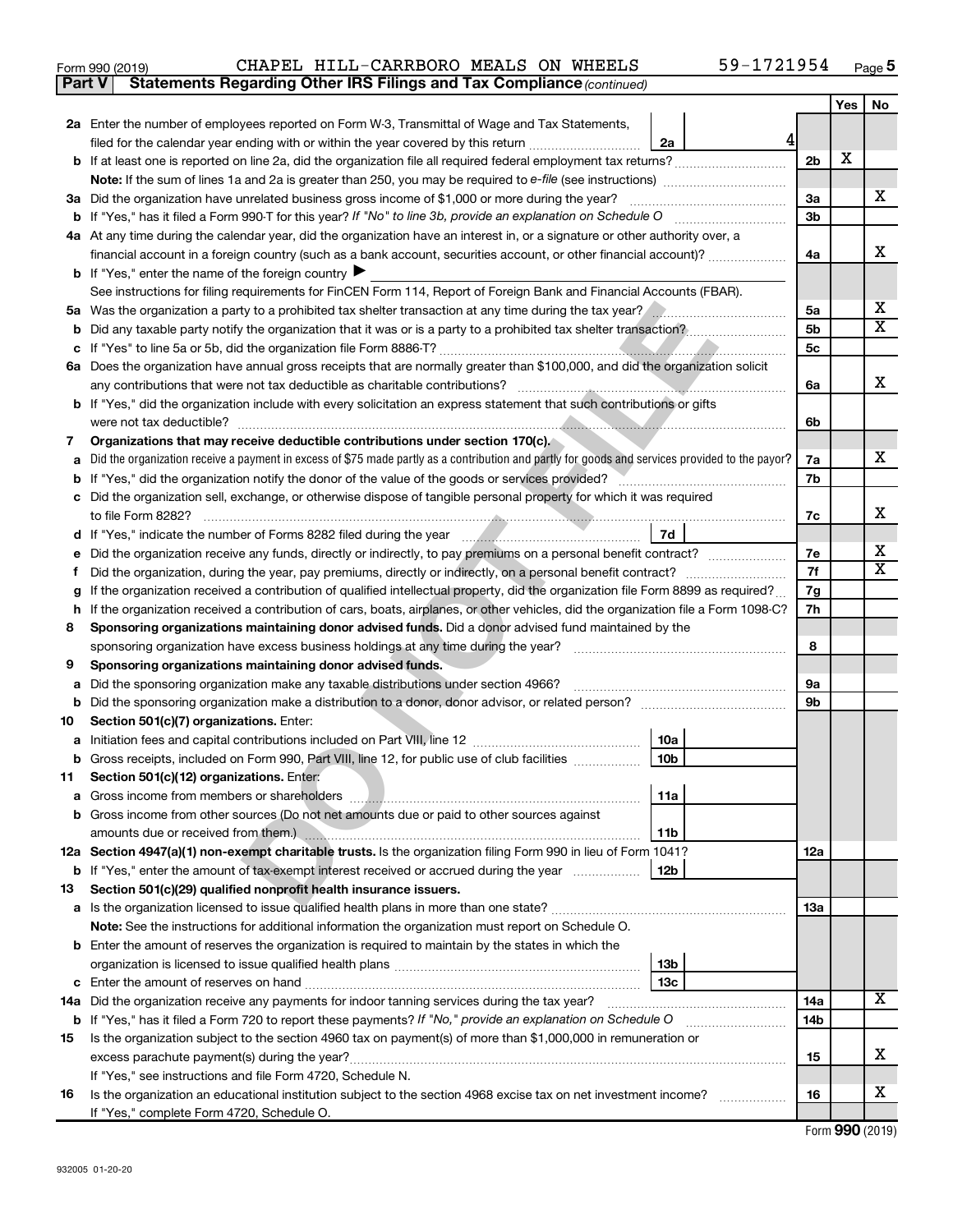| Form 990 (2019) |  |
|-----------------|--|
|-----------------|--|

## Form 990 (2019)  $\,$  CHAPEL HILL-CARRBORO MEALS ON WHEELS  $\,$  59-1721954  $\,$  Page

**Part VI** Governance, Management, and Disclosure For each "Yes" response to lines 2 through 7b below, and for a "No" response *to line 8a, 8b, or 10b below, describe the circumstances, processes, or changes on Schedule O. See instructions.*

|             | Check if Schedule O contains a response or note to any line in this Part VI                                                                                                                                                   |                 |                         | $\overline{\text{X}}$   |
|-------------|-------------------------------------------------------------------------------------------------------------------------------------------------------------------------------------------------------------------------------|-----------------|-------------------------|-------------------------|
|             | <b>Section A. Governing Body and Management</b>                                                                                                                                                                               |                 |                         |                         |
|             |                                                                                                                                                                                                                               |                 | Yes                     | No                      |
|             | 13<br><b>1a</b> Enter the number of voting members of the governing body at the end of the tax year<br>1a                                                                                                                     |                 |                         |                         |
|             | If there are material differences in voting rights among members of the governing body, or if the governing                                                                                                                   |                 |                         |                         |
|             | body delegated broad authority to an executive committee or similar committee, explain on Schedule O.                                                                                                                         |                 |                         |                         |
| b           | 13<br>Enter the number of voting members included on line 1a, above, who are independent<br>1b                                                                                                                                |                 |                         |                         |
| 2           | Did any officer, director, trustee, or key employee have a family relationship or a business relationship with any other                                                                                                      |                 |                         |                         |
|             | officer, director, trustee, or key employee?                                                                                                                                                                                  | $\mathbf{2}$    |                         | х                       |
| 3           | Did the organization delegate control over management duties customarily performed by or under the direct supervision                                                                                                         |                 |                         |                         |
|             |                                                                                                                                                                                                                               | 3               |                         | х                       |
| 4           | Did the organization make any significant changes to its governing documents since the prior Form 990 was filed?                                                                                                              | 4               |                         | $\overline{\textbf{x}}$ |
| 5           |                                                                                                                                                                                                                               | 5               |                         | $\overline{\mathbf{x}}$ |
| 6           | Did the organization have members or stockholders?                                                                                                                                                                            | 6               |                         | $\overline{\mathbf{x}}$ |
| 7a          | Did the organization have members, stockholders, or other persons who had the power to elect or appoint one or                                                                                                                |                 |                         |                         |
|             |                                                                                                                                                                                                                               | 7a              |                         | х                       |
| b           | Are any governance decisions of the organization reserved to (or subject to approval by) members, stockholders, or                                                                                                            |                 |                         |                         |
|             | persons other than the governing body?                                                                                                                                                                                        | 7b              |                         | x                       |
| 8           | Did the organization contemporaneously document the meetings held or written actions undertaken during the year by the following:                                                                                             |                 |                         |                         |
| a           |                                                                                                                                                                                                                               | 8а              | х                       |                         |
| $\mathbf b$ |                                                                                                                                                                                                                               | 8b              | $\overline{\mathbf{x}}$ |                         |
| 9           | Is there any officer, director, trustee, or key employee listed in Part VII, Section A, who cannot be reached at the                                                                                                          |                 |                         |                         |
|             |                                                                                                                                                                                                                               | 9               |                         | x                       |
|             | Section B. Policies (This Section B requests information about policies not required by the Internal Revenue Code.)                                                                                                           |                 |                         |                         |
|             |                                                                                                                                                                                                                               |                 | Yes                     | No                      |
|             |                                                                                                                                                                                                                               | 10a             |                         | x                       |
|             | b If "Yes," did the organization have written policies and procedures governing the activities of such chapters, affiliates,                                                                                                  |                 |                         |                         |
|             | and branches to ensure their operations are consistent with the organization's exempt purposes? www.www.www.www.                                                                                                              | 10 <sub>b</sub> |                         |                         |
| 11a         | Has the organization provided a complete copy of this Form 990 to all members of its governing body before filing the form?                                                                                                   | 11a             | х                       |                         |
| b           | Describe in Schedule O the process, if any, used by the organization to review this Form 990.                                                                                                                                 |                 |                         |                         |
| 12a         | Did the organization have a written conflict of interest policy? If "No," go to line 13                                                                                                                                       | 12a             | X                       |                         |
| b           | Were officers, directors, or trustees, and key employees required to disclose annually interests that could give rise to conflicts?                                                                                           | 12 <sub>b</sub> | $\overline{\textbf{x}}$ |                         |
| с           | Did the organization regularly and consistently monitor and enforce compliance with the policy? If "Yes," describe                                                                                                            |                 |                         |                         |
|             | in Schedule O how this was done                                                                                                                                                                                               | 12c             | X                       |                         |
| 13          | Did the organization have a written whistleblower policy?                                                                                                                                                                     | 13              | $\overline{\textbf{x}}$ |                         |
| 14          |                                                                                                                                                                                                                               | 14              |                         | х                       |
| 15          | Did the process for determining compensation of the following persons include a review and approval by independent                                                                                                            |                 |                         |                         |
|             | persons, comparability data, and contemporaneous substantiation of the deliberation and decision?                                                                                                                             |                 |                         |                         |
| a           | The organization's CEO, Executive Director, or top management official manufactured content of the organization's CEO, Executive Director, or top management official manufactured and the state of the state of the state of | <b>15a</b>      | х                       |                         |
| b           |                                                                                                                                                                                                                               | 15 <sub>b</sub> |                         | х                       |
|             | If "Yes" to line 15a or 15b, describe the process in Schedule O (see instructions).                                                                                                                                           |                 |                         |                         |
|             | 16a Did the organization invest in, contribute assets to, or participate in a joint venture or similar arrangement with a                                                                                                     |                 |                         |                         |
|             | taxable entity during the year?                                                                                                                                                                                               | 16a             |                         | х                       |
|             | b If "Yes," did the organization follow a written policy or procedure requiring the organization to evaluate its participation                                                                                                |                 |                         |                         |
|             | in joint venture arrangements under applicable federal tax law, and take steps to safeguard the organization's                                                                                                                |                 |                         |                         |
|             | exempt status with respect to such arrangements?                                                                                                                                                                              | 16b             |                         |                         |
|             | <b>Section C. Disclosure</b>                                                                                                                                                                                                  |                 |                         |                         |
| 17          | List the states with which a copy of this Form 990 is required to be filed $\blacktriangleright NC$                                                                                                                           |                 |                         |                         |
| 18          | Section 6104 requires an organization to make its Forms 1023 (1024 or 1024-A, if applicable), 990, and 990-T (Section 501(c)(3)s only) available                                                                              |                 |                         |                         |
|             | for public inspection. Indicate how you made these available. Check all that apply.                                                                                                                                           |                 |                         |                         |
|             | X   Own website<br>$\lfloor \underline{X} \rfloor$ Upon request<br>∫ Another's website<br>Other (explain on Schedule O)                                                                                                       |                 |                         |                         |
| 19          | Describe on Schedule O whether (and if so, how) the organization made its governing documents, conflict of interest policy, and financial                                                                                     |                 |                         |                         |
|             | statements available to the public during the tax year.                                                                                                                                                                       |                 |                         |                         |
| 20          | State the name, address, and telephone number of the person who possesses the organization's books and records<br>SHANNON GRABOWSKI - 919-942-2948                                                                            |                 |                         |                         |
|             | P.O BOX 2102, CHAPEL HILL, NC 27515-2102                                                                                                                                                                                      |                 |                         |                         |
|             |                                                                                                                                                                                                                               |                 |                         |                         |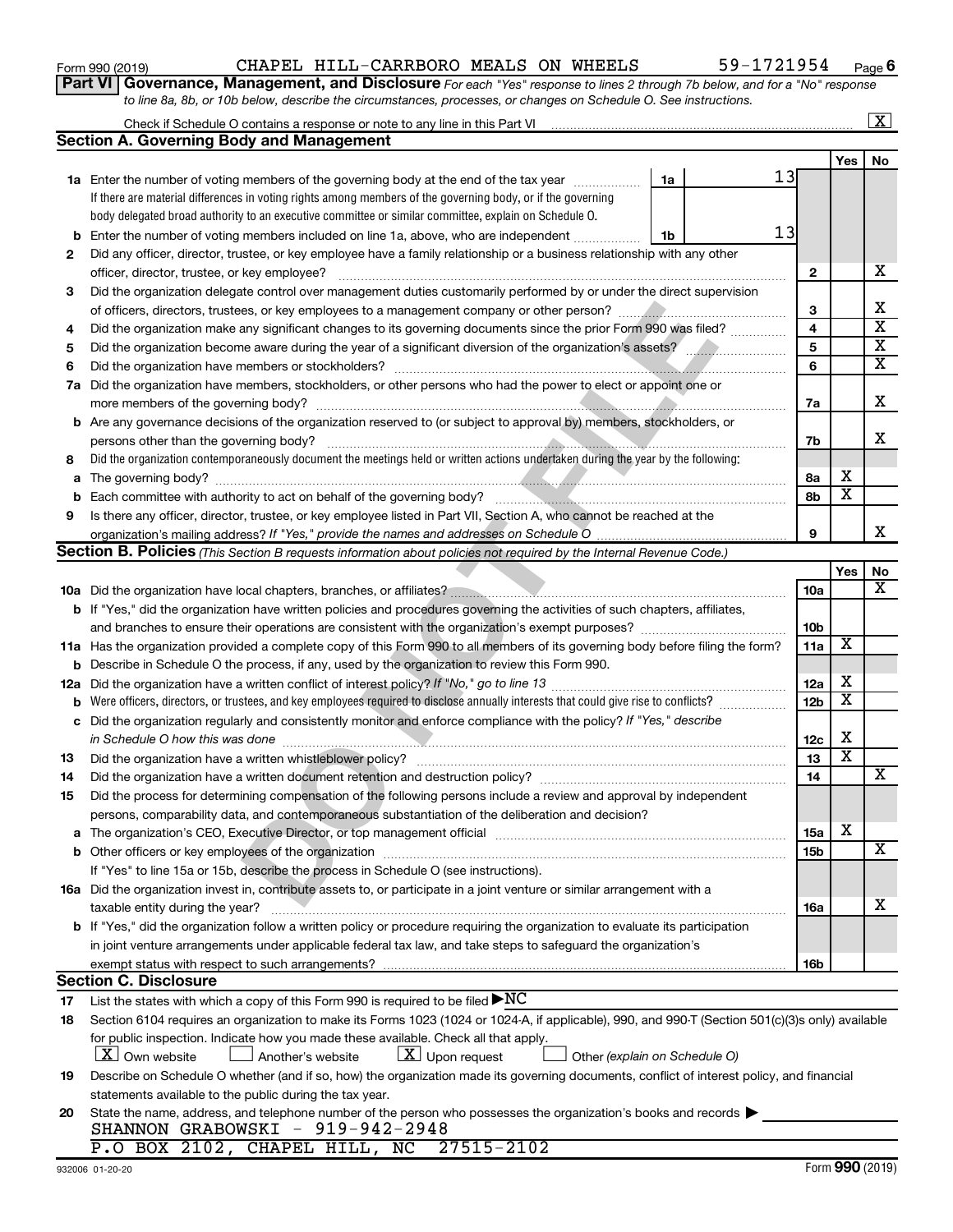$\Box$ 

| Part VII Compensation of Officers, Directors, Trustees, Key Employees, Highest Compensated |  |  |  |
|--------------------------------------------------------------------------------------------|--|--|--|
| <b>Employees, and Independent Contractors</b>                                              |  |  |  |

Check if Schedule O contains a response or note to any line in this Part VII

**Section A. Officers, Directors, Trustees, Key Employees, and Highest Compensated Employees**

**1a**  Complete this table for all persons required to be listed. Report compensation for the calendar year ending with or within the organization's tax year.  $\bullet$  List all of the organization's current officers, directors, trustees (whether individuals or organizations), regardless of amount of compensation.

Enter -0- in columns (D), (E), and (F) if no compensation was paid.

**•** List all of the organization's current key employees, if any. See instructions for definition of "key employee."

• List the organization's five *current* highest compensated employees (other than an officer, director, trustee, or key employee) who received reportable compensation (Box 5 of Form W-2 and/or Box 7 of Form 1099-MISC) of more than \$100,000 from the organization and any related organizations.

 $\bullet$  List all of the organization's former officers, key employees, and highest compensated employees who received more than \$100,000 of reportable compensation from the organization and any related organizations.

**•** List all of the organization's former directors or trustees that received, in the capacity as a former director or trustee of the organization, more than \$10,000 of reportable compensation from the organization and any related organizations.

| more than \$10,000 of reportable compensation from the organization and any related organizations.<br>See instructions for the order in which to list the persons above. |                                                                      |                                                                                                                    |                       |             |              |                                   |        |                                           |                                                   |                                                                          |
|--------------------------------------------------------------------------------------------------------------------------------------------------------------------------|----------------------------------------------------------------------|--------------------------------------------------------------------------------------------------------------------|-----------------------|-------------|--------------|-----------------------------------|--------|-------------------------------------------|---------------------------------------------------|--------------------------------------------------------------------------|
| Check this box if neither the organization nor any related organization compensated any current officer, director, or trustee.                                           |                                                                      |                                                                                                                    |                       |             |              |                                   |        |                                           |                                                   |                                                                          |
| (A)<br>Name and title                                                                                                                                                    | (B)<br>Average<br>hours per<br>week                                  | (C)<br>Position<br>(do not check more than one<br>box, unless person is both an<br>officer and a director/trustee) |                       |             |              |                                   |        | (D)<br>Reportable<br>compensation<br>from | (E)<br>Reportable<br>compensation<br>from related | (F)<br>Estimated<br>amount of<br>other                                   |
|                                                                                                                                                                          | (list any<br>hours for<br>related<br>organizations<br>below<br>line) | Individual trustee or director                                                                                     | Institutional trustee | Officer     | Key employee | Highest compensated<br>  employee | Former | the<br>organization<br>(W-2/1099-MISC)    | organizations<br>(W-2/1099-MISC)                  | compensation<br>from the<br>organization<br>and related<br>organizations |
| PATTY BERGEY<br>(1)<br>CHAIR                                                                                                                                             | 10.00                                                                | Χ                                                                                                                  |                       | Χ           |              |                                   |        | 0.                                        | $\mathbf 0$ .                                     | 0.                                                                       |
| <b>BRIAN ROWE</b><br>(2)<br>VICE CHAIR                                                                                                                                   | 10.00                                                                | Χ                                                                                                                  |                       | X           |              |                                   |        | 0.                                        | $\mathbf 0$                                       | 0.                                                                       |
| MARY PASSANNANTE<br>(3)<br><b>SECRETARY</b>                                                                                                                              | 5.00                                                                 | Χ                                                                                                                  |                       | X           |              |                                   |        | 0.                                        | $\mathbf 0$                                       | 0.                                                                       |
| LIZ TOMAJKO<br>(4)<br><b>TREASURER</b>                                                                                                                                   | 5.00                                                                 | X                                                                                                                  |                       | $\mathbf X$ |              |                                   |        | 0.                                        | $\mathbf 0$                                       | 0.                                                                       |
| MICHELLE CAMBELL<br>(5)                                                                                                                                                  | 5.00                                                                 | $\mathbf x$                                                                                                        |                       |             |              |                                   |        | 0.                                        | $\mathbf 0$                                       | 0.                                                                       |
| STRATEGIC PLANNING CHAIR<br>RICHARD SCHRAMM<br>(6)                                                                                                                       | 5.00                                                                 |                                                                                                                    |                       |             |              |                                   |        |                                           |                                                   |                                                                          |
| DEVELOPMENT CHAIR<br><b>JENNIFER THOMASON</b><br>(7)                                                                                                                     | 5.00                                                                 | $\mathbf{x}$                                                                                                       |                       |             |              |                                   |        | 0.                                        | $\mathbf 0$                                       | 0.                                                                       |
| VOLUNTEER CHAIR<br>JOHN GARMAN<br>(8)                                                                                                                                    | 5.00                                                                 | X                                                                                                                  |                       |             |              |                                   |        | 0.                                        | $\mathbf 0$                                       | 0.                                                                       |
| AT-LARGE<br><b>JORDON BUCK</b><br>(9)                                                                                                                                    | 5.00                                                                 | Χ                                                                                                                  |                       |             |              |                                   |        | 0.                                        | $\mathbf 0$ .                                     | 0.                                                                       |
| AT-LARGE<br>(10) LISA FINEGAN                                                                                                                                            | 5.00                                                                 | X                                                                                                                  |                       |             |              |                                   |        | 0.                                        | $\mathbf 0$ .                                     | 0.                                                                       |
| AT-LARGE<br>(11) KIT STANLEY                                                                                                                                             | 5.00                                                                 | X                                                                                                                  |                       |             |              |                                   |        | 0.                                        | $\mathbf 0$ .                                     | 0.                                                                       |
| AT-LARGE                                                                                                                                                                 | 5.00                                                                 | X                                                                                                                  |                       |             |              |                                   |        | 0.                                        | $\mathbf 0$ .                                     | 0.                                                                       |
| (12) LEE STRANGE<br>AT-LARGE                                                                                                                                             |                                                                      | X                                                                                                                  |                       |             |              |                                   |        | 0.                                        | 0                                                 | 0.                                                                       |
| (13) SHARON BUSHNELL<br>$EX-OFFICIO$                                                                                                                                     | 5.00                                                                 | X                                                                                                                  |                       |             |              |                                   |        | $\mathbf 0$ .                             | $0$ .                                             | $\mathbf 0$ .                                                            |
| (14) CAROLINA AVERY<br>MARKETING CHAIR                                                                                                                                   | 5.00                                                                 | X                                                                                                                  |                       |             |              |                                   |        | 0.                                        | 0.                                                | $\mathbf 0$ .                                                            |
| (15) RACHEL SOBEL BEARMAN<br>EXECUTIVE DIRECTOR                                                                                                                          | 20.00                                                                |                                                                                                                    |                       | х           |              |                                   |        | 48,500.                                   | 0.                                                | 0.                                                                       |
|                                                                                                                                                                          |                                                                      |                                                                                                                    |                       |             |              |                                   |        |                                           |                                                   |                                                                          |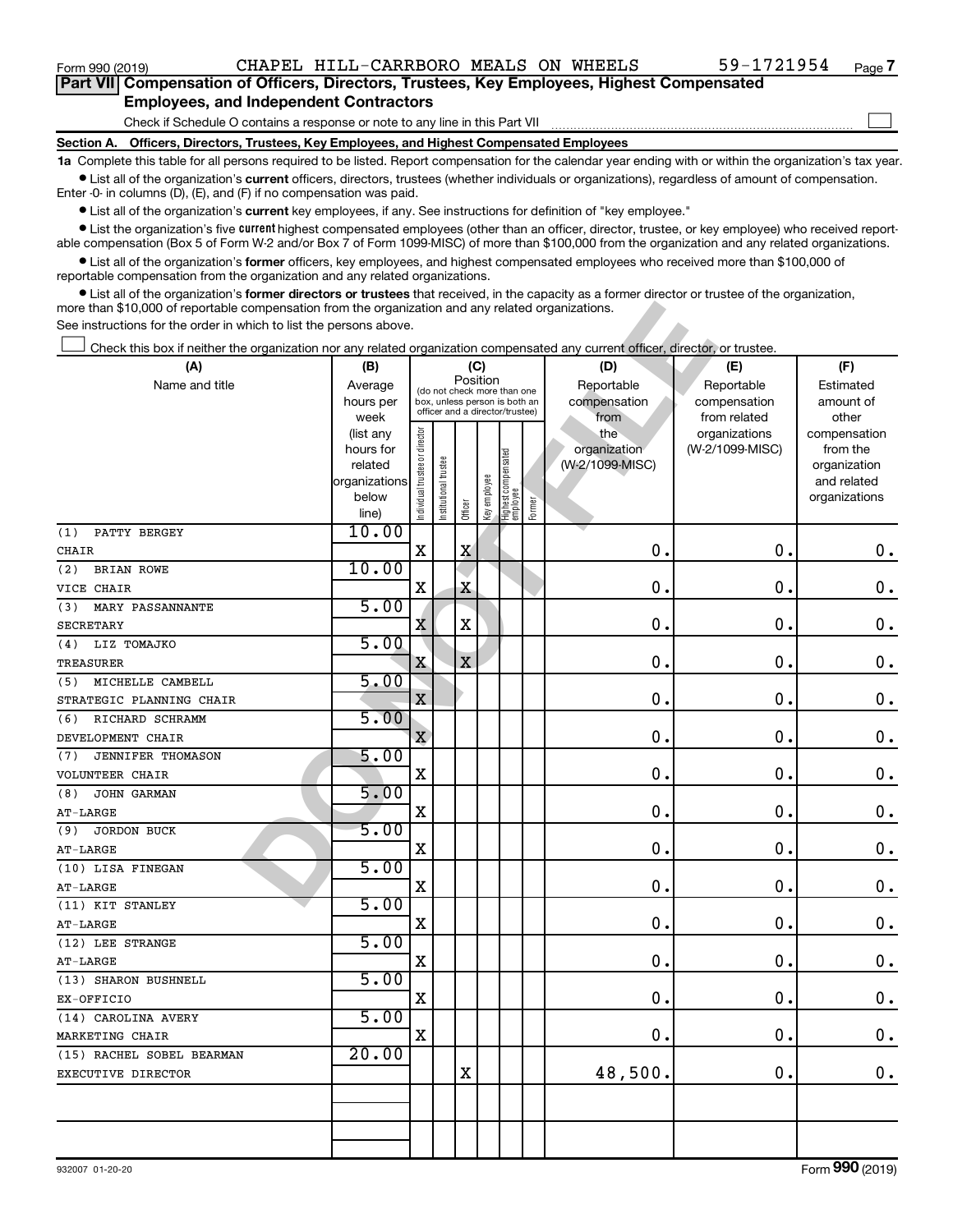|                                                                                                                           | Form 990 (2019)                                                                                                                                                                                                                                        |                                                                                                                                                                                          |                                                                                                                                                                                                    |             |  |   |  |  | CHAPEL HILL-CARRBORO MEALS ON WHEELS         | 59-1721954                                                                            |                                                                    |                     | Page 8                               |
|---------------------------------------------------------------------------------------------------------------------------|--------------------------------------------------------------------------------------------------------------------------------------------------------------------------------------------------------------------------------------------------------|------------------------------------------------------------------------------------------------------------------------------------------------------------------------------------------|----------------------------------------------------------------------------------------------------------------------------------------------------------------------------------------------------|-------------|--|---|--|--|----------------------------------------------|---------------------------------------------------------------------------------------|--------------------------------------------------------------------|---------------------|--------------------------------------|
| <b>Part VII</b><br>Section A. Officers, Directors, Trustees, Key Employees, and Highest Compensated Employees (continued) |                                                                                                                                                                                                                                                        |                                                                                                                                                                                          |                                                                                                                                                                                                    |             |  |   |  |  |                                              |                                                                                       |                                                                    |                     |                                      |
|                                                                                                                           | (A)<br>Name and title                                                                                                                                                                                                                                  | (B)<br>Average<br>hours per<br>week<br>(list any<br>hours for                                                                                                                            | (C)<br>(D)<br>Position<br>Reportable<br>(do not check more than one<br>compensation<br>box, unless person is both an<br>officer and a director/trustee)<br>from<br>director<br>the<br>organization |             |  |   |  |  |                                              | (E)<br>Reportable<br>compensation<br>from related<br>organizations<br>(W-2/1099-MISC) | (F)<br>Estimated<br>amount of<br>other<br>compensation<br>from the |                     |                                      |
|                                                                                                                           |                                                                                                                                                                                                                                                        | Highest compensated<br> employee<br>Individual trustee or<br>Institutional trustee<br>related<br>(W-2/1099-MISC)<br>organizations<br>Key employee<br>below<br>Former<br>Officer<br>line) |                                                                                                                                                                                                    |             |  |   |  |  | organization<br>and related<br>organizations |                                                                                       |                                                                    |                     |                                      |
|                                                                                                                           |                                                                                                                                                                                                                                                        |                                                                                                                                                                                          |                                                                                                                                                                                                    |             |  |   |  |  |                                              |                                                                                       |                                                                    |                     |                                      |
|                                                                                                                           |                                                                                                                                                                                                                                                        |                                                                                                                                                                                          |                                                                                                                                                                                                    |             |  |   |  |  |                                              |                                                                                       |                                                                    |                     |                                      |
|                                                                                                                           |                                                                                                                                                                                                                                                        |                                                                                                                                                                                          |                                                                                                                                                                                                    |             |  |   |  |  |                                              |                                                                                       |                                                                    |                     |                                      |
|                                                                                                                           |                                                                                                                                                                                                                                                        |                                                                                                                                                                                          |                                                                                                                                                                                                    |             |  |   |  |  |                                              |                                                                                       |                                                                    |                     |                                      |
|                                                                                                                           |                                                                                                                                                                                                                                                        |                                                                                                                                                                                          |                                                                                                                                                                                                    |             |  |   |  |  |                                              |                                                                                       |                                                                    |                     |                                      |
|                                                                                                                           |                                                                                                                                                                                                                                                        |                                                                                                                                                                                          |                                                                                                                                                                                                    |             |  |   |  |  |                                              |                                                                                       |                                                                    |                     |                                      |
|                                                                                                                           |                                                                                                                                                                                                                                                        |                                                                                                                                                                                          |                                                                                                                                                                                                    |             |  |   |  |  |                                              |                                                                                       |                                                                    |                     |                                      |
|                                                                                                                           |                                                                                                                                                                                                                                                        |                                                                                                                                                                                          |                                                                                                                                                                                                    |             |  |   |  |  |                                              |                                                                                       |                                                                    |                     |                                      |
|                                                                                                                           | 1b Subtotal                                                                                                                                                                                                                                            |                                                                                                                                                                                          |                                                                                                                                                                                                    |             |  |   |  |  | 48,500.                                      |                                                                                       | $\overline{0}$ .                                                   |                     | $\overline{0}$ .                     |
|                                                                                                                           |                                                                                                                                                                                                                                                        |                                                                                                                                                                                          |                                                                                                                                                                                                    |             |  |   |  |  | σ.<br>48,500.                                |                                                                                       | $\overline{0}$ .<br>$\overline{0}$ .                               |                     | $\overline{0}$ .<br>$\overline{0}$ . |
| 2                                                                                                                         | Total number of individuals (including but not limited to those listed above) who received more than \$100,000 of reportable                                                                                                                           |                                                                                                                                                                                          |                                                                                                                                                                                                    |             |  |   |  |  |                                              |                                                                                       |                                                                    |                     |                                      |
|                                                                                                                           | compensation from the organization $\blacktriangleright$                                                                                                                                                                                               |                                                                                                                                                                                          |                                                                                                                                                                                                    |             |  |   |  |  |                                              |                                                                                       |                                                                    |                     | 0                                    |
|                                                                                                                           |                                                                                                                                                                                                                                                        |                                                                                                                                                                                          |                                                                                                                                                                                                    |             |  |   |  |  |                                              |                                                                                       |                                                                    | Yes                 | No                                   |
| 3                                                                                                                         | Did the organization list any former officer, director, trustee, key employee, or highest compensated employee on<br>line 1a? If "Yes," complete Schedule J for such individual manufacture communities and the Schedule J for such individual         |                                                                                                                                                                                          |                                                                                                                                                                                                    |             |  |   |  |  |                                              |                                                                                       |                                                                    | 3                   | X                                    |
|                                                                                                                           | For any individual listed on line 1a, is the sum of reportable compensation and other compensation from the organization<br>and related organizations greater than \$150,000? If "Yes," complete Schedule J for such individual                        |                                                                                                                                                                                          |                                                                                                                                                                                                    |             |  |   |  |  |                                              |                                                                                       |                                                                    | 4                   | X                                    |
| 5                                                                                                                         | Did any person listed on line 1a receive or accrue compensation from any unrelated organization or individual for services                                                                                                                             |                                                                                                                                                                                          |                                                                                                                                                                                                    |             |  |   |  |  |                                              |                                                                                       |                                                                    | 5                   | x                                    |
|                                                                                                                           | <b>Section B. Independent Contractors</b>                                                                                                                                                                                                              |                                                                                                                                                                                          |                                                                                                                                                                                                    |             |  |   |  |  |                                              |                                                                                       |                                                                    |                     |                                      |
| 1                                                                                                                         | Complete this table for your five highest compensated independent contractors that received more than \$100,000 of compensation from<br>the organization. Report compensation for the calendar year ending with or within the organization's tax year. |                                                                                                                                                                                          |                                                                                                                                                                                                    |             |  |   |  |  |                                              |                                                                                       |                                                                    |                     |                                      |
|                                                                                                                           | (A)<br>Name and business address                                                                                                                                                                                                                       |                                                                                                                                                                                          |                                                                                                                                                                                                    | <b>NONE</b> |  |   |  |  | (B)<br>Description of services               |                                                                                       |                                                                    | (C)<br>Compensation |                                      |
|                                                                                                                           |                                                                                                                                                                                                                                                        |                                                                                                                                                                                          |                                                                                                                                                                                                    |             |  |   |  |  |                                              |                                                                                       |                                                                    |                     |                                      |
|                                                                                                                           |                                                                                                                                                                                                                                                        |                                                                                                                                                                                          |                                                                                                                                                                                                    |             |  |   |  |  |                                              |                                                                                       |                                                                    |                     |                                      |
|                                                                                                                           |                                                                                                                                                                                                                                                        |                                                                                                                                                                                          |                                                                                                                                                                                                    |             |  |   |  |  |                                              |                                                                                       |                                                                    |                     |                                      |
|                                                                                                                           |                                                                                                                                                                                                                                                        |                                                                                                                                                                                          |                                                                                                                                                                                                    |             |  |   |  |  |                                              |                                                                                       |                                                                    |                     |                                      |
| 2                                                                                                                         | Total number of independent contractors (including but not limited to those listed above) who received more than                                                                                                                                       |                                                                                                                                                                                          |                                                                                                                                                                                                    |             |  |   |  |  |                                              |                                                                                       |                                                                    |                     |                                      |
|                                                                                                                           | \$100,000 of compensation from the organization                                                                                                                                                                                                        |                                                                                                                                                                                          |                                                                                                                                                                                                    |             |  | 0 |  |  |                                              |                                                                                       |                                                                    |                     |                                      |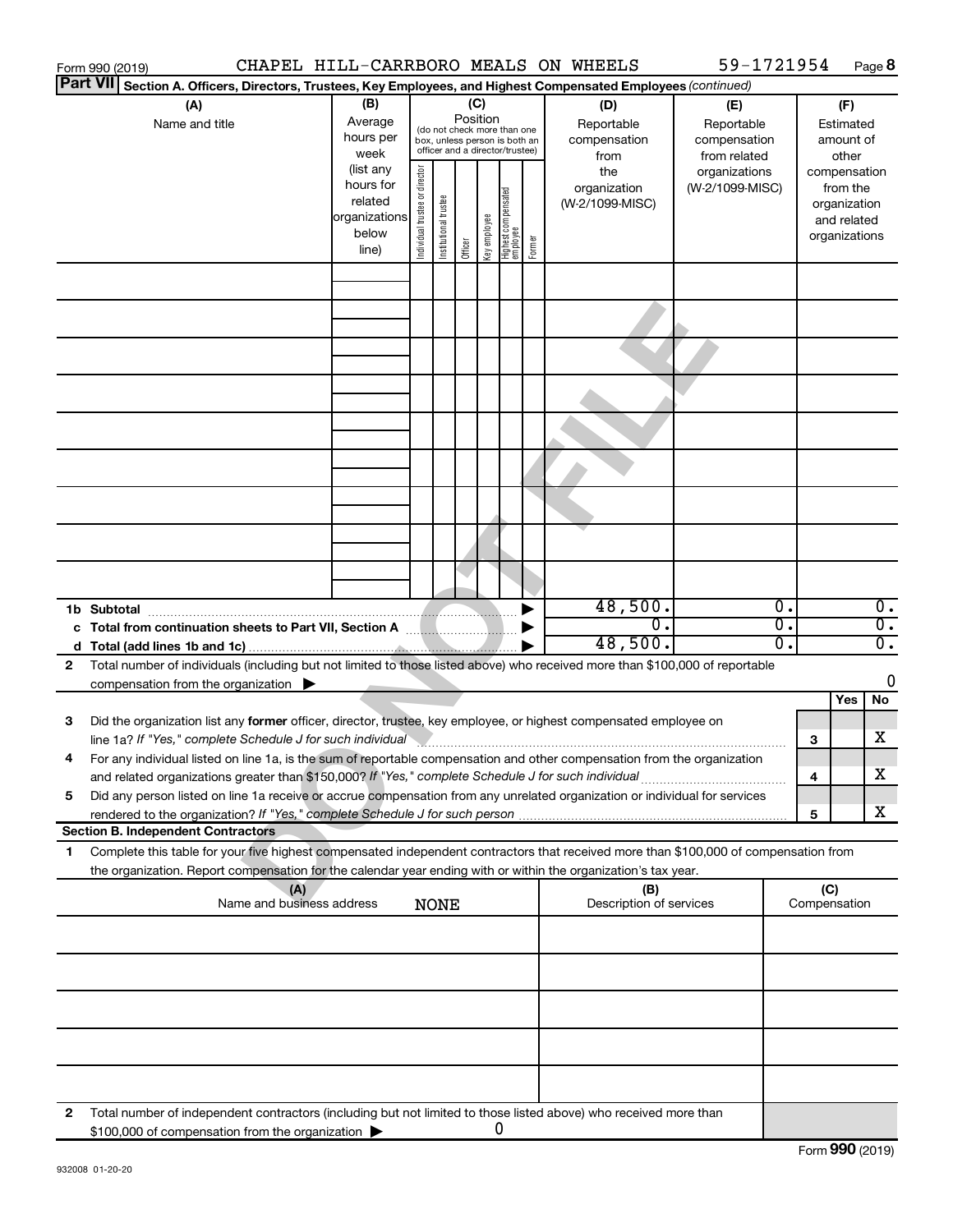|                                                           | <b>Part VIII</b> | <b>Statement of Revenue</b>                                                                                                                                                                                                                                                                                                                                                                                        |                      |                                                               |                  |                                                                 |
|-----------------------------------------------------------|------------------|--------------------------------------------------------------------------------------------------------------------------------------------------------------------------------------------------------------------------------------------------------------------------------------------------------------------------------------------------------------------------------------------------------------------|----------------------|---------------------------------------------------------------|------------------|-----------------------------------------------------------------|
|                                                           |                  |                                                                                                                                                                                                                                                                                                                                                                                                                    |                      |                                                               |                  |                                                                 |
|                                                           |                  |                                                                                                                                                                                                                                                                                                                                                                                                                    | (A)<br>Total revenue | (B)<br>Related or exempt<br>function revenue business revenue | (C)<br>Unrelated | (D)<br>Revenue excluded<br>from tax under<br>sections 512 - 514 |
| Contributions, Gifts, Grants<br>and Other Similar Amounts | b<br>с<br>a      | 3,936.<br>1a<br>1 a Federated campaigns<br>1 <sub>b</sub><br>Membership dues<br>34,380.<br>1 <sub>c</sub><br>Fundraising events<br>1 <sub>d</sub><br>d Related organizations<br>52,093.<br>Government grants (contributions)<br>1e<br>All other contributions, gifts, grants, and<br>181,615.<br>similar amounts not included above<br>1f<br>12,108.<br>  1g   \$<br>Noncash contributions included in lines 1a-1f | 272,024.             |                                                               |                  |                                                                 |
|                                                           | 2a               | <b>Business Code</b><br>624210<br>PROGRAM FEES                                                                                                                                                                                                                                                                                                                                                                     | 57,170.              | 57, 170.                                                      |                  |                                                                 |
| Program Service<br>Revenue                                | b<br>c<br>d      | <u> 1989 - Johann Barbara, martxa amerikan personal (h. 1989).</u><br>the control of the control of the control of the<br>All other program service revenue                                                                                                                                                                                                                                                        | 57,170.              |                                                               |                  |                                                                 |
|                                                           | 3<br>4<br>5      | Investment income (including dividends, interest, and<br>Income from investment of tax-exempt bond proceeds                                                                                                                                                                                                                                                                                                        | 7,479.               |                                                               |                  | 7,479.                                                          |
|                                                           | 6а               | (i) Real<br>(ii) Personal<br>Gross rents<br>l 6a<br>.<br>6 <sub>b</sub><br>Less: rental expenses<br>Rental income or (loss)<br>6с<br>d Net rental income or (loss)<br>(i) Securities<br>(ii) Other<br>7 a Gross amount from sales of                                                                                                                                                                               |                      |                                                               |                  |                                                                 |
| Revenue<br>৯<br>$\check{\bar{\sigma}}$                    |                  | 15,964.<br>assets other than inventory<br>7a<br>Less: cost or other basis<br>8,514.<br>7b<br>and sales expenses<br>7,450.<br> 7c  <br>c Gain or (loss)<br>8 a Gross income from fundraising events (not                                                                                                                                                                                                            | 7,450.               | 7,450.                                                        |                  |                                                                 |
|                                                           |                  | 34,380. of<br>including \$<br>contributions reported on line 1c). See<br>26,725.<br>8a<br>7,357.<br>8b<br>b Less: direct expenses<br>c Net income or (loss) from fundraising events<br>.<br>9 a Gross income from gaming activities. See                                                                                                                                                                           | 19,368.              |                                                               |                  | 19,368.                                                         |
|                                                           |                  | 9a<br>9 <sub>b</sub><br><b>b</b> Less: direct expenses <b>manually</b><br>c Net income or (loss) from gaming activities                                                                                                                                                                                                                                                                                            |                      |                                                               |                  |                                                                 |
|                                                           |                  | 10 a Gross sales of inventory, less returns<br><b>10a</b><br>10bl<br><b>b</b> Less: cost of goods sold<br>c Net income or (loss) from sales of inventory                                                                                                                                                                                                                                                           |                      |                                                               |                  |                                                                 |
|                                                           | 11a              | <b>Business Code</b><br><u> 1989 - Johann Barbara, martxa alemaniar a</u>                                                                                                                                                                                                                                                                                                                                          |                      |                                                               |                  |                                                                 |
| Miscellaneous<br>Revenue                                  | b<br>c           | the control of the control of the control of the                                                                                                                                                                                                                                                                                                                                                                   |                      |                                                               |                  |                                                                 |
|                                                           |                  |                                                                                                                                                                                                                                                                                                                                                                                                                    |                      |                                                               |                  |                                                                 |
|                                                           | 12               |                                                                                                                                                                                                                                                                                                                                                                                                                    | 363,491.             | 64,620.                                                       | $\overline{0}$ . | 26,847.                                                         |

Form 990 (2019) CHAPEL HILL-CARRBORO MEALS ON WHEELS 59-1721954 Page

59-1721954 Page 9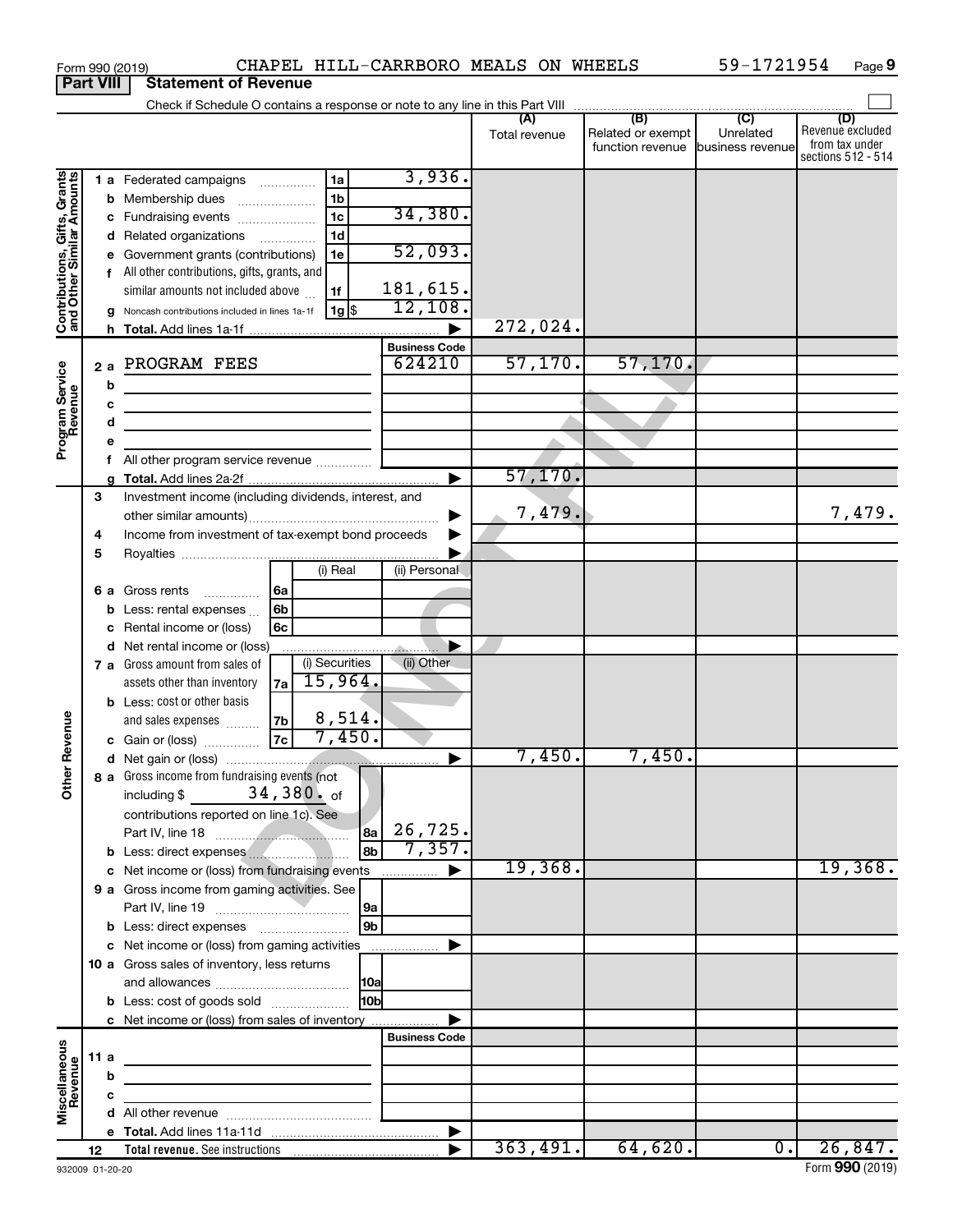|          | Section 501(c)(3) and 501(c)(4) organizations must complete all columns. All other organizations must complete column (A). |                       |                                    |                                           |                                |
|----------|----------------------------------------------------------------------------------------------------------------------------|-----------------------|------------------------------------|-------------------------------------------|--------------------------------|
|          | Check if Schedule O contains a response or note to any line in this Part IX                                                |                       |                                    |                                           |                                |
|          | Do not include amounts reported on lines 6b,<br>7b, 8b, 9b, and 10b of Part VIII.                                          | (A)<br>Total expenses | (B)<br>Program service<br>expenses | (C)<br>Management and<br>general expenses | (D)<br>Fundraising<br>expenses |
| 1.       | Grants and other assistance to domestic organizations                                                                      |                       |                                    |                                           |                                |
|          | and domestic governments. See Part IV, line 21                                                                             |                       |                                    |                                           |                                |
| 2        | Grants and other assistance to domestic                                                                                    |                       |                                    |                                           |                                |
|          | individuals. See Part IV, line 22                                                                                          |                       |                                    |                                           |                                |
| 3        | Grants and other assistance to foreign                                                                                     |                       |                                    |                                           |                                |
|          | organizations, foreign governments, and foreign                                                                            |                       |                                    |                                           |                                |
|          | individuals. See Part IV, lines 15 and 16                                                                                  |                       |                                    |                                           |                                |
| 4        | Benefits paid to or for members                                                                                            |                       |                                    |                                           |                                |
| 5        | Compensation of current officers, directors,                                                                               |                       |                                    |                                           |                                |
|          | trustees, and key employees                                                                                                | 48,500.               | 12,125.                            | 24,250.                                   | 12,125.                        |
| 6        | Compensation not included above to disqualified                                                                            |                       |                                    |                                           |                                |
|          | persons (as defined under section 4958(f)(1)) and                                                                          |                       |                                    |                                           |                                |
|          | persons described in section 4958(c)(3)(B)                                                                                 | 37,932.               | 32,840                             | 5,092.                                    |                                |
| 7        | Pension plan accruals and contributions (include                                                                           |                       |                                    |                                           |                                |
| 8        | section 401(k) and 403(b) employer contributions)                                                                          |                       |                                    |                                           |                                |
| 9        |                                                                                                                            |                       |                                    |                                           |                                |
| 10       |                                                                                                                            | 6,495.                | 3,323.                             | 2,245.                                    | 927.                           |
| 11       | Fees for services (nonemployees):                                                                                          |                       |                                    |                                           |                                |
| а        |                                                                                                                            |                       |                                    |                                           |                                |
| b        |                                                                                                                            |                       |                                    |                                           |                                |
| c        |                                                                                                                            | 9,400.                |                                    | 9,400.                                    |                                |
| d        |                                                                                                                            |                       |                                    |                                           |                                |
| е        | Professional fundraising services. See Part IV, line 17                                                                    |                       |                                    |                                           |                                |
| f        | Investment management fees                                                                                                 | 3, 293.               |                                    | 3,293.                                    |                                |
| g        | Other. (If line 11g amount exceeds 10% of line 25,                                                                         |                       |                                    |                                           |                                |
|          | column (A) amount, list line 11g expenses on Sch O.)                                                                       |                       |                                    |                                           |                                |
| 12       |                                                                                                                            | 663.                  |                                    |                                           | 663.                           |
| 13       |                                                                                                                            | 9,076.                | 2,754.                             | 4,607.                                    | 1,715.                         |
| 14       |                                                                                                                            | 10,393.               | 8,663.                             | 1,270.                                    | 460.                           |
| 15       |                                                                                                                            |                       |                                    |                                           |                                |
| 16       |                                                                                                                            | 1,000.                | 1,000.                             |                                           |                                |
| 17       |                                                                                                                            | 1,798.                | 658.                               | 1,140.                                    |                                |
| 18       | Payments of travel or entertainment expenses                                                                               |                       |                                    |                                           |                                |
|          | for any federal, state, or local public officials                                                                          |                       |                                    |                                           |                                |
| 19       | Conferences, conventions, and meetings                                                                                     |                       |                                    |                                           |                                |
| 20       | Interest                                                                                                                   |                       |                                    |                                           |                                |
| 21       | Depreciation, depletion, and amortization                                                                                  | 636.                  |                                    | 636.                                      |                                |
| 22<br>23 | Insurance                                                                                                                  | 6,271.                |                                    | 6,271.                                    |                                |
| 24       | the contract of the contract of the contract of<br>Other expenses. Itemize expenses not covered                            |                       |                                    |                                           |                                |
|          | above (List miscellaneous expenses on line 24e. If                                                                         |                       |                                    |                                           |                                |
|          | line 24e amount exceeds 10% of line 25, column (A)<br>amount, list line 24e expenses on Schedule O.)                       |                       |                                    |                                           |                                |
| a        | <b>FOOD EXPENSES</b>                                                                                                       | 203,849.              | 203,849.                           |                                           |                                |
| b        | <b>MISCELLANEOUS</b>                                                                                                       | 2,644.                | 1,291.                             | 1,353.                                    |                                |
|          | <b>BAD DEBT EXPENSE</b>                                                                                                    | 1,022.                | 1,022.                             |                                           |                                |
| d        | STAFF TRAINING & DEVELO                                                                                                    | 670.                  |                                    | 670.                                      |                                |
|          | e All other expenses                                                                                                       |                       |                                    |                                           |                                |
| 25       | Total functional expenses. Add lines 1 through 24e                                                                         | 343,642.              | 267,525.                           | 60, 227.                                  | 15,890.                        |
| 26       | <b>Joint costs.</b> Complete this line only if the organization                                                            |                       |                                    |                                           |                                |
|          | reported in column (B) joint costs from a combined                                                                         |                       |                                    |                                           |                                |
|          | educational campaign and fundraising solicitation.                                                                         |                       |                                    |                                           |                                |
|          | Check here $\blacktriangleright$<br>if following SOP 98-2 (ASC 958-720)                                                    |                       |                                    |                                           |                                |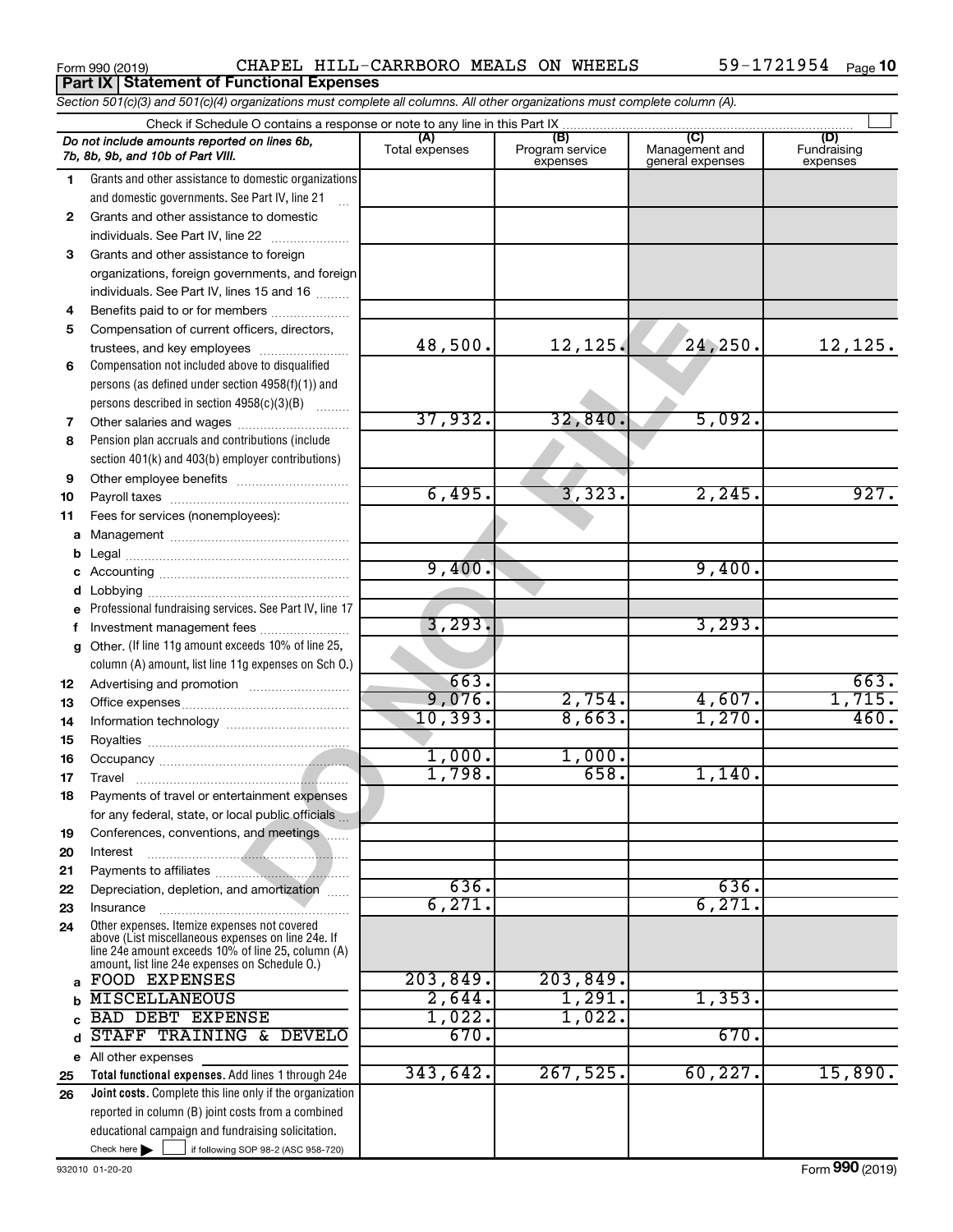| Form 990 (2019) |  | CHAPEL HILL-CARRBORO MEALS ON WHEELS |  |  | $59 - 1721954$ Page 11 |  |
|-----------------|--|--------------------------------------|--|--|------------------------|--|
|-----------------|--|--------------------------------------|--|--|------------------------|--|

|                             |          |                                                                                            |                          |                         | (A)<br>Beginning of year |                | (B)<br>End of year |
|-----------------------------|----------|--------------------------------------------------------------------------------------------|--------------------------|-------------------------|--------------------------|----------------|--------------------|
|                             | 1        |                                                                                            |                          |                         | 81,936.                  | $\mathbf{1}$   | 69,610.            |
|                             | 2        |                                                                                            |                          |                         | 25,461.                  | $\mathbf{2}$   | 25,480.            |
|                             | 3        |                                                                                            |                          | $0$ .                   | 3                        | 19, 168.       |                    |
|                             | 4        |                                                                                            | 10,847.                  | $\overline{\mathbf{4}}$ | 13,319.                  |                |                    |
|                             | 5        | Loans and other receivables from any current or former officer, director,                  |                          |                         |                          |                |                    |
|                             |          | trustee, key employee, creator or founder, substantial contributor, or 35%                 |                          |                         |                          |                |                    |
|                             |          | controlled entity or family member of any of these persons                                 |                          |                         |                          | 5              |                    |
|                             | 6        | Loans and other receivables from other disqualified persons (as defined                    |                          |                         |                          |                |                    |
|                             |          | under section 4958(f)(1)), and persons described in section $4958(c)(3)(B)$                |                          | 6                       |                          |                |                    |
|                             | 7        |                                                                                            |                          |                         |                          | $\overline{7}$ |                    |
| Assets                      | 8        |                                                                                            |                          |                         |                          | 8              |                    |
|                             | 9        |                                                                                            |                          |                         | 2,385.                   | 9              | 2,925.             |
|                             |          | 10a Land, buildings, and equipment: cost or other                                          |                          |                         |                          |                |                    |
|                             |          | basis. Complete Part VI of Schedule D                                                      | 10a  <br>10 <sub>b</sub> | 3,528.<br>3,260.        |                          |                |                    |
|                             |          | <b>b</b> Less: accumulated depreciation                                                    | 904.                     | 10 <sub>c</sub>         | 268.                     |                |                    |
|                             | 11       |                                                                                            | 289,076.                 | 11                      | 335,935.                 |                |                    |
|                             | 12       |                                                                                            |                          | 12                      |                          |                |                    |
|                             | 13       |                                                                                            |                          | 13                      |                          |                |                    |
|                             | 14       |                                                                                            |                          |                         | 14                       |                |                    |
|                             | 15       |                                                                                            |                          | 15                      |                          |                |                    |
|                             | 16       |                                                                                            |                          |                         | 410,609.                 | 16             | 466,705.           |
|                             | 17       |                                                                                            |                          |                         | 16, 224.                 | 17             | 18, 283.           |
|                             | 18       |                                                                                            |                          | 18                      |                          |                |                    |
|                             | 19       |                                                                                            |                          | 19                      |                          |                |                    |
|                             | 20       |                                                                                            |                          | 20                      |                          |                |                    |
|                             | 21       | Escrow or custodial account liability. Complete Part IV of Schedule D                      |                          |                         |                          | 21             |                    |
| Liabilities                 | 22       | Loans and other payables to any current or former officer, director,                       |                          |                         |                          |                |                    |
|                             |          | trustee, key employee, creator or founder, substantial contributor, or 35%                 |                          |                         |                          |                |                    |
|                             |          | controlled entity or family member of any of these persons                                 |                          |                         |                          | 22             |                    |
|                             | 23       | Secured mortgages and notes payable to unrelated third parties                             |                          |                         |                          | 23             |                    |
|                             | 24       |                                                                                            |                          |                         |                          | 24             |                    |
|                             | 25       | Other liabilities (including federal income tax, payables to related third                 |                          |                         |                          |                |                    |
|                             |          | parties, and other liabilities not included on lines 17-24). Complete Part X               |                          |                         |                          |                |                    |
|                             |          |                                                                                            |                          |                         | 16,224.                  | 25<br>26       | 18,283.            |
|                             | 26       |                                                                                            |                          |                         |                          |                |                    |
|                             |          | Organizations that follow FASB ASC 958, check here $\blacktriangleright \lfloor X \rfloor$ |                          |                         |                          |                |                    |
|                             |          | and complete lines 27, 28, 32, and 33.                                                     |                          |                         | 394,385.                 | 27             | 448,422.           |
|                             | 27<br>28 |                                                                                            |                          |                         |                          | 28             |                    |
|                             |          | Organizations that do not follow FASB ASC 958, check here $\blacktriangleright$            |                          |                         |                          |                |                    |
|                             |          | and complete lines 29 through 33.                                                          |                          |                         |                          |                |                    |
|                             |          |                                                                                            |                          |                         |                          | 29             |                    |
|                             | 29<br>30 | Paid-in or capital surplus, or land, building, or equipment fund                           |                          |                         |                          | 30             |                    |
|                             | 31       | Retained earnings, endowment, accumulated income, or other funds                           |                          |                         |                          | 31             |                    |
| Net Assets or Fund Balances | 32       |                                                                                            |                          |                         | 394, 385.                | 32             | 448,422.           |
|                             | 33       |                                                                                            | 410,609.                 | 33                      | 466, 705.                |                |                    |
|                             |          |                                                                                            |                          |                         |                          |                |                    |

Form (2019) **990**

## **Part X Balance Sheet**

| Form 990 (2019 |  |
|----------------|--|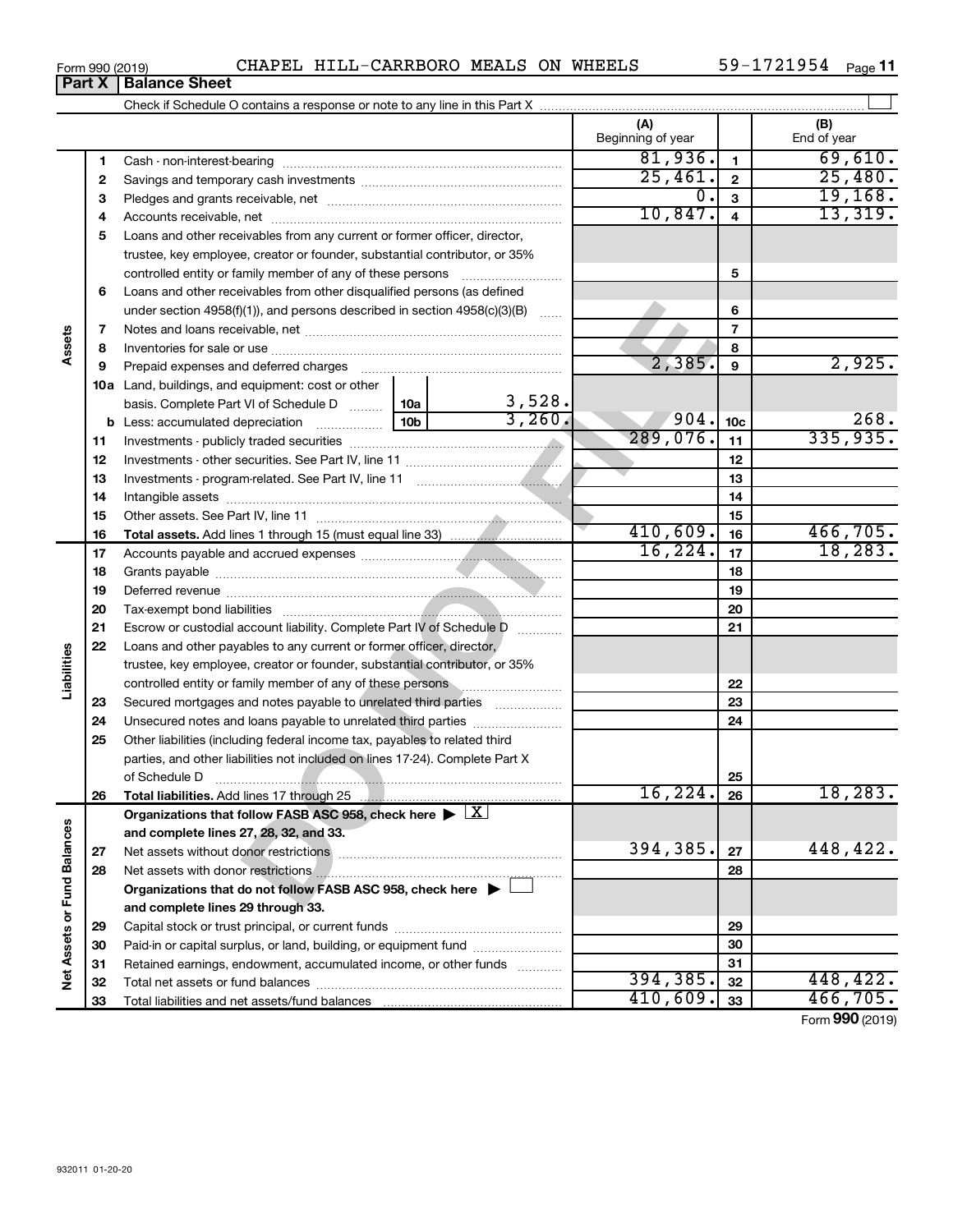|                                                                                                                                                                                                                 | CHAPEL HILL-CARRBORO MEALS ON WHEELS<br>Form 990 (2019)                                                                                                                                                                        |                | 59-1721954 Page 12 |           |                  |  |
|-----------------------------------------------------------------------------------------------------------------------------------------------------------------------------------------------------------------|--------------------------------------------------------------------------------------------------------------------------------------------------------------------------------------------------------------------------------|----------------|--------------------|-----------|------------------|--|
|                                                                                                                                                                                                                 | <b>Part XI</b><br><b>Reconciliation of Net Assets</b>                                                                                                                                                                          |                |                    |           |                  |  |
|                                                                                                                                                                                                                 |                                                                                                                                                                                                                                |                |                    |           |                  |  |
|                                                                                                                                                                                                                 |                                                                                                                                                                                                                                |                |                    |           |                  |  |
| 1                                                                                                                                                                                                               |                                                                                                                                                                                                                                | 1              |                    | 363,491.  |                  |  |
| 2                                                                                                                                                                                                               |                                                                                                                                                                                                                                | $\mathbf{2}$   |                    | 343,642.  |                  |  |
| 3                                                                                                                                                                                                               | Revenue less expenses. Subtract line 2 from line 1                                                                                                                                                                             | 3              |                    | 19,849.   |                  |  |
| 4                                                                                                                                                                                                               |                                                                                                                                                                                                                                | $\overline{4}$ |                    | 394, 385. |                  |  |
| 5                                                                                                                                                                                                               | Net unrealized gains (losses) on investments [111] www.martime.community.community.community.community.communi                                                                                                                 | 5              |                    | 34,188.   |                  |  |
| 6                                                                                                                                                                                                               |                                                                                                                                                                                                                                | 6              |                    |           |                  |  |
| 7                                                                                                                                                                                                               | Investment expenses www.communication.com/www.communication.com/www.communication.com/www.com                                                                                                                                  | $\overline{7}$ |                    |           |                  |  |
| 8                                                                                                                                                                                                               | Prior period adjustments [111] All and the contract of the contract of the contract of the contract of the contract of the contract of the contract of the contract of the contract of the contract of the contract of the con | 8              |                    |           |                  |  |
| 9                                                                                                                                                                                                               | Other changes in net assets or fund balances (explain on Schedule O) manual contraction control of the changes in net assets or fund balances (explain on Schedule O)                                                          | 9              |                    |           | $\overline{0}$ . |  |
| 10                                                                                                                                                                                                              | Net assets or fund balances at end of year. Combine lines 3 through 9 (must equal Part X, line 32,                                                                                                                             |                |                    |           |                  |  |
|                                                                                                                                                                                                                 |                                                                                                                                                                                                                                | 10             |                    | 448,422.  |                  |  |
|                                                                                                                                                                                                                 | Part XII Financial Statements and Reporting                                                                                                                                                                                    |                |                    |           |                  |  |
|                                                                                                                                                                                                                 |                                                                                                                                                                                                                                |                |                    |           |                  |  |
|                                                                                                                                                                                                                 |                                                                                                                                                                                                                                |                |                    | Yes       | <b>No</b>        |  |
| 1                                                                                                                                                                                                               | $\mathbf{X}$ Accrual<br>Accounting method used to prepare the Form 990: [130] Cash<br>$\Box$ Other                                                                                                                             |                |                    |           |                  |  |
|                                                                                                                                                                                                                 | If the organization changed its method of accounting from a prior year or checked "Other," explain in Schedule O.                                                                                                              |                | 2a                 | x         |                  |  |
| 2a Were the organization's financial statements compiled or reviewed by an independent accountant?                                                                                                              |                                                                                                                                                                                                                                |                |                    |           |                  |  |
|                                                                                                                                                                                                                 | If "Yes," check a box below to indicate whether the financial statements for the year were compiled or reviewed on a<br>separate basis, consolidated basis, or both:                                                           |                |                    |           |                  |  |
|                                                                                                                                                                                                                 | $ \underline{X} $ Separate basis<br>Consolidated basis<br>$\Box$ Both consolidated and separate basis                                                                                                                          |                |                    |           |                  |  |
|                                                                                                                                                                                                                 |                                                                                                                                                                                                                                |                |                    |           |                  |  |
| b Were the organization's financial statements audited by an independent accountant?<br>If "Yes," check a box below to indicate whether the financial statements for the year were audited on a separate basis, |                                                                                                                                                                                                                                |                |                    |           |                  |  |
|                                                                                                                                                                                                                 | consolidated basis, or both:                                                                                                                                                                                                   |                |                    |           |                  |  |
|                                                                                                                                                                                                                 | Both consolidated and separate basis<br>Separate basis<br><b>Consolidated basis</b>                                                                                                                                            |                |                    |           |                  |  |
|                                                                                                                                                                                                                 | c If "Yes" to line 2a or 2b, does the organization have a committee that assumes responsibility for oversight of the audit,                                                                                                    |                |                    |           |                  |  |
|                                                                                                                                                                                                                 |                                                                                                                                                                                                                                |                | 2c                 | x         |                  |  |
|                                                                                                                                                                                                                 | If the organization changed either its oversight process or selection process during the tax year, explain on Schedule O.                                                                                                      |                |                    |           |                  |  |
|                                                                                                                                                                                                                 | 3a As a result of a federal award, was the organization required to undergo an audit or audits as set forth in the Single Audit                                                                                                |                |                    |           |                  |  |
|                                                                                                                                                                                                                 |                                                                                                                                                                                                                                |                | За                 |           | х                |  |
|                                                                                                                                                                                                                 | b If "Yes," did the organization undergo the required audit or audits? If the organization did not undergo the required audit                                                                                                  |                |                    |           |                  |  |
|                                                                                                                                                                                                                 |                                                                                                                                                                                                                                |                | 3b                 |           |                  |  |
|                                                                                                                                                                                                                 |                                                                                                                                                                                                                                |                |                    |           | Form 990 (2019)  |  |
|                                                                                                                                                                                                                 |                                                                                                                                                                                                                                |                |                    |           |                  |  |
|                                                                                                                                                                                                                 |                                                                                                                                                                                                                                |                |                    |           |                  |  |
|                                                                                                                                                                                                                 |                                                                                                                                                                                                                                |                |                    |           |                  |  |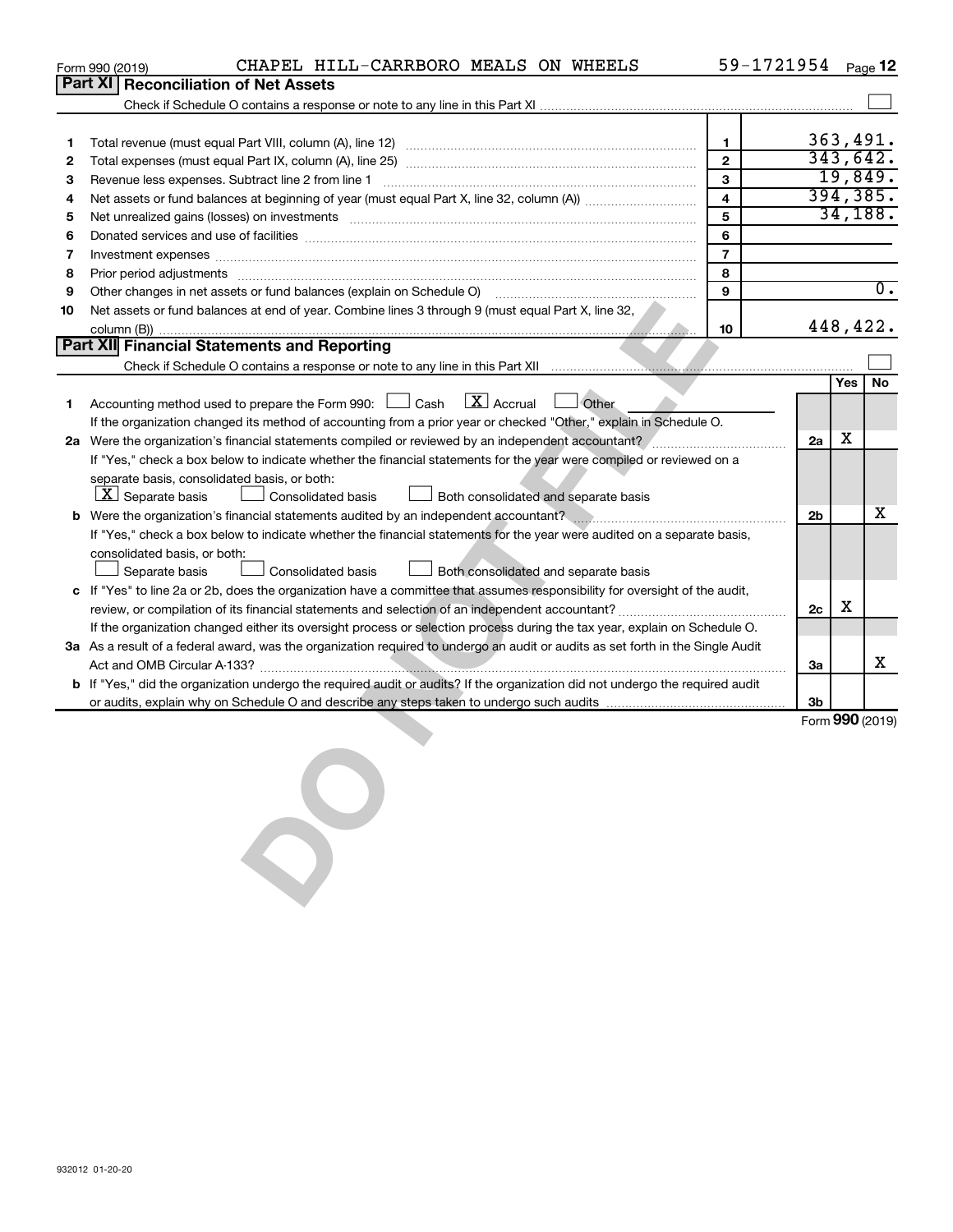|--|

Department of the Treasury

| (Form 990 or 990-EZ) |  |  |
|----------------------|--|--|
|                      |  |  |

# Form 990 or 990-EZ)<br>
Complete if the organization is a section 501(c)(3) organization or a section<br> **Public Charity Status and Public Support**

OMB No. 1545-0047

**Open to Public**

**4947(a)(1) nonexempt charitable trust.**

**| Attach to Form 990 or Form 990-EZ.** 

|                                                                                           | Internal Revenue Service<br>Inspection<br>Go to www.irs.gov/Form990 for instructions and the latest information.                                                                                                    |                                                                                                                                               |  |                                                                        |                                                                                                                                               |     |                                                                |                            |  |                            |  |
|-------------------------------------------------------------------------------------------|---------------------------------------------------------------------------------------------------------------------------------------------------------------------------------------------------------------------|-----------------------------------------------------------------------------------------------------------------------------------------------|--|------------------------------------------------------------------------|-----------------------------------------------------------------------------------------------------------------------------------------------|-----|----------------------------------------------------------------|----------------------------|--|----------------------------|--|
|                                                                                           | <b>Employer identification number</b><br>Name of the organization                                                                                                                                                   |                                                                                                                                               |  |                                                                        |                                                                                                                                               |     |                                                                |                            |  |                            |  |
|                                                                                           | 59-1721954<br>CHAPEL HILL-CARRBORO MEALS ON WHEELS                                                                                                                                                                  |                                                                                                                                               |  |                                                                        |                                                                                                                                               |     |                                                                |                            |  |                            |  |
|                                                                                           | Reason for Public Charity Status (All organizations must complete this part.) See instructions.<br>Part I                                                                                                           |                                                                                                                                               |  |                                                                        |                                                                                                                                               |     |                                                                |                            |  |                            |  |
|                                                                                           |                                                                                                                                                                                                                     |                                                                                                                                               |  |                                                                        | The organization is not a private foundation because it is: (For lines 1 through 12, check only one box.)                                     |     |                                                                |                            |  |                            |  |
| 1                                                                                         |                                                                                                                                                                                                                     |                                                                                                                                               |  |                                                                        | A church, convention of churches, or association of churches described in section 170(b)(1)(A)(i).                                            |     |                                                                |                            |  |                            |  |
| 2                                                                                         |                                                                                                                                                                                                                     |                                                                                                                                               |  |                                                                        | A school described in section 170(b)(1)(A)(ii). (Attach Schedule E (Form 990 or 990-EZ).)                                                     |     |                                                                |                            |  |                            |  |
| З                                                                                         |                                                                                                                                                                                                                     |                                                                                                                                               |  |                                                                        | A hospital or a cooperative hospital service organization described in section 170(b)(1)(A)(iii).                                             |     |                                                                |                            |  |                            |  |
| 4                                                                                         |                                                                                                                                                                                                                     |                                                                                                                                               |  |                                                                        | A medical research organization operated in conjunction with a hospital described in section 170(b)(1)(A)(iii). Enter the hospital's name,    |     |                                                                |                            |  |                            |  |
|                                                                                           |                                                                                                                                                                                                                     | city, and state:<br>An organization operated for the benefit of a college or university owned or operated by a governmental unit described in |  |                                                                        |                                                                                                                                               |     |                                                                |                            |  |                            |  |
| 5                                                                                         |                                                                                                                                                                                                                     |                                                                                                                                               |  | section 170(b)(1)(A)(iv). (Complete Part II.)                          |                                                                                                                                               |     |                                                                |                            |  |                            |  |
| 6                                                                                         |                                                                                                                                                                                                                     |                                                                                                                                               |  |                                                                        | A federal, state, or local government or governmental unit described in section 170(b)(1)(A)(v).                                              |     |                                                                |                            |  |                            |  |
|                                                                                           |                                                                                                                                                                                                                     |                                                                                                                                               |  |                                                                        | An organization that normally receives a substantial part of its support from a governmental unit or from the general public described in     |     |                                                                |                            |  |                            |  |
|                                                                                           |                                                                                                                                                                                                                     |                                                                                                                                               |  | section 170(b)(1)(A)(vi). (Complete Part II.)                          |                                                                                                                                               |     |                                                                |                            |  |                            |  |
| 8                                                                                         |                                                                                                                                                                                                                     |                                                                                                                                               |  |                                                                        | A community trust described in section 170(b)(1)(A)(vi). (Complete Part II.)                                                                  |     |                                                                |                            |  |                            |  |
| 9                                                                                         |                                                                                                                                                                                                                     |                                                                                                                                               |  |                                                                        | An agricultural research organization described in section 170(b)(1)(A)(ix) operated in conjunction with a land-grant college                 |     |                                                                |                            |  |                            |  |
|                                                                                           |                                                                                                                                                                                                                     |                                                                                                                                               |  |                                                                        |                                                                                                                                               |     |                                                                |                            |  |                            |  |
|                                                                                           |                                                                                                                                                                                                                     | university:                                                                                                                                   |  |                                                                        | or university or a non-land-grant college of agriculture (see instructions). Enter the name, city, and state of the college or                |     |                                                                |                            |  |                            |  |
|                                                                                           | 10 $\boxed{\text{X}}$                                                                                                                                                                                               |                                                                                                                                               |  |                                                                        | An organization that normally receives: (1) more than 33 1/3% of its support from contributions, membership fees, and gross receipts from     |     |                                                                |                            |  |                            |  |
|                                                                                           |                                                                                                                                                                                                                     |                                                                                                                                               |  |                                                                        | activities related to its exempt functions - subject to certain exceptions, and (2) no more than 33 1/3% of its support from gross investment |     |                                                                |                            |  |                            |  |
|                                                                                           |                                                                                                                                                                                                                     |                                                                                                                                               |  |                                                                        | income and unrelated business taxable income (less section 511 tax) from businesses acquired by the organization after June 30, 1975.         |     |                                                                |                            |  |                            |  |
|                                                                                           |                                                                                                                                                                                                                     |                                                                                                                                               |  | See section 509(a)(2). (Complete Part III.)                            |                                                                                                                                               |     |                                                                |                            |  |                            |  |
| 11                                                                                        |                                                                                                                                                                                                                     |                                                                                                                                               |  |                                                                        | An organization organized and operated exclusively to test for public safety. See section 509(a)(4).                                          |     |                                                                |                            |  |                            |  |
| 12                                                                                        |                                                                                                                                                                                                                     |                                                                                                                                               |  |                                                                        | An organization organized and operated exclusively for the benefit of, to perform the functions of, or to carry out the purposes of one or    |     |                                                                |                            |  |                            |  |
|                                                                                           |                                                                                                                                                                                                                     |                                                                                                                                               |  |                                                                        | more publicly supported organizations described in section 509(a)(1) or section 509(a)(2). See section 509(a)(3). Check the box in            |     |                                                                |                            |  |                            |  |
|                                                                                           |                                                                                                                                                                                                                     |                                                                                                                                               |  |                                                                        | lines 12a through 12d that describes the type of supporting organization and complete lines 12e, 12f, and 12g.                                |     |                                                                |                            |  |                            |  |
| а                                                                                         |                                                                                                                                                                                                                     |                                                                                                                                               |  |                                                                        | Type I. A supporting organization operated, supervised, or controlled by its supported organization(s), typically by giving                   |     |                                                                |                            |  |                            |  |
|                                                                                           |                                                                                                                                                                                                                     |                                                                                                                                               |  |                                                                        | the supported organization(s) the power to regularly appoint or elect a majority of the directors or trustees of the supporting               |     |                                                                |                            |  |                            |  |
|                                                                                           |                                                                                                                                                                                                                     |                                                                                                                                               |  | organization. You must complete Part IV, Sections A and B.             |                                                                                                                                               |     |                                                                |                            |  |                            |  |
| b                                                                                         |                                                                                                                                                                                                                     |                                                                                                                                               |  |                                                                        | Type II. A supporting organization supervised or controlled in connection with its supported organization(s), by having                       |     |                                                                |                            |  |                            |  |
|                                                                                           |                                                                                                                                                                                                                     |                                                                                                                                               |  |                                                                        | control or management of the supporting organization vested in the same persons that control or manage the supported                          |     |                                                                |                            |  |                            |  |
|                                                                                           |                                                                                                                                                                                                                     |                                                                                                                                               |  | organization(s). You must complete Part IV, Sections A and C.          |                                                                                                                                               |     |                                                                |                            |  |                            |  |
| с                                                                                         |                                                                                                                                                                                                                     |                                                                                                                                               |  |                                                                        | Type III functionally integrated. A supporting organization operated in connection with, and functionally integrated with,                    |     |                                                                |                            |  |                            |  |
|                                                                                           |                                                                                                                                                                                                                     |                                                                                                                                               |  |                                                                        | its supported organization(s) (see instructions). You must complete Part IV, Sections A, D, and E.                                            |     |                                                                |                            |  |                            |  |
| d                                                                                         |                                                                                                                                                                                                                     |                                                                                                                                               |  |                                                                        | Type III non-functionally integrated. A supporting organization operated in connection with its supported organization(s)                     |     |                                                                |                            |  |                            |  |
|                                                                                           |                                                                                                                                                                                                                     |                                                                                                                                               |  |                                                                        | that is not functionally integrated. The organization generally must satisfy a distribution requirement and an attentiveness                  |     |                                                                |                            |  |                            |  |
|                                                                                           |                                                                                                                                                                                                                     |                                                                                                                                               |  |                                                                        |                                                                                                                                               |     |                                                                |                            |  |                            |  |
| е                                                                                         | requirement (see instructions). You must complete Part IV, Sections A and D, and Part V.<br>Check this box if the organization received a written determination from the IRS that it is a Type I, Type II, Type III |                                                                                                                                               |  |                                                                        |                                                                                                                                               |     |                                                                |                            |  |                            |  |
| functionally integrated, or Type III non-functionally integrated supporting organization. |                                                                                                                                                                                                                     |                                                                                                                                               |  |                                                                        |                                                                                                                                               |     |                                                                |                            |  |                            |  |
| Enter the number of supported organizations<br>f                                          |                                                                                                                                                                                                                     |                                                                                                                                               |  |                                                                        |                                                                                                                                               |     |                                                                |                            |  |                            |  |
|                                                                                           |                                                                                                                                                                                                                     |                                                                                                                                               |  | Provide the following information about the supported organization(s). |                                                                                                                                               |     |                                                                |                            |  |                            |  |
|                                                                                           |                                                                                                                                                                                                                     | (i) Name of supported                                                                                                                         |  | (ii) EIN                                                               | (iii) Type of organization                                                                                                                    |     | (iv) Is the organization listed<br>in your governing document? | (v) Amount of monetary     |  | (vi) Amount of other       |  |
|                                                                                           |                                                                                                                                                                                                                     | organization                                                                                                                                  |  |                                                                        | (described on lines 1-10<br>above (see instructions))                                                                                         | Yes | No                                                             | support (see instructions) |  | support (see instructions) |  |
|                                                                                           |                                                                                                                                                                                                                     |                                                                                                                                               |  |                                                                        |                                                                                                                                               |     |                                                                |                            |  |                            |  |
|                                                                                           |                                                                                                                                                                                                                     |                                                                                                                                               |  |                                                                        |                                                                                                                                               |     |                                                                |                            |  |                            |  |
|                                                                                           |                                                                                                                                                                                                                     |                                                                                                                                               |  |                                                                        |                                                                                                                                               |     |                                                                |                            |  |                            |  |
|                                                                                           |                                                                                                                                                                                                                     |                                                                                                                                               |  |                                                                        |                                                                                                                                               |     |                                                                |                            |  |                            |  |
|                                                                                           |                                                                                                                                                                                                                     |                                                                                                                                               |  |                                                                        |                                                                                                                                               |     |                                                                |                            |  |                            |  |
|                                                                                           |                                                                                                                                                                                                                     |                                                                                                                                               |  |                                                                        |                                                                                                                                               |     |                                                                |                            |  |                            |  |
|                                                                                           |                                                                                                                                                                                                                     |                                                                                                                                               |  |                                                                        |                                                                                                                                               |     |                                                                |                            |  |                            |  |
|                                                                                           |                                                                                                                                                                                                                     |                                                                                                                                               |  |                                                                        |                                                                                                                                               |     |                                                                |                            |  |                            |  |
|                                                                                           |                                                                                                                                                                                                                     |                                                                                                                                               |  |                                                                        |                                                                                                                                               |     |                                                                |                            |  |                            |  |
| Total                                                                                     |                                                                                                                                                                                                                     |                                                                                                                                               |  |                                                                        |                                                                                                                                               |     |                                                                |                            |  |                            |  |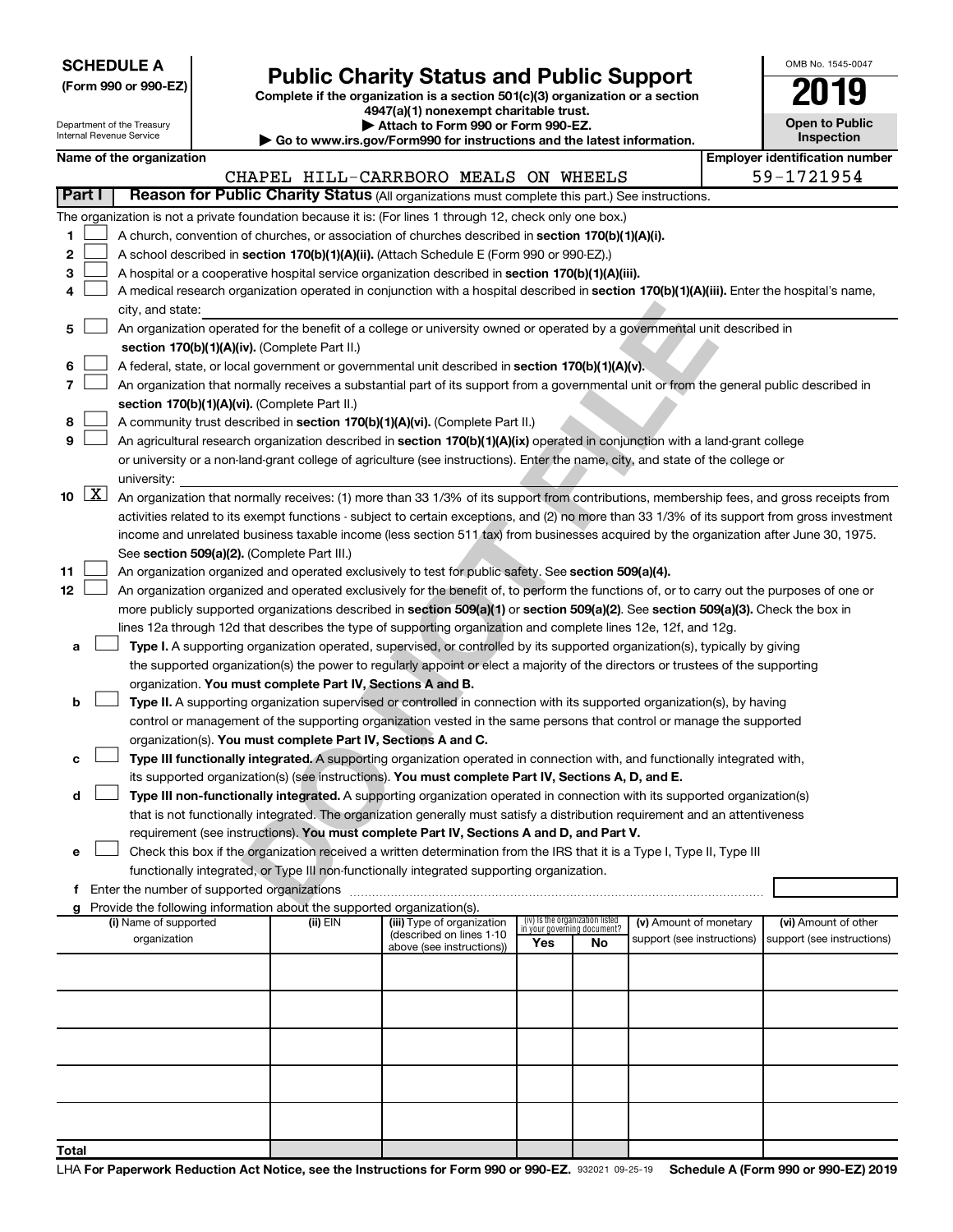#### 59-1721954 Page 2 Schedule A (Form 990 or 990-EZ) 2019 CHAPEL HILL-CARRBORO MEALS ON WHEELS 59-1721954 Page

(Complete only if you checked the box on line 5, 7, or 8 of Part I or if the organization failed to qualify under Part III. If the organization fails to qualify under the tests listed below, please complete Part III.) **Part II Support Schedule for Organizations Described in Sections 170(b)(1)(A)(iv) and 170(b)(1)(A)(vi)**

|    | <b>Section A. Public Support</b>                                                                                                                                                                                               |          |          |            |            |          |                  |  |
|----|--------------------------------------------------------------------------------------------------------------------------------------------------------------------------------------------------------------------------------|----------|----------|------------|------------|----------|------------------|--|
|    | Calendar year (or fiscal year beginning in)                                                                                                                                                                                    | (a) 2015 | (b) 2016 | $(c)$ 2017 | $(d)$ 2018 | (e) 2019 | (f) Total        |  |
|    | 1 Gifts, grants, contributions, and                                                                                                                                                                                            |          |          |            |            |          |                  |  |
|    | membership fees received. (Do not                                                                                                                                                                                              |          |          |            |            |          |                  |  |
|    | include any "unusual grants.")                                                                                                                                                                                                 |          |          |            |            |          |                  |  |
|    | 2 Tax revenues levied for the organ-                                                                                                                                                                                           |          |          |            |            |          |                  |  |
|    | ization's benefit and either paid to                                                                                                                                                                                           |          |          |            |            |          |                  |  |
|    | or expended on its behalf                                                                                                                                                                                                      |          |          |            |            |          |                  |  |
|    | 3 The value of services or facilities                                                                                                                                                                                          |          |          |            |            |          |                  |  |
|    | furnished by a governmental unit to                                                                                                                                                                                            |          |          |            |            |          |                  |  |
|    | the organization without charge                                                                                                                                                                                                |          |          |            |            |          |                  |  |
|    | 4 Total. Add lines 1 through 3                                                                                                                                                                                                 |          |          |            |            |          | $\overline{0}$ . |  |
| 5. | The portion of total contributions                                                                                                                                                                                             |          |          |            |            |          |                  |  |
|    | by each person (other than a                                                                                                                                                                                                   |          |          |            |            |          |                  |  |
|    | governmental unit or publicly                                                                                                                                                                                                  |          |          |            |            |          |                  |  |
|    | supported organization) included                                                                                                                                                                                               |          |          |            |            |          |                  |  |
|    | on line 1 that exceeds 2% of the                                                                                                                                                                                               |          |          |            |            |          |                  |  |
|    | amount shown on line 11,                                                                                                                                                                                                       |          |          |            |            |          |                  |  |
|    | column (f)                                                                                                                                                                                                                     |          |          |            |            |          |                  |  |
|    |                                                                                                                                                                                                                                |          |          |            |            |          |                  |  |
|    | 6 Public support. Subtract line 5 from line 4.<br><b>Section B. Total Support</b>                                                                                                                                              |          |          |            |            |          |                  |  |
|    | Calendar year (or fiscal year beginning in)                                                                                                                                                                                    |          |          |            |            |          |                  |  |
|    |                                                                                                                                                                                                                                | (a) 2015 | (b) 2016 | $(c)$ 2017 | $(d)$ 2018 | (e) 2019 | (f) Total        |  |
|    | 7 Amounts from line 4                                                                                                                                                                                                          |          |          |            |            |          |                  |  |
| 8  | Gross income from interest,                                                                                                                                                                                                    |          |          |            |            |          |                  |  |
|    | dividends, payments received on                                                                                                                                                                                                |          |          |            |            |          |                  |  |
|    | securities loans, rents, royalties,                                                                                                                                                                                            |          |          |            |            |          |                  |  |
|    | and income from similar sources                                                                                                                                                                                                |          |          |            |            |          |                  |  |
| 9  | Net income from unrelated business                                                                                                                                                                                             |          |          |            |            |          |                  |  |
|    | activities, whether or not the                                                                                                                                                                                                 |          |          |            |            |          |                  |  |
|    | business is regularly carried on                                                                                                                                                                                               |          |          |            |            |          |                  |  |
|    | 10 Other income. Do not include gain                                                                                                                                                                                           |          |          |            |            |          |                  |  |
|    | or loss from the sale of capital                                                                                                                                                                                               |          |          |            |            |          |                  |  |
|    | assets (Explain in Part VI.)                                                                                                                                                                                                   |          |          |            |            |          |                  |  |
|    | 11 Total support. Add lines 7 through 10                                                                                                                                                                                       |          |          |            |            |          |                  |  |
|    | <b>12</b> Gross receipts from related activities, etc. (see instructions)                                                                                                                                                      |          |          |            |            | 12       |                  |  |
|    | 13 First five years. If the Form 990 is for the organization's first, second, third, fourth, or fifth tax year as a section 501(c)(3)                                                                                          |          |          |            |            |          |                  |  |
|    | organization, check this box and stop here                                                                                                                                                                                     |          |          |            |            |          |                  |  |
|    | <b>Section C. Computation of Public Support Percentage</b>                                                                                                                                                                     |          |          |            |            |          |                  |  |
|    |                                                                                                                                                                                                                                |          |          |            |            | 14       | %                |  |
|    |                                                                                                                                                                                                                                |          |          |            |            | 15       | %                |  |
|    | 16a 33 1/3% support test - 2019. If the organization did not check the box on line 13, and line 14 is 33 1/3% or more, check this box and                                                                                      |          |          |            |            |          |                  |  |
|    | stop here. The organization qualifies as a publicly supported organization manufaction manufacture or manufacture or the organization manufacture or the organization of the state of the state of the state of the state of t |          |          |            |            |          |                  |  |
|    | b 33 1/3% support test - 2018. If the organization did not check a box on line 13 or 16a, and line 15 is 33 1/3% or more, check this box                                                                                       |          |          |            |            |          |                  |  |
|    |                                                                                                                                                                                                                                |          |          |            |            |          |                  |  |
|    | 17a 10% -facts-and-circumstances test - 2019. If the organization did not check a box on line 13, 16a, or 16b, and line 14 is 10% or more,                                                                                     |          |          |            |            |          |                  |  |
|    | and if the organization meets the "facts-and-circumstances" test, check this box and stop here. Explain in Part VI how the organization                                                                                        |          |          |            |            |          |                  |  |
|    |                                                                                                                                                                                                                                |          |          |            |            |          |                  |  |
|    | <b>b 10%</b> -facts-and-circumstances test - 2018. If the organization did not check a box on line 13, 16a, 16b, or 17a, and line 15 is 10% or                                                                                 |          |          |            |            |          |                  |  |
|    | more, and if the organization meets the "facts-and-circumstances" test, check this box and stop here. Explain in Part VI how the                                                                                               |          |          |            |            |          |                  |  |
|    | organization meets the "facts-and-circumstances" test. The organization qualifies as a publicly supported organization                                                                                                         |          |          |            |            |          |                  |  |
|    | 18 Private foundation. If the organization did not check a box on line 13, 16a, 16b, 17a, or 17b, check this box and see instructions                                                                                          |          |          |            |            |          |                  |  |

**Schedule A (Form 990 or 990-EZ) 2019**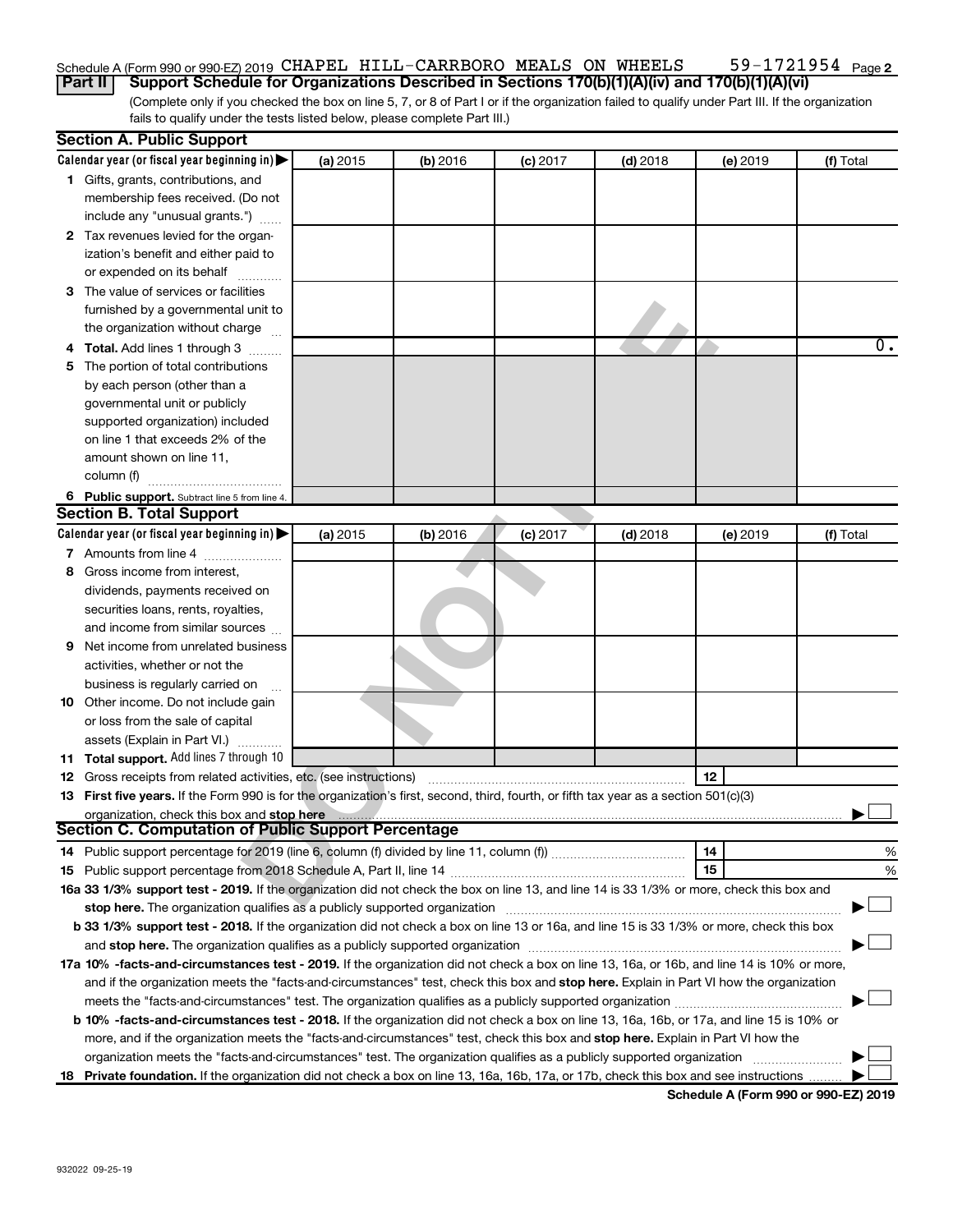#### 59-1721954 Page 3 Schedule A (Form 990 or 990-EZ) 2019 CHAPEL HILL-CARRBORO MEALS ON WHEELS 59-1721954 Page **Part III Support Schedule for Organizations Described in Section 509(a)(2)**

(Complete only if you checked the box on line 10 of Part I or if the organization failed to qualify under Part II. If the organization fails to qualify under the tests listed below, please complete Part II.)

| <b>Section A. Public Support</b>                                                                                                                                                                                                                          |                      |            |            |            |           |                                          |
|-----------------------------------------------------------------------------------------------------------------------------------------------------------------------------------------------------------------------------------------------------------|----------------------|------------|------------|------------|-----------|------------------------------------------|
| Calendar year (or fiscal year beginning in)                                                                                                                                                                                                               | (a) 2015             | (b) 2016   | $(c)$ 2017 | $(d)$ 2018 | (e) 2019  | (f) Total                                |
| 1 Gifts, grants, contributions, and                                                                                                                                                                                                                       |                      |            |            |            |           |                                          |
| membership fees received. (Do not                                                                                                                                                                                                                         |                      |            |            |            |           |                                          |
| include any "unusual grants.")                                                                                                                                                                                                                            | 255,588.             | 274,841.   | 314,647.   | 307,223.   | 298,749.  | 1,451,048.                               |
| 2 Gross receipts from admissions,<br>merchandise sold or services per-<br>formed, or facilities furnished in<br>any activity that is related to the<br>organization's tax-exempt purpose                                                                  | 39,404.              | 37,227.    | 44,839.    | 46,548.    | 57, 170.  | 225,188.                                 |
| 3 Gross receipts from activities that                                                                                                                                                                                                                     |                      |            |            |            |           |                                          |
| are not an unrelated trade or bus-<br>iness under section 513                                                                                                                                                                                             |                      |            |            |            |           |                                          |
| 4 Tax revenues levied for the organ-                                                                                                                                                                                                                      |                      |            |            |            |           |                                          |
| ization's benefit and either paid to                                                                                                                                                                                                                      |                      |            |            |            |           |                                          |
| or expended on its behalf                                                                                                                                                                                                                                 |                      |            |            |            |           |                                          |
| 5 The value of services or facilities                                                                                                                                                                                                                     |                      |            |            |            |           |                                          |
| furnished by a governmental unit to<br>the organization without charge                                                                                                                                                                                    |                      |            |            |            |           |                                          |
| <b>6 Total.</b> Add lines 1 through 5                                                                                                                                                                                                                     | 294,992.             | 312,068.   | 359,486.   | 353,771.   | 355, 919. | 1,676,236.                               |
| 7a Amounts included on lines 1, 2, and                                                                                                                                                                                                                    |                      |            |            |            |           |                                          |
| 3 received from disqualified persons                                                                                                                                                                                                                      | 19,129.              | 15, 219.   | 10,740.    | 13,000.    |           | 58,088.                                  |
| <b>b</b> Amounts included on lines 2 and 3 received<br>from other than disqualified persons that<br>exceed the greater of \$5,000 or 1% of the                                                                                                            |                      |            |            |            |           |                                          |
| amount on line 13 for the year                                                                                                                                                                                                                            |                      |            |            |            | 64, 164.  | 64,164.                                  |
| c Add lines 7a and 7b                                                                                                                                                                                                                                     | 19, 129.             | 15, 219.   | 10,740.    | 13,000.    | 64, 164.  | 122, 252.                                |
| 8 Public support. (Subtract line 7c from line 6.)                                                                                                                                                                                                         |                      |            |            |            |           | 1,553,984.                               |
| <b>Section B. Total Support</b>                                                                                                                                                                                                                           |                      |            |            |            |           |                                          |
| Calendar year (or fiscal year beginning in)                                                                                                                                                                                                               | (a) 2015             | $(b)$ 2016 | $(c)$ 2017 | $(d)$ 2018 | (e) 2019  | (f) Total                                |
| 9 Amounts from line 6                                                                                                                                                                                                                                     | $\overline{294,992}$ | 312,068.   | 359,486.   | 353,771.   | 355,919.  | 1,676,236.                               |
| <b>10a</b> Gross income from interest,<br>dividends, payments received on<br>securities loans, rents, royalties,                                                                                                                                          | 1,987.               | 2,579.     | 4,934.     | 6,466.     | 7,479.    | 23,445.                                  |
| and income from similar sources<br><b>b</b> Unrelated business taxable income                                                                                                                                                                             |                      |            |            |            |           |                                          |
| (less section 511 taxes) from businesses                                                                                                                                                                                                                  |                      |            |            |            |           |                                          |
| acquired after June 30, 1975                                                                                                                                                                                                                              |                      |            |            |            |           |                                          |
| c Add lines 10a and 10b                                                                                                                                                                                                                                   | 1,987.               | 2,579.     | 4,934.     | 6,466.     | 7,479.    | 23,445.                                  |
| 11 Net income from unrelated business<br>activities not included in line 10b,<br>whether or not the business is<br>regularly carried on                                                                                                                   |                      |            |            |            |           |                                          |
| <b>12</b> Other income. Do not include gain<br>or loss from the sale of capital<br>assets (Explain in Part VI.)                                                                                                                                           | 172.                 |            |            |            |           | 172.                                     |
| 13 Total support. (Add lines 9, 10c, 11, and 12.)                                                                                                                                                                                                         | 297, 151.            | 314,647.   | 364, 420.  | 360, 237.  | 363,398.  | 1,699,853.                               |
| 14 First five years. If the Form 990 is for the organization's first, second, third, fourth, or fifth tax year as a section 501(c)(3) organization,                                                                                                       |                      |            |            |            |           |                                          |
| check this box and stop here                                                                                                                                                                                                                              |                      |            |            |            |           |                                          |
| <b>Section C. Computation of Public Support Percentage</b>                                                                                                                                                                                                |                      |            |            |            |           |                                          |
| 15 Public support percentage for 2019 (line 8, column (f), divided by line 13, column (f))                                                                                                                                                                |                      |            |            |            | 15        | 91.42<br>%                               |
| 16 Public support percentage from 2018 Schedule A, Part III, line 15                                                                                                                                                                                      |                      |            |            |            | 16        | 94.99<br>$\%$                            |
| Section D. Computation of Investment Income Percentage                                                                                                                                                                                                    |                      |            |            |            |           |                                          |
|                                                                                                                                                                                                                                                           |                      |            |            |            | 17        | 1.38<br>$\%$                             |
| 18 Investment income percentage from 2018 Schedule A, Part III, line 17                                                                                                                                                                                   |                      |            |            |            | 18        | 1.03<br>%                                |
| 19a 33 1/3% support tests - 2019. If the organization did not check the box on line 14, and line 15 is more than 33 1/3%, and line 17 is not                                                                                                              |                      |            |            |            |           |                                          |
| more than 33 1/3%, check this box and stop here. The organization qualifies as a publicly supported organization<br>b 33 1/3% support tests - 2018. If the organization did not check a box on line 14 or line 19a, and line 16 is more than 33 1/3%, and |                      |            |            |            |           | $\blacktriangleright$ $\boxed{\text{X}}$ |
| line 18 is not more than 33 1/3%, check this box andstop here. The organization qualifies as a publicly supported organization                                                                                                                            |                      |            |            |            |           |                                          |
|                                                                                                                                                                                                                                                           |                      |            |            |            |           |                                          |

**Schedule A (Form 990 or 990-EZ) 2019**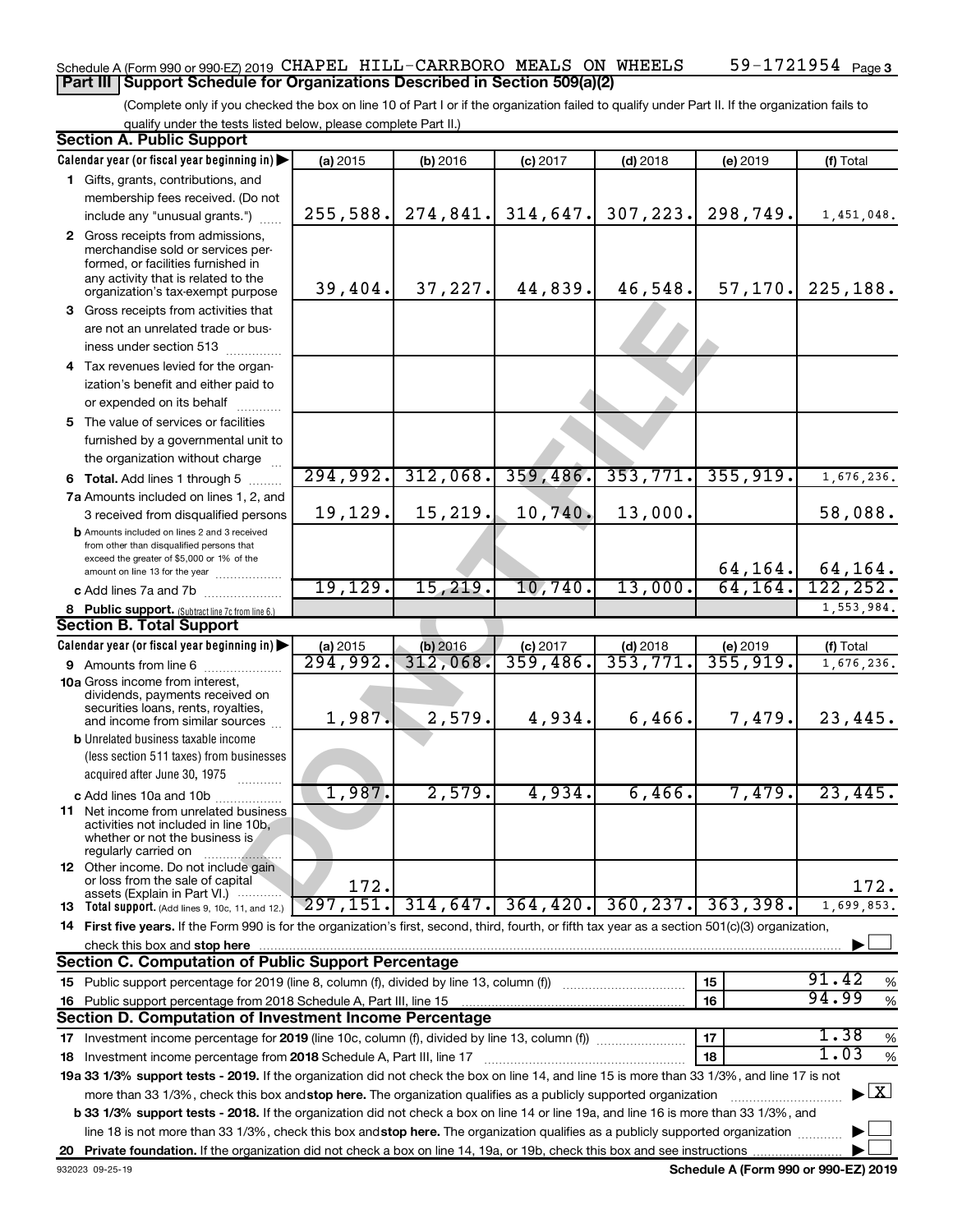## **Part IV Supporting Organizations**

(Complete only if you checked a box in line 12 on Part I. If you checked 12a of Part I, complete Sections A and B. If you checked 12b of Part I, complete Sections A and C. If you checked 12c of Part I, complete Sections A, D, and E. If you checked 12d of Part I, complete Sections A and D, and complete Part V.)

### **Section A. All Supporting Organizations**

- **1** Are all of the organization's supported organizations listed by name in the organization's governing documents? If "No," describe in Part VI how the supported organizations are designated. If designated by *class or purpose, describe the designation. If historic and continuing relationship, explain.*
- **2** Did the organization have any supported organization that does not have an IRS determination of status under section 509(a)(1) or (2)? If "Yes," explain in Part **VI** how the organization determined that the supported *organization was described in section 509(a)(1) or (2).*
- **3a** Did the organization have a supported organization described in section 501(c)(4), (5), or (6)? If "Yes," answer *(b) and (c) below.*
- **b** Did the organization confirm that each supported organization qualified under section 501(c)(4), (5), or (6) and satisfied the public support tests under section 509(a)(2)? If "Yes," describe in Part VI when and how the *organization made the determination.*
- **c** Did the organization ensure that all support to such organizations was used exclusively for section 170(c)(2)(B) purposes? If "Yes," explain in Part VI what controls the organization put in place to ensure such use.
- **4 a** *If* Was any supported organization not organized in the United States ("foreign supported organization")? *"Yes," and if you checked 12a or 12b in Part I, answer (b) and (c) below.*
- **b** Did the organization have ultimate control and discretion in deciding whether to make grants to the foreign supported organization? If "Yes," describe in Part VI how the organization had such control and discretion *despite being controlled or supervised by or in connection with its supported organizations.*
- **c** Did the organization support any foreign supported organization that does not have an IRS determination under sections 501(c)(3) and 509(a)(1) or (2)? If "Yes," explain in Part VI what controls the organization used *to ensure that all support to the foreign supported organization was used exclusively for section 170(c)(2)(B) purposes.*
- **5a** Did the organization add, substitute, or remove any supported organizations during the tax year? If "Yes," answer (b) and (c) below (if applicable). Also, provide detail in **Part VI,** including (i) the names and EIN *numbers of the supported organizations added, substituted, or removed; (ii) the reasons for each such action; (iii) the authority under the organization's organizing document authorizing such action; and (iv) how the action was accomplished (such as by amendment to the organizing document).*
- **b** Type I or Type II only. Was any added or substituted supported organization part of a class already designated in the organization's organizing document?
- **c Substitutions only.**  Was the substitution the result of an event beyond the organization's control?
- **Is upported organization described in section 501(c)(4), (5), or (6)? If 'Yes," answer<br>
that each supported organization qualified under section 501(c)(4), (5), or (6) and<br>
tests under section 509(a)(2)? If 'Yes," describ 6** Did the organization provide support (whether in the form of grants or the provision of services or facilities) to **Part VI.** support or benefit one or more of the filing organization's supported organizations? If "Yes," provide detail in anyone other than (i) its supported organizations, (ii) individuals that are part of the charitable class benefited by one or more of its supported organizations, or (iii) other supporting organizations that also
- **7** Did the organization provide a grant, loan, compensation, or other similar payment to a substantial contributor regard to a substantial contributor? If "Yes," complete Part I of Schedule L (Form 990 or 990-EZ). (as defined in section 4958(c)(3)(C)), a family member of a substantial contributor, or a 35% controlled entity with
- **8** Did the organization make a loan to a disqualified person (as defined in section 4958) not described in line 7? *If "Yes," complete Part I of Schedule L (Form 990 or 990-EZ).*
- **9 a** Was the organization controlled directly or indirectly at any time during the tax year by one or more in section 509(a)(1) or (2))? If "Yes," provide detail in **Part VI.** disqualified persons as defined in section 4946 (other than foundation managers and organizations described
- **b** Did one or more disqualified persons (as defined in line 9a) hold a controlling interest in any entity in which the supporting organization had an interest? If "Yes," provide detail in Part VI.
- **c** Did a disqualified person (as defined in line 9a) have an ownership interest in, or derive any personal benefit from, assets in which the supporting organization also had an interest? If "Yes," provide detail in Part VI.
- **10 a** Was the organization subject to the excess business holdings rules of section 4943 because of section supporting organizations)? If "Yes," answer 10b below. 4943(f) (regarding certain Type II supporting organizations, and all Type III non-functionally integrated
	- **b** Did the organization have any excess business holdings in the tax year? (Use Schedule C, Form 4720, to *determine whether the organization had excess business holdings.)*

**Yes No 1 2 3a 3b 3c 4a 4b 4c 5a 5b 5c 6 7 8 9a 9b 9c 10a 10b**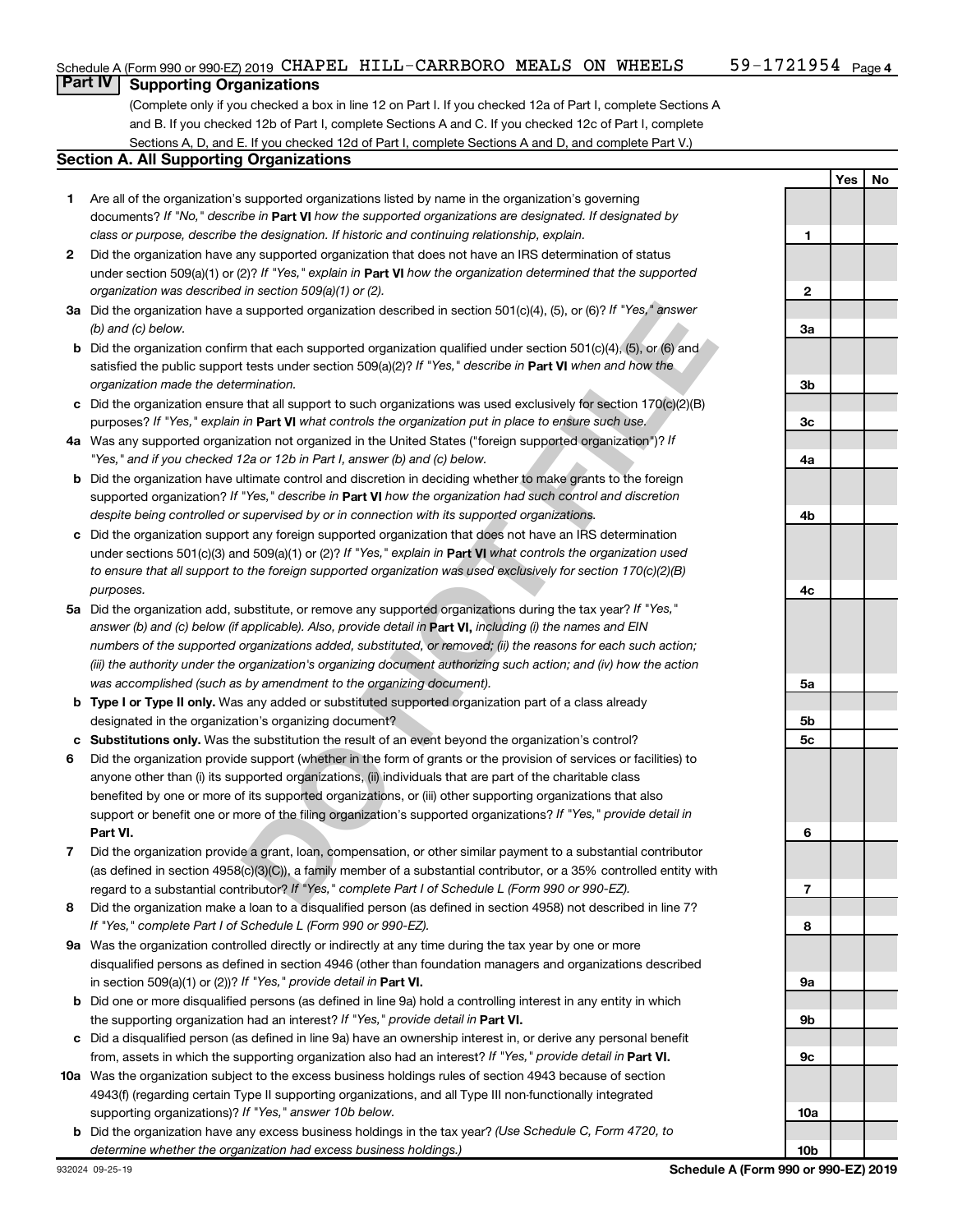#### 59-1721954 Page 5 Schedule A (Form 990 or 990-EZ) 2019 CHAPEL HILL-CARRBORO MEALS ON WHEELS 59-I7ZI954 Page CHAPEL HILL-CARRBORO MEALS ON WHEELS 59-1721954

|    | <b>Part IV</b><br><b>Supporting Organizations (continued)</b>                                                                   |                 |            |    |
|----|---------------------------------------------------------------------------------------------------------------------------------|-----------------|------------|----|
|    |                                                                                                                                 |                 | Yes        | No |
| 11 | Has the organization accepted a gift or contribution from any of the following persons?                                         |                 |            |    |
| а  | A person who directly or indirectly controls, either alone or together with persons described in (b) and (c)                    |                 |            |    |
|    | below, the governing body of a supported organization?                                                                          | 11a             |            |    |
|    | <b>b</b> A family member of a person described in (a) above?                                                                    | 11 <sub>b</sub> |            |    |
|    | c A 35% controlled entity of a person described in (a) or (b) above? If "Yes" to a, b, or c, provide detail in Part VI.         | 11c             |            |    |
|    | <b>Section B. Type I Supporting Organizations</b>                                                                               |                 |            |    |
|    |                                                                                                                                 |                 | Yes        | No |
| 1. | Did the directors, trustees, or membership of one or more supported organizations have the power to                             |                 |            |    |
|    | regularly appoint or elect at least a majority of the organization's directors or trustees at all times during the              |                 |            |    |
|    | tax year? If "No," describe in Part VI how the supported organization(s) effectively operated, supervised, or                   |                 |            |    |
|    | controlled the organization's activities. If the organization had more than one supported organization,                         |                 |            |    |
|    | describe how the powers to appoint and/or remove directors or trustees were allocated among the supported                       |                 |            |    |
|    | organizations and what conditions or restrictions, if any, applied to such powers during the tax year.                          | 1               |            |    |
| 2  | Did the organization operate for the benefit of any supported organization other than the supported                             |                 |            |    |
|    | organization(s) that operated, supervised, or controlled the supporting organization? If "Yes," explain in                      |                 |            |    |
|    | Part VI how providing such benefit carried out the purposes of the supported organization(s) that operated,                     |                 |            |    |
|    | supervised, or controlled the supporting organization.                                                                          | $\mathbf{2}$    |            |    |
|    | <b>Section C. Type II Supporting Organizations</b>                                                                              |                 |            |    |
|    |                                                                                                                                 |                 | Yes        | No |
| 1  | Were a majority of the organization's directors or trustees during the tax year also a majority of the directors                |                 |            |    |
|    | or trustees of each of the organization's supported organization(s)? If "No," describe in Part VI how control                   |                 |            |    |
|    | or management of the supporting organization was vested in the same persons that controlled or managed                          |                 |            |    |
|    | the supported organization(s).                                                                                                  | 1               |            |    |
|    | <b>Section D. All Type III Supporting Organizations</b>                                                                         |                 |            |    |
|    |                                                                                                                                 |                 | <b>Yes</b> | No |
| 1  | Did the organization provide to each of its supported organizations, by the last day of the fifth month of the                  |                 |            |    |
|    | organization's tax year, (i) a written notice describing the type and amount of support provided during the prior tax           |                 |            |    |
|    | year, (ii) a copy of the Form 990 that was most recently filed as of the date of notification, and (iii) copies of the          |                 |            |    |
|    | organization's governing documents in effect on the date of notification, to the extent not previously provided?                | 1               |            |    |
| 2  | Were any of the organization's officers, directors, or trustees either (i) appointed or elected by the supported                |                 |            |    |
|    | organization(s) or (ii) serving on the governing body of a supported organization? If "No," explain in Part VI how              |                 |            |    |
|    | the organization maintained a close and continuous working relationship with the supported organization(s).                     | 2               |            |    |
| 3  | By reason of the relationship described in (2), did the organization's supported organizations have a                           |                 |            |    |
|    | significant voice in the organization's investment policies and in directing the use of the organization's                      |                 |            |    |
|    | income or assets at all times during the tax year? If "Yes," describe in Part VI the role the organization's                    |                 |            |    |
|    | supported organizations played in this regard.                                                                                  | з               |            |    |
|    | Section E. Type III Functionally Integrated Supporting Organizations                                                            |                 |            |    |
| 1  | Check the box next to the method that the organization used to satisfy the Integral Part Test during the yealsee instructions). |                 |            |    |
| a  | The organization satisfied the Activities Test. Complete line 2 below.                                                          |                 |            |    |
| b  | The organization is the parent of each of its supported organizations. Complete line 3 below.                                   |                 |            |    |
| c  | The organization supported a governmental entity. Describe in Part VI how you supported a government entity (see instructions). |                 |            |    |
| 2  | Activities Test. Answer (a) and (b) below.                                                                                      |                 | Yes        | No |
| а  | Did substantially all of the organization's activities during the tax year directly further the exempt purposes of              |                 |            |    |
|    | the supported organization(s) to which the organization was responsive? If "Yes," then in Part VI identify                      |                 |            |    |
|    | those supported organizations and explain how these activities directly furthered their exempt purposes,                        |                 |            |    |
|    | how the organization was responsive to those supported organizations, and how the organization determined                       |                 |            |    |
|    | that these activities constituted substantially all of its activities.                                                          | 2a              |            |    |
| b  | Did the activities described in (a) constitute activities that, but for the organization's involvement, one or more             |                 |            |    |
|    | of the organization's supported organization(s) would have been engaged in? If "Yes," explain in Part VI the                    |                 |            |    |
|    | reasons for the organization's position that its supported organization(s) would have engaged in these                          |                 |            |    |
|    | activities but for the organization's involvement.                                                                              | 2b              |            |    |
| з  | Parent of Supported Organizations. Answer (a) and (b) below.                                                                    |                 |            |    |
| а  | Did the organization have the power to regularly appoint or elect a majority of the officers, directors, or                     |                 |            |    |
|    | trustees of each of the supported organizations? Provide details in Part VI.                                                    | За              |            |    |

**b** Did the organization exercise a substantial degree of direction over the policies, programs, and activities of each of its supported organizations? If "Yes," describe in Part VI the role played by the organization in this regard.

**3b**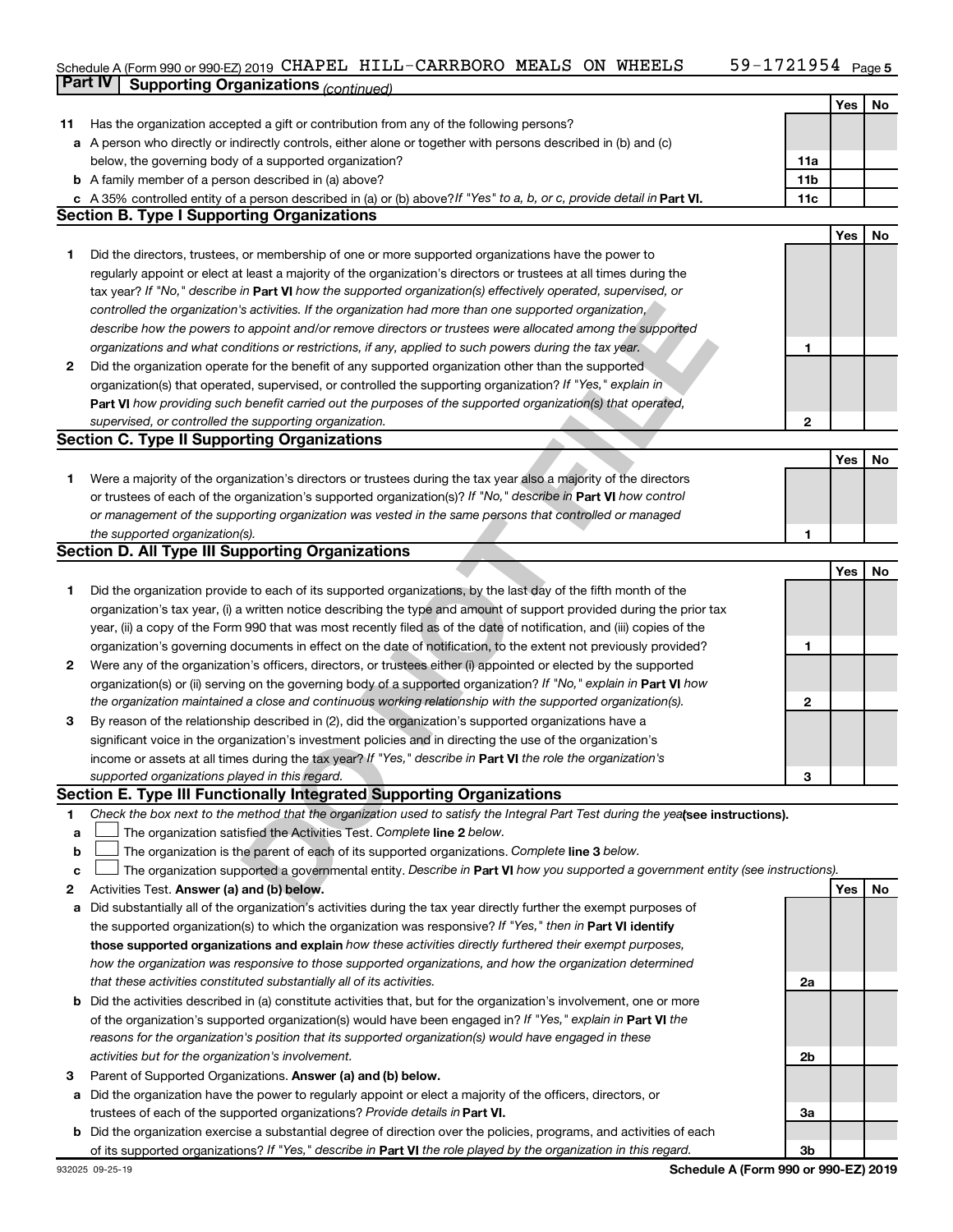| 1                       | Check here if the organization satisfied the Integral Part Test as a qualifying trust on Nov. 20, 1970 (explain in Part VI). See instructions. Al |                          |                |                                      |
|-------------------------|---------------------------------------------------------------------------------------------------------------------------------------------------|--------------------------|----------------|--------------------------------------|
|                         | other Type III non-functionally integrated supporting organizations must complete Sections A through E.                                           |                          |                |                                      |
|                         | Section A - Adjusted Net Income                                                                                                                   |                          | (A) Prior Year | (B) Current Year<br>(optional)       |
| 1                       | Net short-term capital gain                                                                                                                       | 1                        |                |                                      |
| $\mathbf{2}$            | Recoveries of prior-year distributions                                                                                                            | $\mathbf{2}$             |                |                                      |
| 3                       | Other gross income (see instructions)                                                                                                             | 3                        |                |                                      |
| 4                       | Add lines 1 through 3.                                                                                                                            | 4                        |                |                                      |
| 5                       | Depreciation and depletion                                                                                                                        | 5                        |                |                                      |
| 6                       | Portion of operating expenses paid or incurred for production or                                                                                  |                          |                |                                      |
|                         | collection of gross income or for management, conservation, or                                                                                    |                          |                |                                      |
|                         | maintenance of property held for production of income (see instructions)                                                                          | 6                        |                |                                      |
| 7                       | Other expenses (see instructions)                                                                                                                 | $\overline{7}$           |                |                                      |
| 8                       | Adjusted Net Income (subtract lines 5, 6, and 7 from line 4)                                                                                      | 8                        |                |                                      |
|                         | <b>Section B - Minimum Asset Amount</b>                                                                                                           |                          | (A) Prior Year | (B) Current Year<br>(optional)       |
| 1                       | Aggregate fair market value of all non-exempt-use assets (see                                                                                     |                          |                |                                      |
|                         | instructions for short tax year or assets held for part of year):                                                                                 |                          |                |                                      |
|                         | <b>a</b> Average monthly value of securities                                                                                                      | 1a                       |                |                                      |
|                         | <b>b</b> Average monthly cash balances                                                                                                            | 1 <sub>b</sub>           |                |                                      |
|                         | <b>c</b> Fair market value of other non-exempt-use assets                                                                                         | 1 <sub>c</sub>           |                |                                      |
|                         | <b>d</b> Total (add lines 1a, 1b, and 1c)                                                                                                         | 1 <sub>d</sub>           |                |                                      |
|                         | <b>e</b> Discount claimed for blockage or other                                                                                                   |                          |                |                                      |
|                         | factors (explain in detail in Part VI):                                                                                                           |                          |                |                                      |
| 2                       | Acquisition indebtedness applicable to non-exempt-use assets                                                                                      | $\mathbf 2$              |                |                                      |
| 3                       | Subtract line 2 from line 1d.                                                                                                                     | 3                        |                |                                      |
| 4                       | Cash deemed held for exempt use. Enter 1-1/2% of line 3 (for greater amount,                                                                      |                          |                |                                      |
|                         | see instructions).                                                                                                                                | 4                        |                |                                      |
| 5                       | Net value of non-exempt-use assets (subtract line 4 from line 3)                                                                                  | 5                        |                |                                      |
| 6                       | Multiply line 5 by .035.                                                                                                                          | 6                        |                |                                      |
| 7                       | Recoveries of prior-year distributions                                                                                                            | $\overline{\phantom{a}}$ |                |                                      |
| 8                       | <b>Minimum Asset Amount (add line 7 to line 6)</b>                                                                                                | 8                        |                |                                      |
|                         | <b>Section C - Distributable Amount</b>                                                                                                           |                          |                | <b>Current Year</b>                  |
| 1.                      | Adjusted net income for prior year (from Section A, line 8, Column A)                                                                             | 1                        |                |                                      |
| $\mathbf{2}$            | Enter 85% of line 1.                                                                                                                              | $\mathbf{2}$             |                |                                      |
| 3                       | Minimum asset amount for prior year (from Section B, line 8, Column A)                                                                            | 3                        |                |                                      |
| 4                       | Enter greater of line 2 or line 3.                                                                                                                | 4                        |                |                                      |
| 5                       | Income tax imposed in prior year                                                                                                                  | 5                        |                |                                      |
| 6                       | Distributable Amount. Subtract line 5 from line 4, unless subject to                                                                              |                          |                |                                      |
|                         | emergency temporary reduction (see instructions)                                                                                                  | 6                        |                |                                      |
| $\overline{\mathbf{r}}$ | Check here if the current year is the organization's first as a non-functionally integrated Type III supporting organization (see                 |                          |                |                                      |
|                         | instructions)                                                                                                                                     |                          |                |                                      |
|                         |                                                                                                                                                   |                          |                | Cabadule A (Faum 000 av 000 EZ) 0040 |

**Schedule A (Form 990 or 990-EZ) 2019**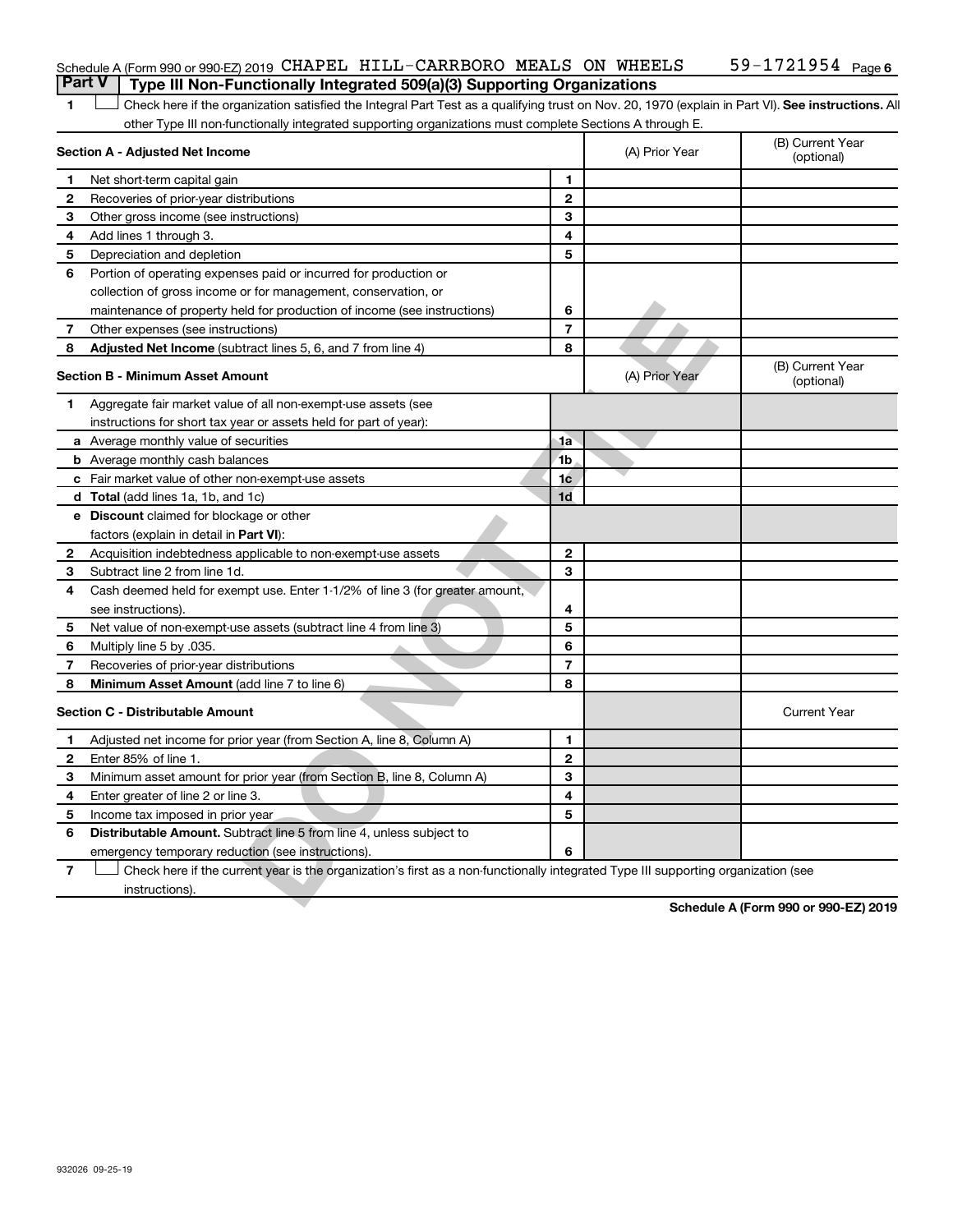#### 59-1721954 Page 7 Schedule A (Form 990 or 990-EZ) 2019 CHAPEL HILL-CARRBORO MEALS ON WHEELS 59-1721954 Page

| <b>Part V</b>  | Type III Non-Functionally Integrated 509(a)(3) Supporting Organizations (continued)        |                             |                                       |                                                |  |  |  |  |  |  |
|----------------|--------------------------------------------------------------------------------------------|-----------------------------|---------------------------------------|------------------------------------------------|--|--|--|--|--|--|
|                | <b>Section D - Distributions</b>                                                           |                             |                                       | <b>Current Year</b>                            |  |  |  |  |  |  |
| 1              | Amounts paid to supported organizations to accomplish exempt purposes                      |                             |                                       |                                                |  |  |  |  |  |  |
| 2              | Amounts paid to perform activity that directly furthers exempt purposes of supported       |                             |                                       |                                                |  |  |  |  |  |  |
|                | organizations, in excess of income from activity                                           |                             |                                       |                                                |  |  |  |  |  |  |
| 3              | Administrative expenses paid to accomplish exempt purposes of supported organizations      |                             |                                       |                                                |  |  |  |  |  |  |
| 4              | Amounts paid to acquire exempt-use assets                                                  |                             |                                       |                                                |  |  |  |  |  |  |
| 5              | Qualified set-aside amounts (prior IRS approval required)                                  |                             |                                       |                                                |  |  |  |  |  |  |
| 6              | Other distributions (describe in Part VI). See instructions.                               |                             |                                       |                                                |  |  |  |  |  |  |
| 7              | <b>Total annual distributions.</b> Add lines 1 through 6.                                  |                             |                                       |                                                |  |  |  |  |  |  |
| 8              | Distributions to attentive supported organizations to which the organization is responsive |                             |                                       |                                                |  |  |  |  |  |  |
|                | (provide details in Part VI). See instructions.                                            |                             |                                       |                                                |  |  |  |  |  |  |
| 9              | Distributable amount for 2019 from Section C, line 6                                       |                             |                                       |                                                |  |  |  |  |  |  |
| 10             | Line 8 amount divided by line 9 amount                                                     |                             |                                       |                                                |  |  |  |  |  |  |
|                |                                                                                            | (i)                         | (ii)                                  | (iii)                                          |  |  |  |  |  |  |
|                | <b>Section E - Distribution Allocations (see instructions)</b>                             | <b>Excess Distributions</b> | <b>Underdistributions</b><br>Pre-2019 | <b>Distributable</b><br><b>Amount for 2019</b> |  |  |  |  |  |  |
| 1              | Distributable amount for 2019 from Section C, line 6                                       |                             |                                       |                                                |  |  |  |  |  |  |
| $\mathbf{2}$   | Underdistributions, if any, for years prior to 2019 (reason-                               |                             |                                       |                                                |  |  |  |  |  |  |
|                | able cause required-explain in Part VI). See instructions.                                 |                             |                                       |                                                |  |  |  |  |  |  |
| 3              | Excess distributions carryover, if any, to 2019                                            |                             |                                       |                                                |  |  |  |  |  |  |
|                | a From 2014                                                                                |                             |                                       |                                                |  |  |  |  |  |  |
|                | <b>b</b> From 2015                                                                         |                             |                                       |                                                |  |  |  |  |  |  |
|                | c From 2016                                                                                |                             |                                       |                                                |  |  |  |  |  |  |
|                | d From 2017                                                                                |                             |                                       |                                                |  |  |  |  |  |  |
|                | e From 2018                                                                                |                             |                                       |                                                |  |  |  |  |  |  |
|                | f Total of lines 3a through e                                                              |                             |                                       |                                                |  |  |  |  |  |  |
|                | <b>g</b> Applied to underdistributions of prior years                                      |                             |                                       |                                                |  |  |  |  |  |  |
|                | h Applied to 2019 distributable amount                                                     |                             |                                       |                                                |  |  |  |  |  |  |
|                | Carryover from 2014 not applied (see instructions)                                         |                             |                                       |                                                |  |  |  |  |  |  |
|                | Remainder. Subtract lines 3g, 3h, and 3i from 3f.                                          |                             |                                       |                                                |  |  |  |  |  |  |
| 4              | Distributions for 2019 from Section D,                                                     |                             |                                       |                                                |  |  |  |  |  |  |
|                | line $7:$                                                                                  |                             |                                       |                                                |  |  |  |  |  |  |
|                | a Applied to underdistributions of prior years                                             |                             |                                       |                                                |  |  |  |  |  |  |
|                | <b>b</b> Applied to 2019 distributable amount                                              |                             |                                       |                                                |  |  |  |  |  |  |
| с              | Remainder. Subtract lines 4a and 4b from 4.                                                |                             |                                       |                                                |  |  |  |  |  |  |
| 5              | Remaining underdistributions for years prior to 2019, if                                   |                             |                                       |                                                |  |  |  |  |  |  |
|                | any. Subtract lines 3g and 4a from line 2. For result greater                              |                             |                                       |                                                |  |  |  |  |  |  |
|                | than zero, explain in Part VI. See instructions.                                           |                             |                                       |                                                |  |  |  |  |  |  |
| 6              | Remaining underdistributions for 2019. Subtract lines 3h                                   |                             |                                       |                                                |  |  |  |  |  |  |
|                | and 4b from line 1. For result greater than zero, explain in                               |                             |                                       |                                                |  |  |  |  |  |  |
|                | <b>Part VI.</b> See instructions.                                                          |                             |                                       |                                                |  |  |  |  |  |  |
| $\overline{7}$ | Excess distributions carryover to 2020. Add lines 3j                                       |                             |                                       |                                                |  |  |  |  |  |  |
|                | and 4c.                                                                                    |                             |                                       |                                                |  |  |  |  |  |  |
| 8              | Breakdown of line 7:                                                                       |                             |                                       |                                                |  |  |  |  |  |  |
|                | a Excess from 2015                                                                         |                             |                                       |                                                |  |  |  |  |  |  |
|                | <b>b</b> Excess from 2016                                                                  |                             |                                       |                                                |  |  |  |  |  |  |
|                | c Excess from 2017                                                                         |                             |                                       |                                                |  |  |  |  |  |  |
|                | d Excess from 2018                                                                         |                             |                                       |                                                |  |  |  |  |  |  |
|                | e Excess from 2019                                                                         |                             |                                       |                                                |  |  |  |  |  |  |

**Schedule A (Form 990 or 990-EZ) 2019**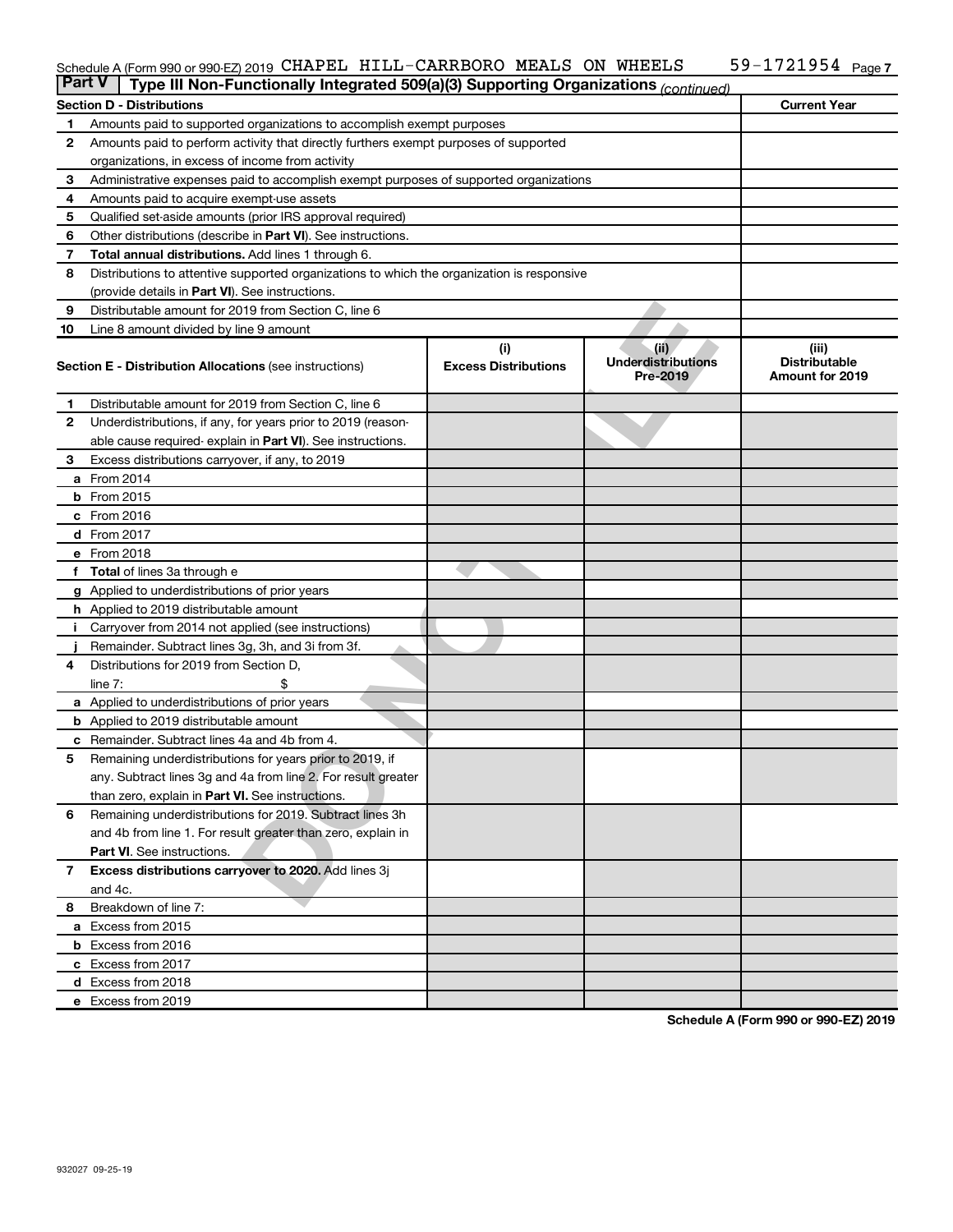|                | Schedule A (Form 990 or 990-EZ) 2019 CHAPEL HILL-CARRBORO MEALS ON WHEELS |  |  |  |  | 59-1721954 Page 8                                                                                                                                                                                                                                                                                |  |
|----------------|---------------------------------------------------------------------------|--|--|--|--|--------------------------------------------------------------------------------------------------------------------------------------------------------------------------------------------------------------------------------------------------------------------------------------------------|--|
| <b>Part VI</b> |                                                                           |  |  |  |  | Supplemental Information. Provide the explanations required by Part II, line 10; Part II, line 17a or 17b; Part III, line 12;                                                                                                                                                                    |  |
|                |                                                                           |  |  |  |  | Part IV, Section A, lines 1, 2, 3b, 3c, 4b, 4c, 5a, 6, 9a, 9b, 9c, 11a, 11b, and 11c; Part IV, Section B, lines 1 and 2; Part IV, Section C,<br>line 1; Part IV, Section D, lines 2 and 3; Part IV, Section E, lines 1c, 2a, 2b, 3a, and 3b; Part V, line 1; Part V, Section B, line 1e; Part V, |  |
|                |                                                                           |  |  |  |  | Section D, lines 5, 6, and 8; and Part V, Section E, lines 2, 5, and 6. Also complete this part for any additional information.                                                                                                                                                                  |  |
|                | (See instructions.)                                                       |  |  |  |  |                                                                                                                                                                                                                                                                                                  |  |
|                |                                                                           |  |  |  |  |                                                                                                                                                                                                                                                                                                  |  |
|                |                                                                           |  |  |  |  |                                                                                                                                                                                                                                                                                                  |  |
|                |                                                                           |  |  |  |  |                                                                                                                                                                                                                                                                                                  |  |
|                |                                                                           |  |  |  |  |                                                                                                                                                                                                                                                                                                  |  |
|                |                                                                           |  |  |  |  |                                                                                                                                                                                                                                                                                                  |  |
|                |                                                                           |  |  |  |  |                                                                                                                                                                                                                                                                                                  |  |
|                |                                                                           |  |  |  |  |                                                                                                                                                                                                                                                                                                  |  |
|                |                                                                           |  |  |  |  |                                                                                                                                                                                                                                                                                                  |  |
|                |                                                                           |  |  |  |  |                                                                                                                                                                                                                                                                                                  |  |
|                |                                                                           |  |  |  |  |                                                                                                                                                                                                                                                                                                  |  |
|                |                                                                           |  |  |  |  |                                                                                                                                                                                                                                                                                                  |  |
|                |                                                                           |  |  |  |  |                                                                                                                                                                                                                                                                                                  |  |
|                |                                                                           |  |  |  |  |                                                                                                                                                                                                                                                                                                  |  |
|                |                                                                           |  |  |  |  |                                                                                                                                                                                                                                                                                                  |  |
|                |                                                                           |  |  |  |  |                                                                                                                                                                                                                                                                                                  |  |
|                |                                                                           |  |  |  |  |                                                                                                                                                                                                                                                                                                  |  |
|                |                                                                           |  |  |  |  |                                                                                                                                                                                                                                                                                                  |  |
|                |                                                                           |  |  |  |  |                                                                                                                                                                                                                                                                                                  |  |
|                |                                                                           |  |  |  |  |                                                                                                                                                                                                                                                                                                  |  |
|                |                                                                           |  |  |  |  |                                                                                                                                                                                                                                                                                                  |  |
|                |                                                                           |  |  |  |  |                                                                                                                                                                                                                                                                                                  |  |
|                |                                                                           |  |  |  |  |                                                                                                                                                                                                                                                                                                  |  |
|                |                                                                           |  |  |  |  |                                                                                                                                                                                                                                                                                                  |  |
|                |                                                                           |  |  |  |  |                                                                                                                                                                                                                                                                                                  |  |
|                |                                                                           |  |  |  |  |                                                                                                                                                                                                                                                                                                  |  |
|                |                                                                           |  |  |  |  |                                                                                                                                                                                                                                                                                                  |  |
|                |                                                                           |  |  |  |  |                                                                                                                                                                                                                                                                                                  |  |
|                |                                                                           |  |  |  |  |                                                                                                                                                                                                                                                                                                  |  |
|                |                                                                           |  |  |  |  |                                                                                                                                                                                                                                                                                                  |  |
|                |                                                                           |  |  |  |  |                                                                                                                                                                                                                                                                                                  |  |
|                |                                                                           |  |  |  |  |                                                                                                                                                                                                                                                                                                  |  |
|                |                                                                           |  |  |  |  |                                                                                                                                                                                                                                                                                                  |  |
|                |                                                                           |  |  |  |  |                                                                                                                                                                                                                                                                                                  |  |
|                |                                                                           |  |  |  |  |                                                                                                                                                                                                                                                                                                  |  |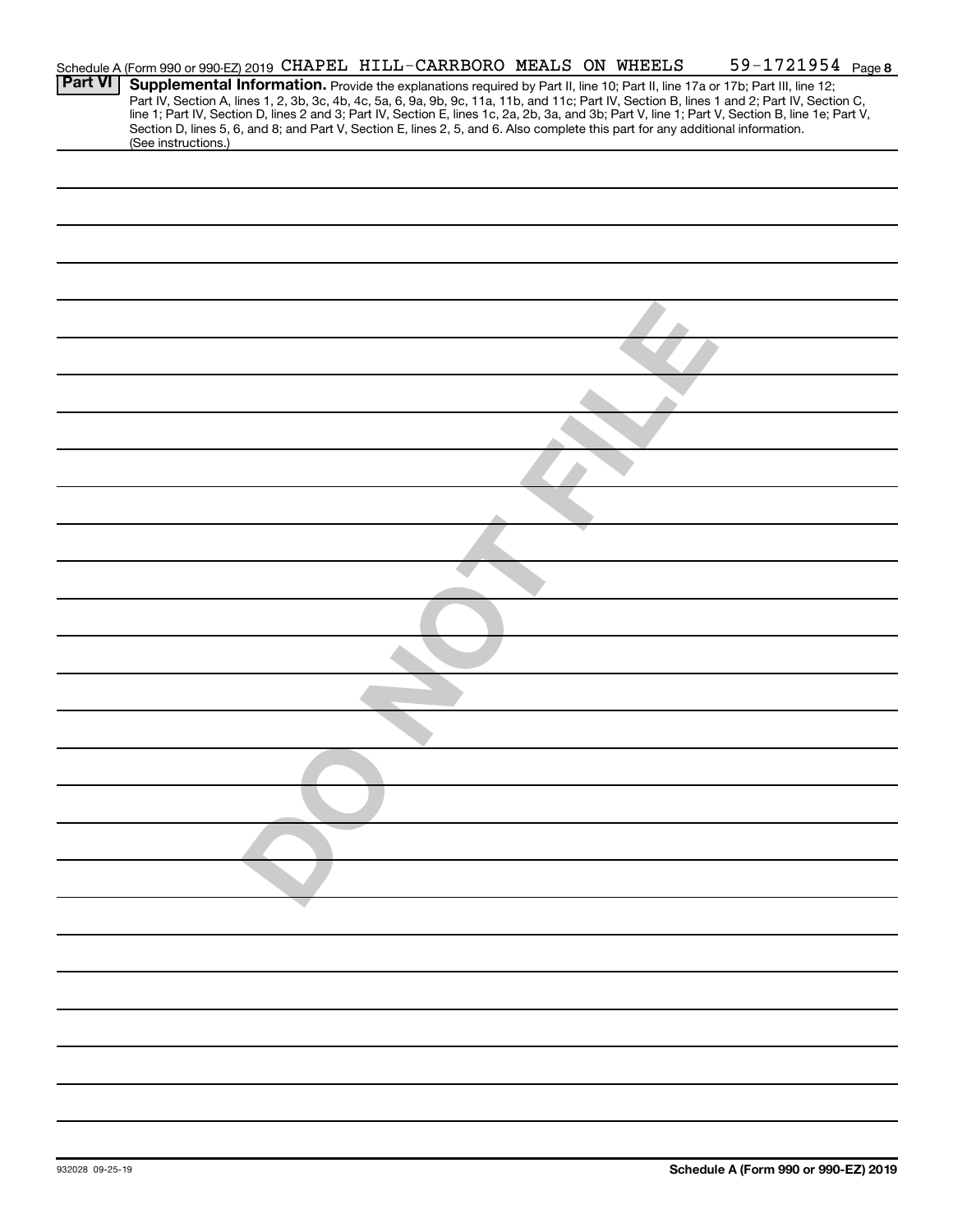| <b>SCHEDULE D</b> |  |
|-------------------|--|
|-------------------|--|

Department of the Treasury Internal Revenue Service

# **SCHEDULE D Supplemental Financial Statements**<br> **Form 990 2019**<br> **Part IV** line 6.7.8.9.10, 11a, 11b, 11d, 11d, 11d, 11d, 11d, 12a, 0r, 12b

**(Form 990) | Complete if the organization answered "Yes" on Form 990, Part IV, line 6, 7, 8, 9, 10, 11a, 11b, 11c, 11d, 11e, 11f, 12a, or 12b.**

**| Attach to Form 990. |Go to www.irs.gov/Form990 for instructions and the latest information.**



Name of the organization<br>CHAPEL HILL-CARRBORO MEALS ON WHEELS 59-1721954 CHAPEL HILL-CARRBORO MEALS ON WHEELS

| Part I  | Organizations Maintaining Donor Advised Funds or Other Similar Funds or Accounts. Complete if the                                              |                         |                                                    |
|---------|------------------------------------------------------------------------------------------------------------------------------------------------|-------------------------|----------------------------------------------------|
|         | organization answered "Yes" on Form 990, Part IV, line 6.                                                                                      | (a) Donor advised funds | (b) Funds and other accounts                       |
| 1       |                                                                                                                                                |                         |                                                    |
| 2       | Aggregate value of contributions to (during year)                                                                                              |                         |                                                    |
| 3       |                                                                                                                                                |                         |                                                    |
| 4       |                                                                                                                                                |                         |                                                    |
| 5       | Did the organization inform all donors and donor advisors in writing that the assets held in donor advised funds                               |                         |                                                    |
|         |                                                                                                                                                |                         | Yes<br>No                                          |
| 6       | Did the organization inform all grantees, donors, and donor advisors in writing that grant funds can be used only                              |                         |                                                    |
|         | for charitable purposes and not for the benefit of the donor or donor advisor, or for any other purpose conferring                             |                         |                                                    |
|         |                                                                                                                                                |                         | Yes<br>No                                          |
| Part II | Conservation Easements. Complete if the organization answered "Yes" on Form 990, Part IV, line 7.                                              |                         |                                                    |
| 1       | Purpose(s) of conservation easements held by the organization (check all that apply).                                                          |                         |                                                    |
|         | Preservation of land for public use (for example, recreation or education)                                                                     |                         | Preservation of a historically important land area |
|         | Protection of natural habitat                                                                                                                  |                         | Preservation of a certified historic structure     |
|         | Preservation of open space                                                                                                                     |                         |                                                    |
| 2       | Complete lines 2a through 2d if the organization held a qualified conservation contribution in the form of a conservation easement on the last |                         |                                                    |
|         | day of the tax year.                                                                                                                           |                         | Held at the End of the Tax Year                    |
|         |                                                                                                                                                |                         | 2a                                                 |
| b       |                                                                                                                                                |                         | 2b                                                 |
|         | Number of conservation easements on a certified historic structure included in (a) manufacture included in (a)                                 |                         | 2c                                                 |
|         | d Number of conservation easements included in (c) acquired after 7/25/06, and not on a historic structure                                     |                         |                                                    |
|         |                                                                                                                                                |                         | 2d                                                 |
| 3       | Number of conservation easements modified, transferred, released, extinguished, or terminated by the organization during the tax               |                         |                                                    |
|         | $year \triangleright$                                                                                                                          |                         |                                                    |
| 4       | Number of states where property subject to conservation easement is located >                                                                  |                         |                                                    |
| 5       | Does the organization have a written policy regarding the periodic monitoring, inspection, handling of                                         |                         |                                                    |
|         | violations, and enforcement of the conservation easements it holds?                                                                            |                         | Yes<br>No                                          |
| 6       | Staff and volunteer hours devoted to monitoring, inspecting, handling of violations, and enforcing conservation easements during the year      |                         |                                                    |
|         |                                                                                                                                                |                         |                                                    |
| 7       | Amount of expenses incurred in monitoring, inspecting, handling of violations, and enforcing conservation easements during the year            |                         |                                                    |
|         | ▶ \$                                                                                                                                           |                         |                                                    |
| 8       | Does each conservation easement reported on line 2(d) above satisfy the requirements of section 170(h)(4)(B)(i)                                |                         |                                                    |
|         |                                                                                                                                                |                         | Yes<br>No                                          |
| 9       | In Part XIII, describe how the organization reports conservation easements in its revenue and expense statement and                            |                         |                                                    |
|         | balance sheet, and include, if applicable, the text of the footnote to the organization's financial statements that describes the              |                         |                                                    |
|         | organization's accounting for conservation easements.                                                                                          |                         |                                                    |
|         | Organizations Maintaining Collections of Art, Historical Treasures, or Other Similar Assets.<br>Part III                                       |                         |                                                    |
|         | Complete if the organization answered "Yes" on Form 990, Part IV, line 8.                                                                      |                         |                                                    |
|         | 1a If the organization elected, as permitted under FASB ASC 958, not to report in its revenue statement and balance sheet works                |                         |                                                    |
|         | of art, historical treasures, or other similar assets held for public exhibition, education, or research in furtherance of public              |                         |                                                    |
|         | service, provide in Part XIII the text of the footnote to its financial statements that describes these items.                                 |                         |                                                    |
|         | <b>b</b> If the organization elected, as permitted under FASB ASC 958, to report in its revenue statement and balance sheet works of           |                         |                                                    |
|         | art, historical treasures, or other similar assets held for public exhibition, education, or research in furtherance of public service,        |                         |                                                    |
|         | provide the following amounts relating to these items:                                                                                         |                         |                                                    |
|         |                                                                                                                                                |                         | $\frac{1}{2}$                                      |
|         | (ii) Assets included in Form 990, Part X                                                                                                       |                         | $\blacktriangleright$ \$                           |
| 2       | If the organization received or held works of art, historical treasures, or other similar assets for financial gain, provide                   |                         |                                                    |
|         | the following amounts required to be reported under FASB ASC 958 relating to these items:                                                      |                         |                                                    |
|         |                                                                                                                                                |                         | \$                                                 |
|         | b Assets included in Form 990, Part X [11, 120] Marten and March 2014 March 2015 (120) March 2015 (120) March 2015                             |                         | $\blacktriangleright$ s                            |
|         | LHA For Paperwork Reduction Act Notice, see the Instructions for Form 990.                                                                     |                         | Schedule D (Form 990) 2019                         |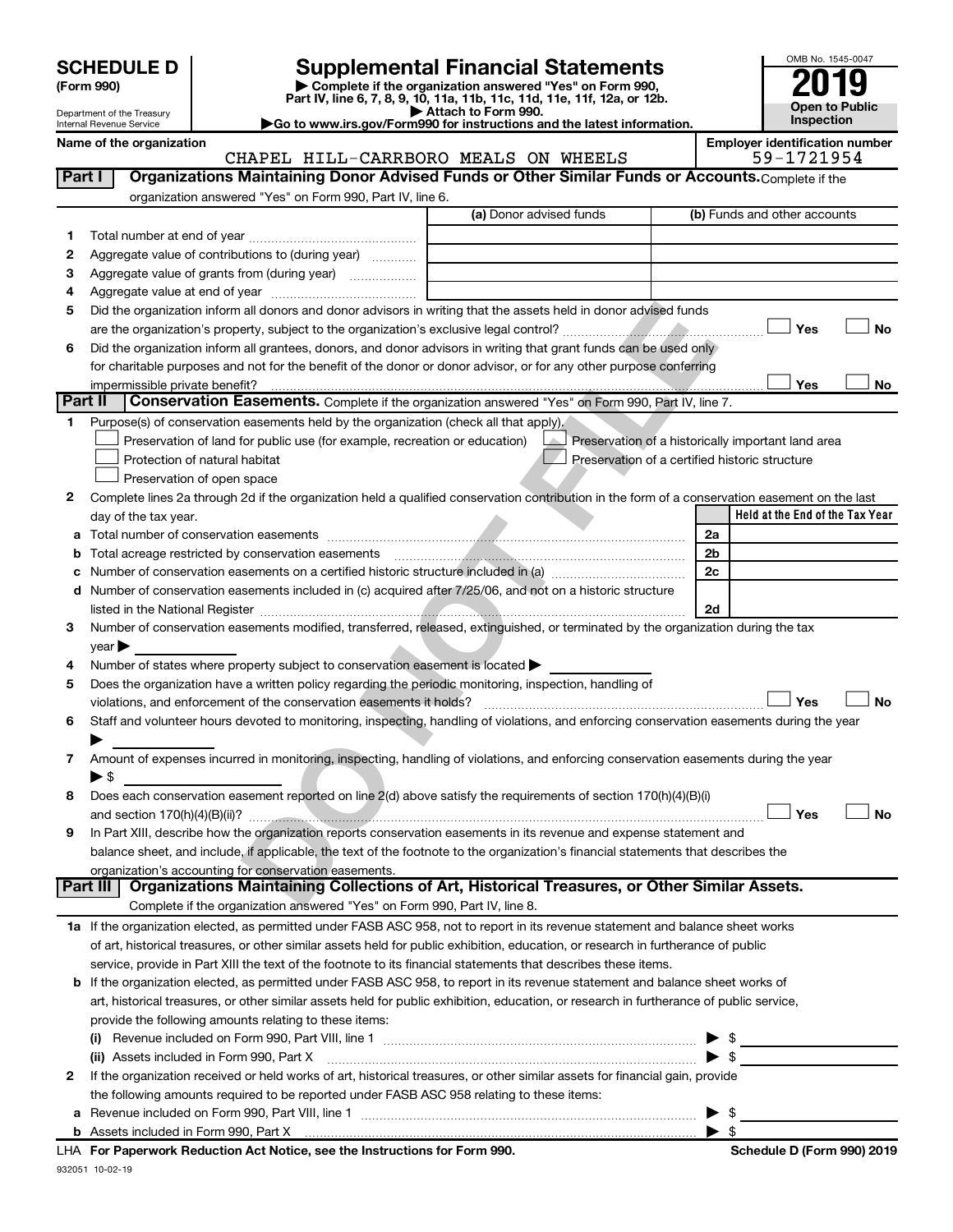|        | Schedule D (Form 990) 2019                                                                                                                                                                                                     | CHAPEL HILL-CARRBORO MEALS ON WHEELS    |                |                                    |                                                                             | 59-1721954 Page 2 |
|--------|--------------------------------------------------------------------------------------------------------------------------------------------------------------------------------------------------------------------------------|-----------------------------------------|----------------|------------------------------------|-----------------------------------------------------------------------------|-------------------|
|        | Part III   Organizations Maintaining Collections of Art, Historical Treasures, or Other Similar Assets (continued)                                                                                                             |                                         |                |                                    |                                                                             |                   |
| 3      | Using the organization's acquisition, accession, and other records, check any of the following that make significant use of its                                                                                                |                                         |                |                                    |                                                                             |                   |
|        | collection items (check all that apply):                                                                                                                                                                                       |                                         |                |                                    |                                                                             |                   |
| a      | Public exhibition                                                                                                                                                                                                              |                                         |                | Loan or exchange program           |                                                                             |                   |
| b      | Scholarly research                                                                                                                                                                                                             | e                                       |                | Other <b>Communication</b>         |                                                                             |                   |
| с      | Preservation for future generations                                                                                                                                                                                            |                                         |                |                                    |                                                                             |                   |
|        | Provide a description of the organization's collections and explain how they further the organization's exempt purpose in Part XIII.                                                                                           |                                         |                |                                    |                                                                             |                   |
| 5      | During the year, did the organization solicit or receive donations of art, historical treasures, or other similar assets                                                                                                       |                                         |                |                                    |                                                                             |                   |
|        |                                                                                                                                                                                                                                |                                         |                |                                    |                                                                             | Yes<br>No         |
|        | Part IV<br><b>Escrow and Custodial Arrangements.</b> Complete if the organization answered "Yes" on Form 990, Part IV, line 9, or<br>reported an amount on Form 990, Part X, line 21.                                          |                                         |                |                                    |                                                                             |                   |
|        |                                                                                                                                                                                                                                |                                         |                |                                    |                                                                             |                   |
|        | 1a Is the organization an agent, trustee, custodian or other intermediary for contributions or other assets not included                                                                                                       |                                         |                |                                    |                                                                             | Yes<br>No         |
|        | b If "Yes," explain the arrangement in Part XIII and complete the following table:                                                                                                                                             |                                         |                |                                    |                                                                             |                   |
|        |                                                                                                                                                                                                                                |                                         |                |                                    |                                                                             | Amount            |
|        | c Beginning balance measurements and the contract of the contract of the contract of the contract of the contract of the contract of the contract of the contract of the contract of the contract of the contract of the contr |                                         |                |                                    | 1c                                                                          |                   |
|        |                                                                                                                                                                                                                                |                                         |                |                                    | 1d                                                                          |                   |
|        | e Distributions during the year manufactured and continuum and contact the control of the control of the control of the control of the control of the control of the control of the control of the control of the control of t |                                         |                |                                    | 1e                                                                          |                   |
|        |                                                                                                                                                                                                                                |                                         |                |                                    | 1f                                                                          |                   |
|        | 2a Did the organization include an amount on Form 990, Part X, line 21, for escrow or custodial account liability?                                                                                                             |                                         |                |                                    |                                                                             | Yes<br>No         |
|        |                                                                                                                                                                                                                                |                                         |                |                                    |                                                                             |                   |
| Part V | Endowment Funds. Complete if the organization answered "Yes" on Form 990, Part IV, line 10.                                                                                                                                    |                                         |                |                                    |                                                                             |                   |
|        |                                                                                                                                                                                                                                | (a) Current year                        | (b) Prior year |                                    | (c) Two years back $\vert$ (d) Three years back $\vert$ (e) Four years back |                   |
|        |                                                                                                                                                                                                                                |                                         |                |                                    |                                                                             |                   |
|        |                                                                                                                                                                                                                                |                                         |                |                                    |                                                                             |                   |
|        | c Net investment earnings, gains, and losses                                                                                                                                                                                   |                                         |                |                                    |                                                                             |                   |
|        |                                                                                                                                                                                                                                |                                         |                |                                    |                                                                             |                   |
|        | e Other expenditures for facilities                                                                                                                                                                                            |                                         |                |                                    |                                                                             |                   |
|        |                                                                                                                                                                                                                                |                                         |                |                                    |                                                                             |                   |
|        | f Administrative expenses                                                                                                                                                                                                      |                                         |                |                                    |                                                                             |                   |
| g      |                                                                                                                                                                                                                                |                                         |                |                                    |                                                                             |                   |
| 2      | Provide the estimated percentage of the current year end balance (line 1g, column (a)) held as:                                                                                                                                |                                         |                |                                    |                                                                             |                   |
| a      | Board designated or quasi-endowment >                                                                                                                                                                                          |                                         | ℅              |                                    |                                                                             |                   |
|        | <b>b</b> Permanent endowment $\blacktriangleright$                                                                                                                                                                             | %                                       |                |                                    |                                                                             |                   |
|        | $\mathbf c$ Term endowment $\blacktriangleright$                                                                                                                                                                               | %                                       |                |                                    |                                                                             |                   |
|        | The percentages on lines 2a, 2b, and 2c should equal 100%.                                                                                                                                                                     |                                         |                |                                    |                                                                             |                   |
|        | 3a Are there endowment funds not in the possession of the organization that are held and administered for the organization                                                                                                     |                                         |                |                                    |                                                                             | Yes               |
|        | by:<br>(i)                                                                                                                                                                                                                     |                                         |                |                                    |                                                                             | No                |
|        |                                                                                                                                                                                                                                |                                         |                |                                    |                                                                             | 3a(i)<br>3a(ii)   |
|        |                                                                                                                                                                                                                                |                                         |                |                                    |                                                                             | Зb                |
| 4      | Describe in Part XIII the intended uses of the organization's endowment funds.                                                                                                                                                 |                                         |                |                                    |                                                                             |                   |
|        | Land, Buildings, and Equipment.<br><b>Part VI</b>                                                                                                                                                                              |                                         |                |                                    |                                                                             |                   |
|        | Complete if the organization answered "Yes" on Form 990, Part IV, line 11a. See Form 990, Part X, line 10.                                                                                                                     |                                         |                |                                    |                                                                             |                   |
|        | Description of property                                                                                                                                                                                                        | (a) Cost or other<br>basis (investment) |                | (b) Cost or other<br>basis (other) | (c) Accumulated<br>depreciation                                             | (d) Book value    |
|        |                                                                                                                                                                                                                                |                                         |                |                                    |                                                                             |                   |
|        |                                                                                                                                                                                                                                |                                         |                |                                    |                                                                             |                   |
|        |                                                                                                                                                                                                                                |                                         |                |                                    |                                                                             |                   |
|        |                                                                                                                                                                                                                                |                                         | 3,528.         |                                    | 3,260.                                                                      | 268.              |
|        |                                                                                                                                                                                                                                |                                         |                |                                    |                                                                             |                   |
|        | Total. Add lines 1a through 1e. (Column (d) must equal Form 990, Part X, column (B), line 10c.)                                                                                                                                |                                         |                |                                    |                                                                             | 268.              |

**Schedule D (Form 990) 2019**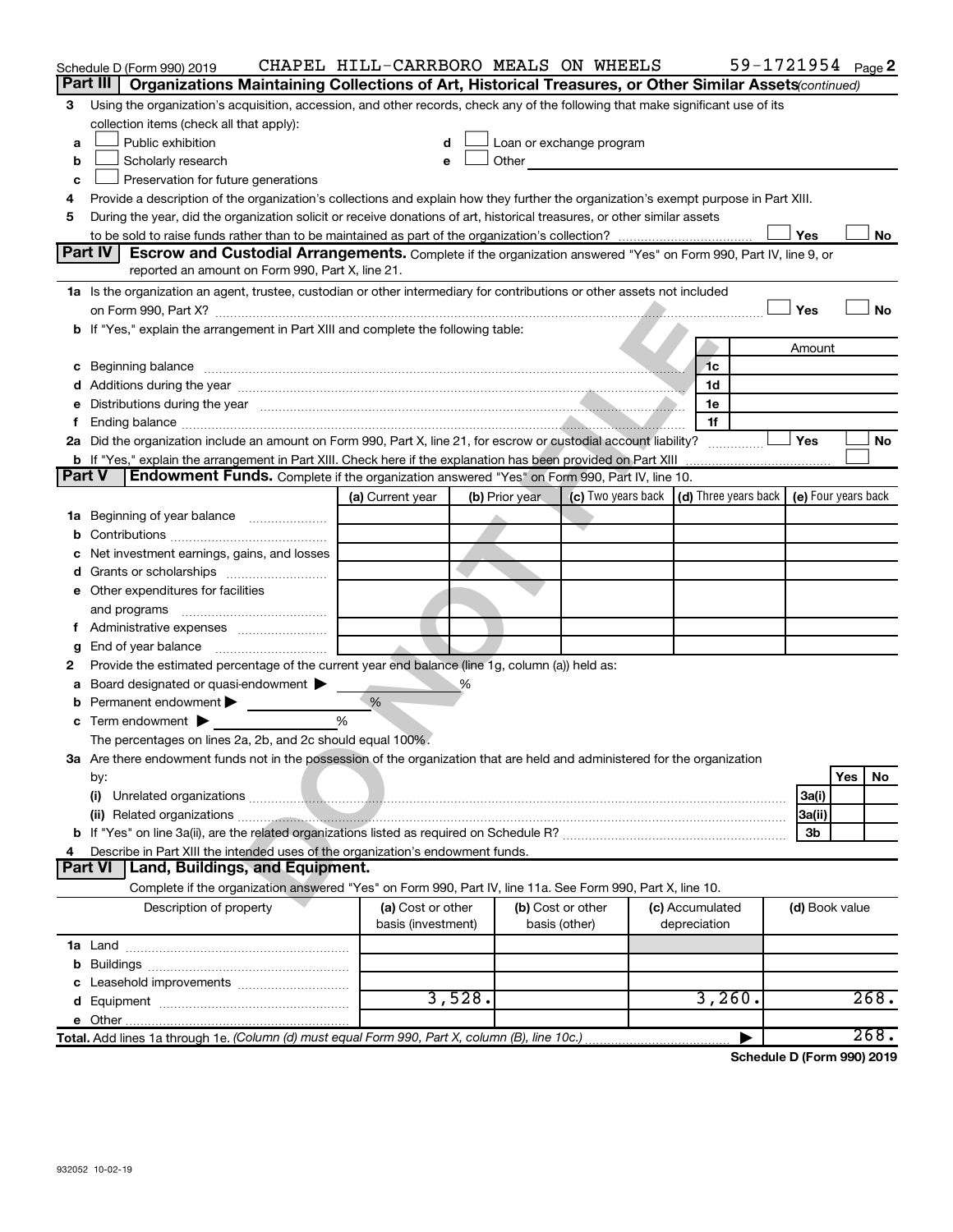|                  | Schedule D (Form 990) 2019                                                                                                                           |                              | CHAPEL HILL-CARRBORO MEALS ON WHEELS |  |  | 59-1721954 Page 3                                         |  |
|------------------|------------------------------------------------------------------------------------------------------------------------------------------------------|------------------------------|--------------------------------------|--|--|-----------------------------------------------------------|--|
| <b>Part VIII</b> | <b>Investments - Other Securities.</b>                                                                                                               |                              |                                      |  |  |                                                           |  |
|                  | Complete if the organization answered "Yes" on Form 990, Part IV, line 11b. See Form 990, Part X, line 12.                                           |                              |                                      |  |  |                                                           |  |
|                  | (a) Description of security or category (including name of security)                                                                                 |                              | (b) Book value                       |  |  | (c) Method of valuation: Cost or end-of-year market value |  |
|                  | (1) Financial derivatives                                                                                                                            |                              |                                      |  |  |                                                           |  |
|                  |                                                                                                                                                      |                              |                                      |  |  |                                                           |  |
| (3) Other        |                                                                                                                                                      |                              |                                      |  |  |                                                           |  |
| (A)              |                                                                                                                                                      |                              |                                      |  |  |                                                           |  |
| (B)              |                                                                                                                                                      |                              |                                      |  |  |                                                           |  |
| (C)              |                                                                                                                                                      |                              |                                      |  |  |                                                           |  |
| (D)              |                                                                                                                                                      |                              |                                      |  |  |                                                           |  |
| (E)              |                                                                                                                                                      |                              |                                      |  |  |                                                           |  |
| (F)              |                                                                                                                                                      |                              |                                      |  |  |                                                           |  |
| (G)              |                                                                                                                                                      |                              |                                      |  |  |                                                           |  |
| (H)              |                                                                                                                                                      |                              |                                      |  |  |                                                           |  |
|                  | <b>Total.</b> (Col. (b) must equal Form 990, Part X, col. (B) line 12.) $\blacktriangleright$                                                        |                              |                                      |  |  |                                                           |  |
|                  | Part VIII Investments - Program Related.                                                                                                             |                              |                                      |  |  |                                                           |  |
|                  | Complete if the organization answered "Yes" on Form 990, Part IV, line 11c. See Form 990, Part X, line 13.                                           |                              |                                      |  |  |                                                           |  |
|                  | (a) Description of investment                                                                                                                        |                              | (b) Book value                       |  |  | (c) Method of valuation: Cost or end-of-year market value |  |
| (1)              |                                                                                                                                                      |                              |                                      |  |  |                                                           |  |
| (2)              |                                                                                                                                                      |                              |                                      |  |  |                                                           |  |
| (3)              |                                                                                                                                                      |                              |                                      |  |  |                                                           |  |
| (4)              |                                                                                                                                                      |                              |                                      |  |  |                                                           |  |
| (5)              |                                                                                                                                                      |                              |                                      |  |  |                                                           |  |
| (6)              |                                                                                                                                                      |                              |                                      |  |  |                                                           |  |
| (7)              |                                                                                                                                                      |                              |                                      |  |  |                                                           |  |
| (8)              |                                                                                                                                                      |                              |                                      |  |  |                                                           |  |
| (9)              |                                                                                                                                                      |                              |                                      |  |  |                                                           |  |
| <b>Part IX</b>   | <b>Total.</b> (Col. (b) must equal Form 990, Part X, col. (B) line 13.)<br><b>Other Assets.</b>                                                      |                              |                                      |  |  |                                                           |  |
|                  | Complete if the organization answered "Yes" on Form 990, Part IV, line 11d. See Form 990, Part X, line 15.                                           |                              |                                      |  |  |                                                           |  |
|                  |                                                                                                                                                      |                              | (a) Description                      |  |  | (b) Book value                                            |  |
| (1)              |                                                                                                                                                      |                              |                                      |  |  |                                                           |  |
| (2)              |                                                                                                                                                      |                              |                                      |  |  |                                                           |  |
| (3)              |                                                                                                                                                      |                              |                                      |  |  |                                                           |  |
| (4)              |                                                                                                                                                      |                              |                                      |  |  |                                                           |  |
| (5)              |                                                                                                                                                      |                              |                                      |  |  |                                                           |  |
| (6)              |                                                                                                                                                      |                              |                                      |  |  |                                                           |  |
| (7)              |                                                                                                                                                      |                              |                                      |  |  |                                                           |  |
| (8)              |                                                                                                                                                      |                              |                                      |  |  |                                                           |  |
| (9)              |                                                                                                                                                      |                              |                                      |  |  |                                                           |  |
|                  | Total. (Column (b) must equal Form 990, Part X, col. (B) line 15.)                                                                                   |                              |                                      |  |  |                                                           |  |
| Part X           | <b>Other Liabilities.</b>                                                                                                                            |                              |                                      |  |  |                                                           |  |
|                  | Complete if the organization answered "Yes" on Form 990, Part IV, line 11e or 11f. See Form 990, Part X, line 25.                                    |                              |                                      |  |  |                                                           |  |
| 1.               |                                                                                                                                                      | (a) Description of liability |                                      |  |  | (b) Book value                                            |  |
| (1)              | Federal income taxes                                                                                                                                 |                              |                                      |  |  |                                                           |  |
| (2)              |                                                                                                                                                      |                              |                                      |  |  |                                                           |  |
| (3)              |                                                                                                                                                      |                              |                                      |  |  |                                                           |  |
| (4)              |                                                                                                                                                      |                              |                                      |  |  |                                                           |  |
| (5)              |                                                                                                                                                      |                              |                                      |  |  |                                                           |  |
| (6)              |                                                                                                                                                      |                              |                                      |  |  |                                                           |  |
| (7)              |                                                                                                                                                      |                              |                                      |  |  |                                                           |  |
| (8)              |                                                                                                                                                      |                              |                                      |  |  |                                                           |  |
| (9)              |                                                                                                                                                      |                              |                                      |  |  |                                                           |  |
|                  |                                                                                                                                                      |                              |                                      |  |  |                                                           |  |
|                  | 2. Liability for uncertain tax positions. In Part XIII, provide the text of the footnote to the organization's financial statements that reports the |                              |                                      |  |  |                                                           |  |

organization's liability for uncertain tax positions under FASB ASC 740. Check here if the text of the footnote has been provided in Part XIII…  $\boxed{\mathrm{X}}$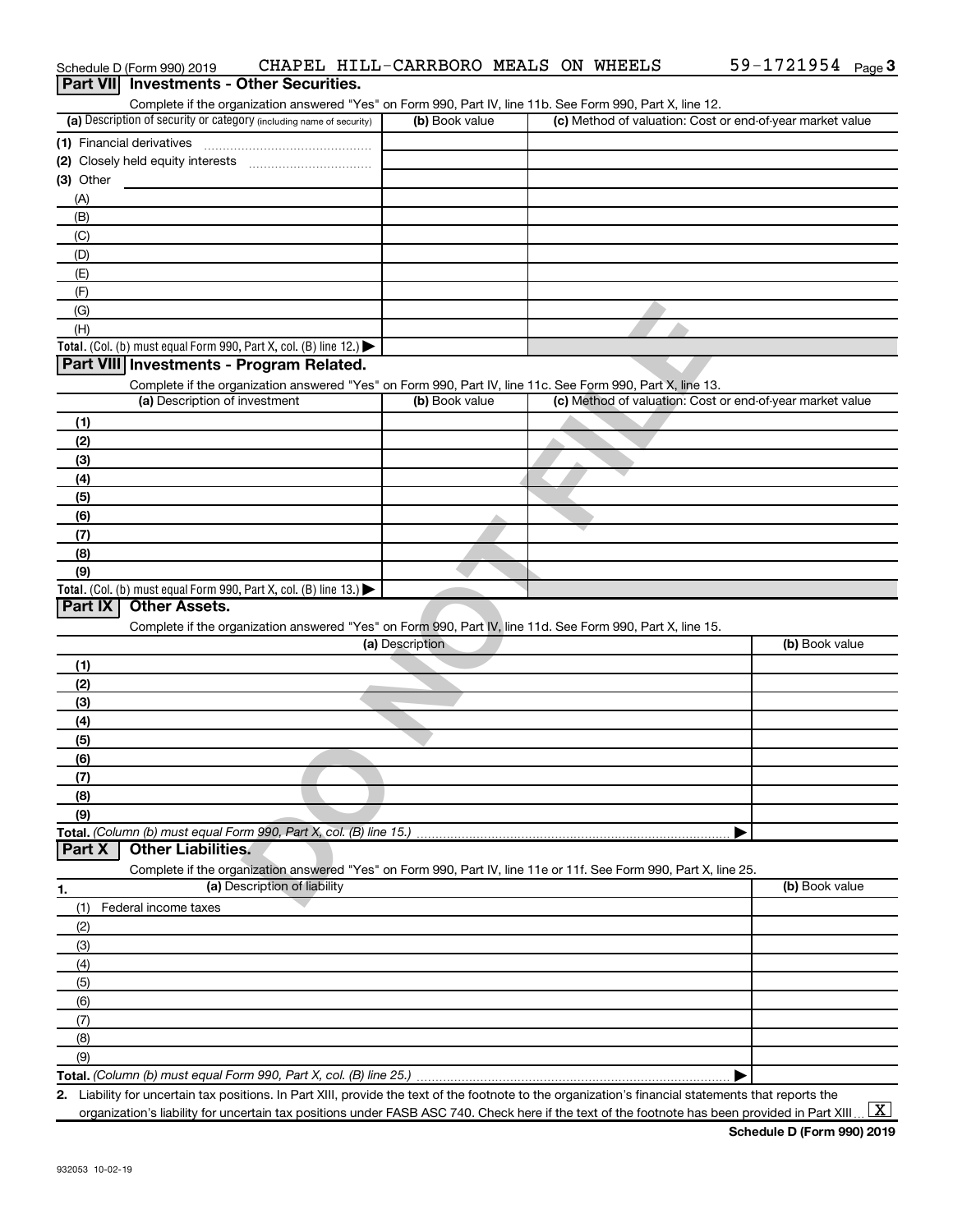|   | CHAPEL HILL-CARRBORO MEALS ON WHEELS<br>Schedule D (Form 990) 2019                                                                                                                                                                  |                               | 59-1721954 Page 4                           |
|---|-------------------------------------------------------------------------------------------------------------------------------------------------------------------------------------------------------------------------------------|-------------------------------|---------------------------------------------|
|   | <b>Part XI</b><br>Reconciliation of Revenue per Audited Financial Statements With Revenue per Return.                                                                                                                               |                               |                                             |
|   | Complete if the organization answered "Yes" on Form 990, Part IV, line 12a.                                                                                                                                                         |                               |                                             |
| 1 |                                                                                                                                                                                                                                     |                               | $\mathbf{1}$                                |
| 2 | Amounts included on line 1 but not on Form 990, Part VIII, line 12:                                                                                                                                                                 |                               |                                             |
| а | Net unrealized gains (losses) on investments [111] Net unrealized mains (losses) on investments [11] Metamanian                                                                                                                     | 2a                            |                                             |
| b |                                                                                                                                                                                                                                     | 2 <sub>b</sub>                |                                             |
| с |                                                                                                                                                                                                                                     | 2c                            |                                             |
| d |                                                                                                                                                                                                                                     | 2d                            |                                             |
| е | Add lines 2a through 2d                                                                                                                                                                                                             |                               | <b>2e</b>                                   |
| З |                                                                                                                                                                                                                                     |                               | 3                                           |
| 4 | Amounts included on Form 990, Part VIII, line 12, but not on line 1:                                                                                                                                                                |                               |                                             |
| а | Investment expenses not included on Form 990, Part VIII, line 7b [11, 11, 11, 11, 11, 11, 11, 11, 11                                                                                                                                | 4a                            |                                             |
| b |                                                                                                                                                                                                                                     | 4b                            |                                             |
|   | Add lines 4a and 4b                                                                                                                                                                                                                 |                               | 4с                                          |
| 5 |                                                                                                                                                                                                                                     |                               | 5                                           |
|   | Part XII   Reconciliation of Expenses per Audited Financial Statements With Expenses per Return.                                                                                                                                    |                               |                                             |
|   | Complete if the organization answered "Yes" on Form 990, Part IV, line 12a.                                                                                                                                                         |                               |                                             |
| 1 |                                                                                                                                                                                                                                     |                               | 1                                           |
| 2 | Amounts included on line 1 but not on Form 990, Part IX, line 25:                                                                                                                                                                   |                               |                                             |
| а |                                                                                                                                                                                                                                     | 2a                            |                                             |
| b |                                                                                                                                                                                                                                     | 2 <sub>b</sub>                |                                             |
| с |                                                                                                                                                                                                                                     | 2c                            |                                             |
| d |                                                                                                                                                                                                                                     |                               |                                             |
| е | Add lines 2a through 2d <b>must be a constructed as the construction</b> of the state of the state of the state of the state of the state of the state of the state of the state of the state of the state of the state of the stat |                               | 2e                                          |
| З |                                                                                                                                                                                                                                     |                               | 3                                           |
| 4 | Amounts included on Form 990, Part IX, line 25, but not on line 1:                                                                                                                                                                  |                               |                                             |
| а | Investment expenses not included on Form 990, Part VIII, line 7b <b>Manual</b> Basemann and Theorem 2014                                                                                                                            | 4a                            |                                             |
| b |                                                                                                                                                                                                                                     | 4b                            |                                             |
|   | c Add lines 4a and 4b                                                                                                                                                                                                               |                               | 4с                                          |
| 5 |                                                                                                                                                                                                                                     |                               | 5                                           |
|   | <b>Part XIII Supplemental Information.</b>                                                                                                                                                                                          |                               |                                             |
|   | Provide the descriptions required for Part II, lines 3, 5, and 9; Part III, lines 1a and 4; Part IV, lines 1b and 2b; Part V, line 4; Part X, line 2; Part XI,                                                                      |                               |                                             |
|   | lines 2d and 4b; and Part XII, lines 2d and 4b. Also complete this part to provide any additional information.                                                                                                                      |                               |                                             |
|   |                                                                                                                                                                                                                                     |                               |                                             |
|   |                                                                                                                                                                                                                                     |                               |                                             |
|   | PART X, LINE 2:                                                                                                                                                                                                                     |                               |                                             |
|   |                                                                                                                                                                                                                                     |                               |                                             |
|   | THE ORGANIZATION IS EXEMPT FROM FEDERAL INCOME TAX UNDER SECTION 501(C)(3)                                                                                                                                                          |                               |                                             |
|   |                                                                                                                                                                                                                                     |                               |                                             |
|   | OF THE INTERNAL REVENUE CODE.                                                                                                                                                                                                       |                               | HOWEVER, INCOME FROM CERTAIN ACTIVITIES NOT |
|   | DIRECTLY RELATED TO THE ORGANIZATION'S TAX-EXEMPT PURPOSE IS SUBJECT TO                                                                                                                                                             |                               |                                             |
|   |                                                                                                                                                                                                                                     |                               |                                             |
|   | TAXATION AS UNRELATED BUSINESS INCOME.                                                                                                                                                                                              | IN ADDITION, THE ORGANIZATION |                                             |
|   |                                                                                                                                                                                                                                     |                               |                                             |

| THE ORGANIZATION IS EXEMPT FROM FEDERAL INCOME TAX UNDER SECTION $501(C)(3)$ |  |  |  |  |  |  |  |  |  |
|------------------------------------------------------------------------------|--|--|--|--|--|--|--|--|--|
| OF THE INTERNAL REVENUE CODE.<br>HOWEVER, INCOME FROM CERTAIN ACTIVITIES NOT |  |  |  |  |  |  |  |  |  |
| DIRECTLY RELATED TO THE ORGANIZATION'S TAX-EXEMPT PURPOSE IS SUBJECT TO      |  |  |  |  |  |  |  |  |  |
| TAXATION AS UNRELATED BUSINESS INCOME. IN ADDITION, THE ORGANIZATION         |  |  |  |  |  |  |  |  |  |
| QUALIFIES FOR THE CHARITABLE CONTRIBUTION DEDUCTION UNDER SECTION            |  |  |  |  |  |  |  |  |  |
| $170(B)(1)(A)$ AND HAS BEEN CLASSIFIED AS AN ORGANIZATION OTHER THAN A       |  |  |  |  |  |  |  |  |  |
| PRIVATE FOUNDATION UNDER SECTION $509(A)(2)$ .                               |  |  |  |  |  |  |  |  |  |

## MANAGEMENT HAS CONSIDERED THE TAX POSITIONS TAKEN IN ITS TAX RETURNS AND

## BELIEVES THAT ALL OF THE POSITIONS TAKEN BY THE ORGANIZATION IN ITS

## FEDERAL EXEMPT ORGANIZATION TAX RETURNS ARE MORE LIKELY-THAN-NOT TO BE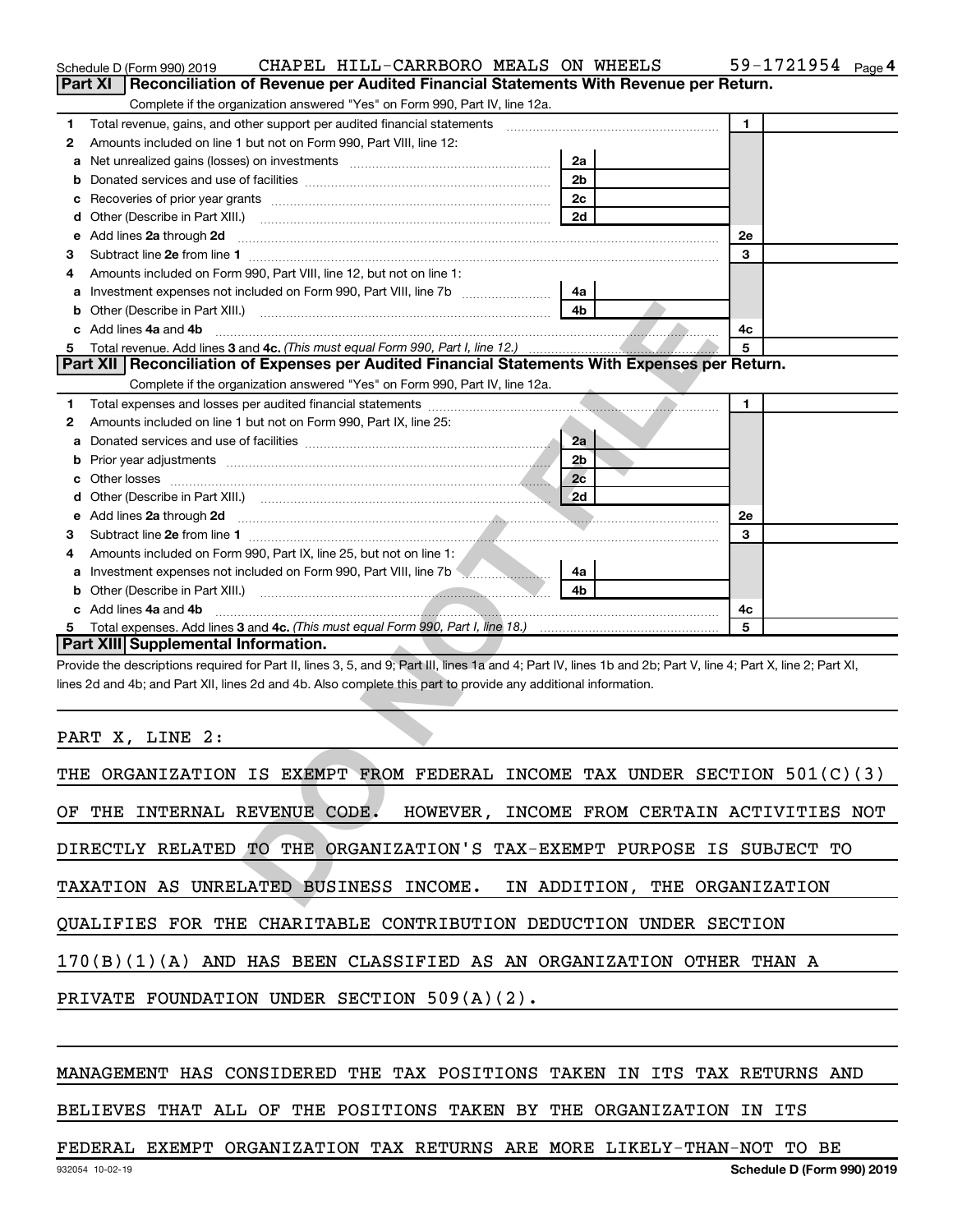| Schedule D (Form 990) 2019                              |  | HILL-CARRBORO | <b>MEALS ON</b> |  | WHEELS | 1721954<br>$59 - 1$ | Page 5 |  |
|---------------------------------------------------------|--|---------------|-----------------|--|--------|---------------------|--------|--|
| <b>Part XIII   Supplemental Information (continued)</b> |  |               |                 |  |        |                     |        |  |

SUSTAINED UPON EXAMINATION.

GENERALLY, THE ORGANIZATION TAX RETURNS REMAIN OPEN FOR THREE YEARS FOR EXAMINATION BY THE TAXING AUTHORITIES. THE ORGANIZATION DOES NOT BELIEVE THERE ARE ANY MATERIAL UNCERTAIN TAX POSITIONS AND, ACCORDINGLY, IT DID NOT RECOGNIZE ANY LIABILITY FOR UNRECOGNIZED TAX BENEFITS.

|  |  |  |  | NOT RECOGNIZE ANY LIABILITY FOR UNRECOGNIZED TAX BENEFITS. |  |  |  |  |  |
|--|--|--|--|------------------------------------------------------------|--|--|--|--|--|
|  |  |  |  |                                                            |  |  |  |  |  |
|  |  |  |  |                                                            |  |  |  |  |  |
|  |  |  |  |                                                            |  |  |  |  |  |
|  |  |  |  |                                                            |  |  |  |  |  |
|  |  |  |  |                                                            |  |  |  |  |  |
|  |  |  |  |                                                            |  |  |  |  |  |
|  |  |  |  |                                                            |  |  |  |  |  |
|  |  |  |  |                                                            |  |  |  |  |  |
|  |  |  |  |                                                            |  |  |  |  |  |
|  |  |  |  |                                                            |  |  |  |  |  |
|  |  |  |  |                                                            |  |  |  |  |  |
|  |  |  |  |                                                            |  |  |  |  |  |
|  |  |  |  |                                                            |  |  |  |  |  |
|  |  |  |  |                                                            |  |  |  |  |  |
|  |  |  |  |                                                            |  |  |  |  |  |
|  |  |  |  |                                                            |  |  |  |  |  |
|  |  |  |  |                                                            |  |  |  |  |  |
|  |  |  |  |                                                            |  |  |  |  |  |
|  |  |  |  |                                                            |  |  |  |  |  |
|  |  |  |  |                                                            |  |  |  |  |  |
|  |  |  |  |                                                            |  |  |  |  |  |
|  |  |  |  |                                                            |  |  |  |  |  |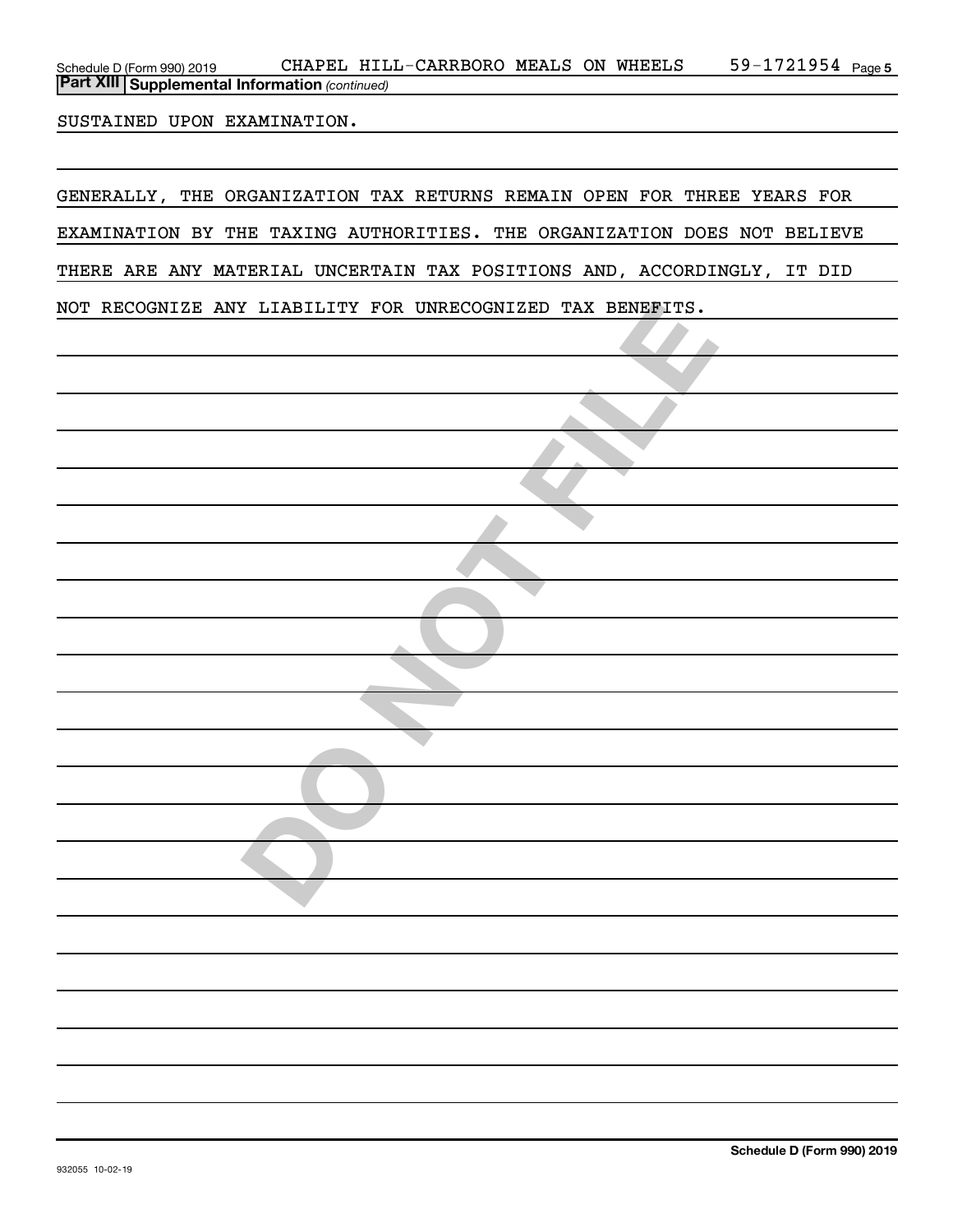| (Form 990 or 990-EZ)<br>Complete if the organization answered "Yes" on Form 990, Part IV, line 17, 18, or 19, or if the<br><b>FLY</b><br>organization entered more than \$15,000 on Form 990-EZ, line 6a.<br>Attach to Form 990 or Form 990-EZ.<br><b>Open to Public</b><br>Department of the Treasury<br>Inspection<br>Internal Revenue Service<br>► Go to www.irs.gov/Form990 for instructions and the latest information.<br><b>Employer identification number</b><br>Name of the organization<br>59-1721954<br>CHAPEL HILL-CARRBORO MEALS ON WHEELS<br>Part I<br>Fundraising Activities. Complete if the organization answered "Yes" on Form 990, Part IV, line 17. Form 990-EZ filers are not<br>required to complete this part.<br>1 Indicate whether the organization raised funds through any of the following activities. Check all that apply.<br>Mail solicitations<br>Solicitation of non-government grants<br>a<br>е<br>Internet and email solicitations<br>Solicitation of government grants<br>f<br>b<br>Phone solicitations<br>Special fundraising events<br>g<br>c<br>In-person solicitations<br>d<br>2 a Did the organization have a written or oral agreement with any individual (including officers, directors, trustees, or<br><b>No</b><br>key employees listed in Form 990, Part VII) or entity in connection with professional fundraising services?<br>Yes<br>b If "Yes," list the 10 highest paid individuals or entities (fundraisers) pursuant to agreements under which the fundraiser is to be<br>compensated at least \$5,000 by the organization.<br>(v) Amount paid<br>(iii) Did<br>fundraiser<br>(i) Name and address of individual<br>(iv) Gross receipts<br>to (or retained by)<br>(ii) Activity<br>have custody<br>fundraiser<br>from activity<br>or entity (fundraiser)<br>or control of<br>organization<br>listed in col. (i)<br>contributions?<br>Yes.<br>No<br>Total<br>3 List all states in which the organization is registered or licensed to solicit contributions or has been notified it is exempt from registration<br>or licensing. | <b>SCHEDULE G</b> | <b>Supplemental Information Regarding Fundraising or Gaming Activities</b> |  |  | OMB No. 1545-0047                       |
|---------------------------------------------------------------------------------------------------------------------------------------------------------------------------------------------------------------------------------------------------------------------------------------------------------------------------------------------------------------------------------------------------------------------------------------------------------------------------------------------------------------------------------------------------------------------------------------------------------------------------------------------------------------------------------------------------------------------------------------------------------------------------------------------------------------------------------------------------------------------------------------------------------------------------------------------------------------------------------------------------------------------------------------------------------------------------------------------------------------------------------------------------------------------------------------------------------------------------------------------------------------------------------------------------------------------------------------------------------------------------------------------------------------------------------------------------------------------------------------------------------------------------------------------------------------------------------------------------------------------------------------------------------------------------------------------------------------------------------------------------------------------------------------------------------------------------------------------------------------------------------------------------------------------------------------------------------------------------------------------------------------------------------------------------------------------------------------|-------------------|----------------------------------------------------------------------------|--|--|-----------------------------------------|
|                                                                                                                                                                                                                                                                                                                                                                                                                                                                                                                                                                                                                                                                                                                                                                                                                                                                                                                                                                                                                                                                                                                                                                                                                                                                                                                                                                                                                                                                                                                                                                                                                                                                                                                                                                                                                                                                                                                                                                                                                                                                                       |                   |                                                                            |  |  |                                         |
|                                                                                                                                                                                                                                                                                                                                                                                                                                                                                                                                                                                                                                                                                                                                                                                                                                                                                                                                                                                                                                                                                                                                                                                                                                                                                                                                                                                                                                                                                                                                                                                                                                                                                                                                                                                                                                                                                                                                                                                                                                                                                       |                   |                                                                            |  |  |                                         |
|                                                                                                                                                                                                                                                                                                                                                                                                                                                                                                                                                                                                                                                                                                                                                                                                                                                                                                                                                                                                                                                                                                                                                                                                                                                                                                                                                                                                                                                                                                                                                                                                                                                                                                                                                                                                                                                                                                                                                                                                                                                                                       |                   |                                                                            |  |  |                                         |
|                                                                                                                                                                                                                                                                                                                                                                                                                                                                                                                                                                                                                                                                                                                                                                                                                                                                                                                                                                                                                                                                                                                                                                                                                                                                                                                                                                                                                                                                                                                                                                                                                                                                                                                                                                                                                                                                                                                                                                                                                                                                                       |                   |                                                                            |  |  |                                         |
|                                                                                                                                                                                                                                                                                                                                                                                                                                                                                                                                                                                                                                                                                                                                                                                                                                                                                                                                                                                                                                                                                                                                                                                                                                                                                                                                                                                                                                                                                                                                                                                                                                                                                                                                                                                                                                                                                                                                                                                                                                                                                       |                   |                                                                            |  |  |                                         |
|                                                                                                                                                                                                                                                                                                                                                                                                                                                                                                                                                                                                                                                                                                                                                                                                                                                                                                                                                                                                                                                                                                                                                                                                                                                                                                                                                                                                                                                                                                                                                                                                                                                                                                                                                                                                                                                                                                                                                                                                                                                                                       |                   |                                                                            |  |  |                                         |
|                                                                                                                                                                                                                                                                                                                                                                                                                                                                                                                                                                                                                                                                                                                                                                                                                                                                                                                                                                                                                                                                                                                                                                                                                                                                                                                                                                                                                                                                                                                                                                                                                                                                                                                                                                                                                                                                                                                                                                                                                                                                                       |                   |                                                                            |  |  |                                         |
|                                                                                                                                                                                                                                                                                                                                                                                                                                                                                                                                                                                                                                                                                                                                                                                                                                                                                                                                                                                                                                                                                                                                                                                                                                                                                                                                                                                                                                                                                                                                                                                                                                                                                                                                                                                                                                                                                                                                                                                                                                                                                       |                   |                                                                            |  |  |                                         |
|                                                                                                                                                                                                                                                                                                                                                                                                                                                                                                                                                                                                                                                                                                                                                                                                                                                                                                                                                                                                                                                                                                                                                                                                                                                                                                                                                                                                                                                                                                                                                                                                                                                                                                                                                                                                                                                                                                                                                                                                                                                                                       |                   |                                                                            |  |  |                                         |
|                                                                                                                                                                                                                                                                                                                                                                                                                                                                                                                                                                                                                                                                                                                                                                                                                                                                                                                                                                                                                                                                                                                                                                                                                                                                                                                                                                                                                                                                                                                                                                                                                                                                                                                                                                                                                                                                                                                                                                                                                                                                                       |                   |                                                                            |  |  | (vi) Amount paid<br>to (or retained by) |
|                                                                                                                                                                                                                                                                                                                                                                                                                                                                                                                                                                                                                                                                                                                                                                                                                                                                                                                                                                                                                                                                                                                                                                                                                                                                                                                                                                                                                                                                                                                                                                                                                                                                                                                                                                                                                                                                                                                                                                                                                                                                                       |                   |                                                                            |  |  |                                         |
|                                                                                                                                                                                                                                                                                                                                                                                                                                                                                                                                                                                                                                                                                                                                                                                                                                                                                                                                                                                                                                                                                                                                                                                                                                                                                                                                                                                                                                                                                                                                                                                                                                                                                                                                                                                                                                                                                                                                                                                                                                                                                       |                   |                                                                            |  |  |                                         |
|                                                                                                                                                                                                                                                                                                                                                                                                                                                                                                                                                                                                                                                                                                                                                                                                                                                                                                                                                                                                                                                                                                                                                                                                                                                                                                                                                                                                                                                                                                                                                                                                                                                                                                                                                                                                                                                                                                                                                                                                                                                                                       |                   |                                                                            |  |  |                                         |
|                                                                                                                                                                                                                                                                                                                                                                                                                                                                                                                                                                                                                                                                                                                                                                                                                                                                                                                                                                                                                                                                                                                                                                                                                                                                                                                                                                                                                                                                                                                                                                                                                                                                                                                                                                                                                                                                                                                                                                                                                                                                                       |                   |                                                                            |  |  |                                         |
|                                                                                                                                                                                                                                                                                                                                                                                                                                                                                                                                                                                                                                                                                                                                                                                                                                                                                                                                                                                                                                                                                                                                                                                                                                                                                                                                                                                                                                                                                                                                                                                                                                                                                                                                                                                                                                                                                                                                                                                                                                                                                       |                   |                                                                            |  |  |                                         |
|                                                                                                                                                                                                                                                                                                                                                                                                                                                                                                                                                                                                                                                                                                                                                                                                                                                                                                                                                                                                                                                                                                                                                                                                                                                                                                                                                                                                                                                                                                                                                                                                                                                                                                                                                                                                                                                                                                                                                                                                                                                                                       |                   |                                                                            |  |  |                                         |
|                                                                                                                                                                                                                                                                                                                                                                                                                                                                                                                                                                                                                                                                                                                                                                                                                                                                                                                                                                                                                                                                                                                                                                                                                                                                                                                                                                                                                                                                                                                                                                                                                                                                                                                                                                                                                                                                                                                                                                                                                                                                                       |                   |                                                                            |  |  |                                         |
|                                                                                                                                                                                                                                                                                                                                                                                                                                                                                                                                                                                                                                                                                                                                                                                                                                                                                                                                                                                                                                                                                                                                                                                                                                                                                                                                                                                                                                                                                                                                                                                                                                                                                                                                                                                                                                                                                                                                                                                                                                                                                       |                   |                                                                            |  |  |                                         |
|                                                                                                                                                                                                                                                                                                                                                                                                                                                                                                                                                                                                                                                                                                                                                                                                                                                                                                                                                                                                                                                                                                                                                                                                                                                                                                                                                                                                                                                                                                                                                                                                                                                                                                                                                                                                                                                                                                                                                                                                                                                                                       |                   |                                                                            |  |  |                                         |
|                                                                                                                                                                                                                                                                                                                                                                                                                                                                                                                                                                                                                                                                                                                                                                                                                                                                                                                                                                                                                                                                                                                                                                                                                                                                                                                                                                                                                                                                                                                                                                                                                                                                                                                                                                                                                                                                                                                                                                                                                                                                                       |                   |                                                                            |  |  |                                         |
|                                                                                                                                                                                                                                                                                                                                                                                                                                                                                                                                                                                                                                                                                                                                                                                                                                                                                                                                                                                                                                                                                                                                                                                                                                                                                                                                                                                                                                                                                                                                                                                                                                                                                                                                                                                                                                                                                                                                                                                                                                                                                       |                   |                                                                            |  |  |                                         |
|                                                                                                                                                                                                                                                                                                                                                                                                                                                                                                                                                                                                                                                                                                                                                                                                                                                                                                                                                                                                                                                                                                                                                                                                                                                                                                                                                                                                                                                                                                                                                                                                                                                                                                                                                                                                                                                                                                                                                                                                                                                                                       |                   |                                                                            |  |  |                                         |

**For Paperwork Reduction Act Notice, see the Instructions for Form 990 or 990-EZ. Schedule G (Form 990 or 990-EZ) 2019** LHA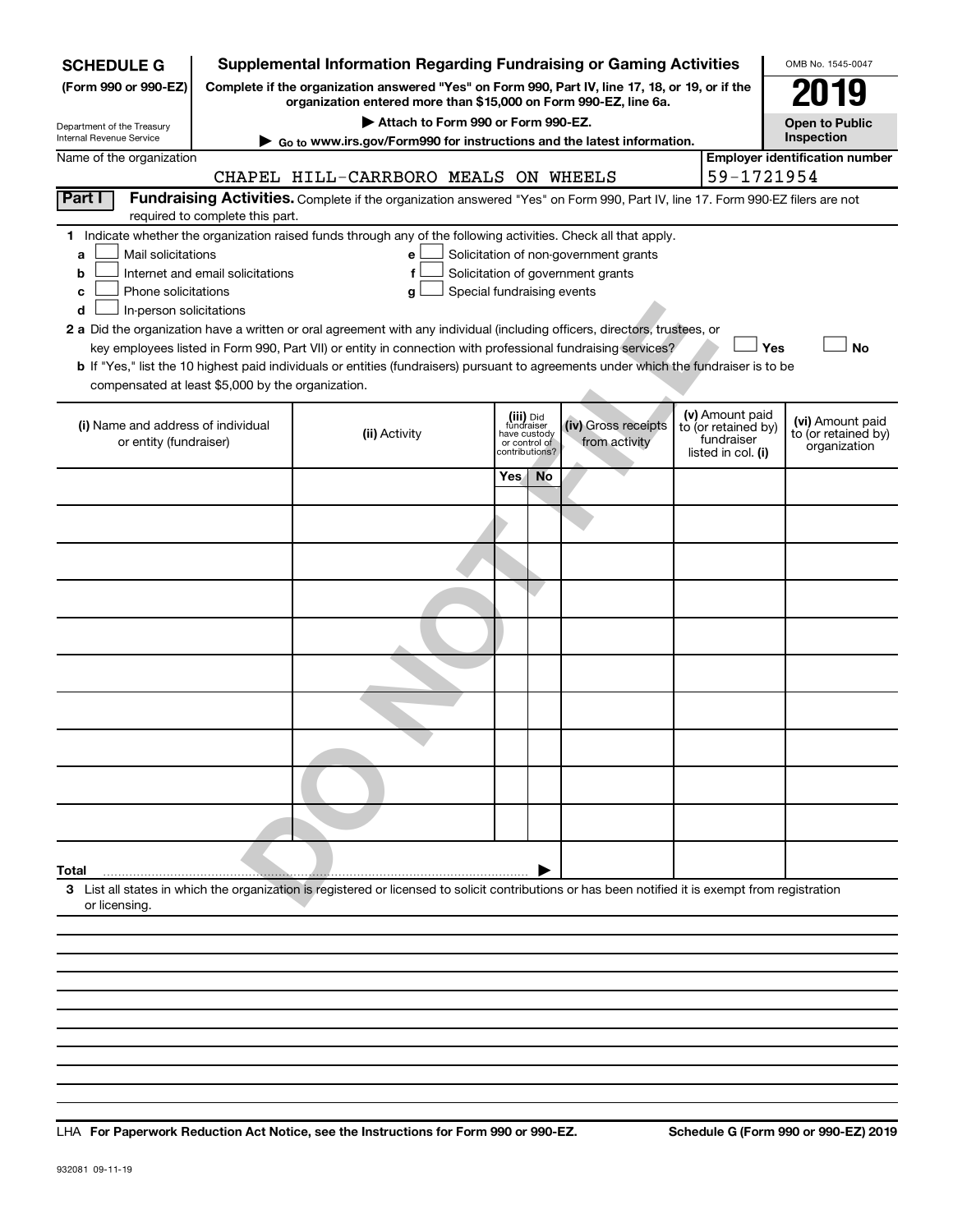59-1721954 Page 2 Schedule G (Form 990 or 990-EZ) 2019 CHAPEL HILL-CARRBORO MEALS ON WHEELS 59-1721954 Page

Part II | Fundraising Events. Complete if the organization answered "Yes" on Form 990, Part IV, line 18, or reported more than \$15,000 of fundraising event contributions and gross income on Form 990-EZ, lines 1 and 6b. List events with gross receipts greater than \$5,000.

|                        |    | UI Turidiaising event continuutions and gross income on Form 990-LZ, illies T and OD. List events with gross receipts greater than \$0,000. |                |                                                                                                                                                                                                                                                                                                                                                                             |                  |                            |
|------------------------|----|---------------------------------------------------------------------------------------------------------------------------------------------|----------------|-----------------------------------------------------------------------------------------------------------------------------------------------------------------------------------------------------------------------------------------------------------------------------------------------------------------------------------------------------------------------------|------------------|----------------------------|
|                        |    |                                                                                                                                             | (a) Event $#1$ | (b) Event $#2$                                                                                                                                                                                                                                                                                                                                                              | (c) Other events | (d) Total events           |
|                        |    |                                                                                                                                             | DINING 4       |                                                                                                                                                                                                                                                                                                                                                                             |                  | (add col. (a) through      |
|                        |    |                                                                                                                                             | <b>DOLLARS</b> |                                                                                                                                                                                                                                                                                                                                                                             | 5                | col. (c)                   |
|                        |    |                                                                                                                                             | (event type)   | (event type)                                                                                                                                                                                                                                                                                                                                                                | (total number)   |                            |
| Revenue                | 1. |                                                                                                                                             | 57,915.        |                                                                                                                                                                                                                                                                                                                                                                             | 3,190.           | 61, 105.                   |
|                        |    |                                                                                                                                             | 34,380.        |                                                                                                                                                                                                                                                                                                                                                                             |                  | 34,380.                    |
|                        | 3  | Gross income (line 1 minus line 2)                                                                                                          | 23,535.        |                                                                                                                                                                                                                                                                                                                                                                             | 3,190.           | 26,725.                    |
|                        |    |                                                                                                                                             |                |                                                                                                                                                                                                                                                                                                                                                                             |                  |                            |
|                        |    |                                                                                                                                             |                |                                                                                                                                                                                                                                                                                                                                                                             |                  |                            |
|                        | 5  |                                                                                                                                             |                |                                                                                                                                                                                                                                                                                                                                                                             |                  |                            |
| <b>Direct Expenses</b> |    |                                                                                                                                             |                |                                                                                                                                                                                                                                                                                                                                                                             |                  |                            |
|                        |    |                                                                                                                                             |                |                                                                                                                                                                                                                                                                                                                                                                             |                  |                            |
|                        |    |                                                                                                                                             |                |                                                                                                                                                                                                                                                                                                                                                                             |                  |                            |
|                        |    |                                                                                                                                             |                |                                                                                                                                                                                                                                                                                                                                                                             |                  |                            |
|                        | 8  |                                                                                                                                             | 6,188.         |                                                                                                                                                                                                                                                                                                                                                                             | 1,169.           | 7,357.                     |
|                        | 9  | 10 Direct expense summary. Add lines 4 through 9 in column (d)                                                                              |                | $\begin{picture}(180,10) \put(0,0){\vector(1,0){10}} \put(10,0){\vector(1,0){10}} \put(10,0){\vector(1,0){10}} \put(10,0){\vector(1,0){10}} \put(10,0){\vector(1,0){10}} \put(10,0){\vector(1,0){10}} \put(10,0){\vector(1,0){10}} \put(10,0){\vector(1,0){10}} \put(10,0){\vector(1,0){10}} \put(10,0){\vector(1,0){10}} \put(10,0){\vector(1,0){10}} \put(10,0){\vector($ |                  | 7,357.                     |
|                        |    |                                                                                                                                             |                |                                                                                                                                                                                                                                                                                                                                                                             |                  | 19,368.                    |
| Part III               |    | Gaming. Complete if the organization answered "Yes" on Form 990, Part IV, line 19, or reported more than                                    |                |                                                                                                                                                                                                                                                                                                                                                                             |                  |                            |
|                        |    | \$15,000 on Form 990-EZ, line 6a.                                                                                                           |                |                                                                                                                                                                                                                                                                                                                                                                             |                  |                            |
|                        |    |                                                                                                                                             | (a) Bingo      | (b) Pull tabs/instant                                                                                                                                                                                                                                                                                                                                                       | (c) Other gaming | (d) Total gaming (add      |
| Revenue                |    |                                                                                                                                             |                | bingo/progressive bingo                                                                                                                                                                                                                                                                                                                                                     |                  | col. (a) through col. (c)) |
|                        |    |                                                                                                                                             |                |                                                                                                                                                                                                                                                                                                                                                                             |                  |                            |
|                        | 1. |                                                                                                                                             |                |                                                                                                                                                                                                                                                                                                                                                                             |                  |                            |
|                        |    |                                                                                                                                             |                |                                                                                                                                                                                                                                                                                                                                                                             |                  |                            |
|                        |    |                                                                                                                                             |                |                                                                                                                                                                                                                                                                                                                                                                             |                  |                            |
| <b>Direct Expenses</b> |    |                                                                                                                                             |                |                                                                                                                                                                                                                                                                                                                                                                             |                  |                            |
|                        | 4  |                                                                                                                                             |                |                                                                                                                                                                                                                                                                                                                                                                             |                  |                            |
|                        |    |                                                                                                                                             |                |                                                                                                                                                                                                                                                                                                                                                                             |                  |                            |
|                        |    |                                                                                                                                             |                | Yes                                                                                                                                                                                                                                                                                                                                                                         | Yes              |                            |
|                        |    | 6 Volunteer labor                                                                                                                           | Yes<br>%<br>No | %<br>No                                                                                                                                                                                                                                                                                                                                                                     | %<br>No          |                            |
|                        | 7  | Direct expense summary. Add lines 2 through 5 in column (d)                                                                                 |                |                                                                                                                                                                                                                                                                                                                                                                             |                  |                            |
|                        | 8  |                                                                                                                                             |                |                                                                                                                                                                                                                                                                                                                                                                             |                  |                            |
|                        |    |                                                                                                                                             |                |                                                                                                                                                                                                                                                                                                                                                                             |                  |                            |
| 9                      |    | Enter the state(s) in which the organization conducts gaming activities:                                                                    |                |                                                                                                                                                                                                                                                                                                                                                                             |                  |                            |
|                        |    |                                                                                                                                             |                |                                                                                                                                                                                                                                                                                                                                                                             |                  | Yes<br>No                  |
|                        |    | <b>b</b> If "No," explain:<br><u> 1980 - Jan Sterling Sterling (d. 1980)</u>                                                                |                |                                                                                                                                                                                                                                                                                                                                                                             |                  |                            |
|                        |    |                                                                                                                                             |                |                                                                                                                                                                                                                                                                                                                                                                             |                  |                            |
|                        |    |                                                                                                                                             |                |                                                                                                                                                                                                                                                                                                                                                                             |                  |                            |
|                        |    |                                                                                                                                             |                |                                                                                                                                                                                                                                                                                                                                                                             |                  | Yes<br>No                  |
|                        |    | <b>b</b> If "Yes," explain:                                                                                                                 |                |                                                                                                                                                                                                                                                                                                                                                                             |                  |                            |
|                        |    |                                                                                                                                             |                |                                                                                                                                                                                                                                                                                                                                                                             |                  |                            |

**Schedule G (Form 990 or 990-EZ) 2019**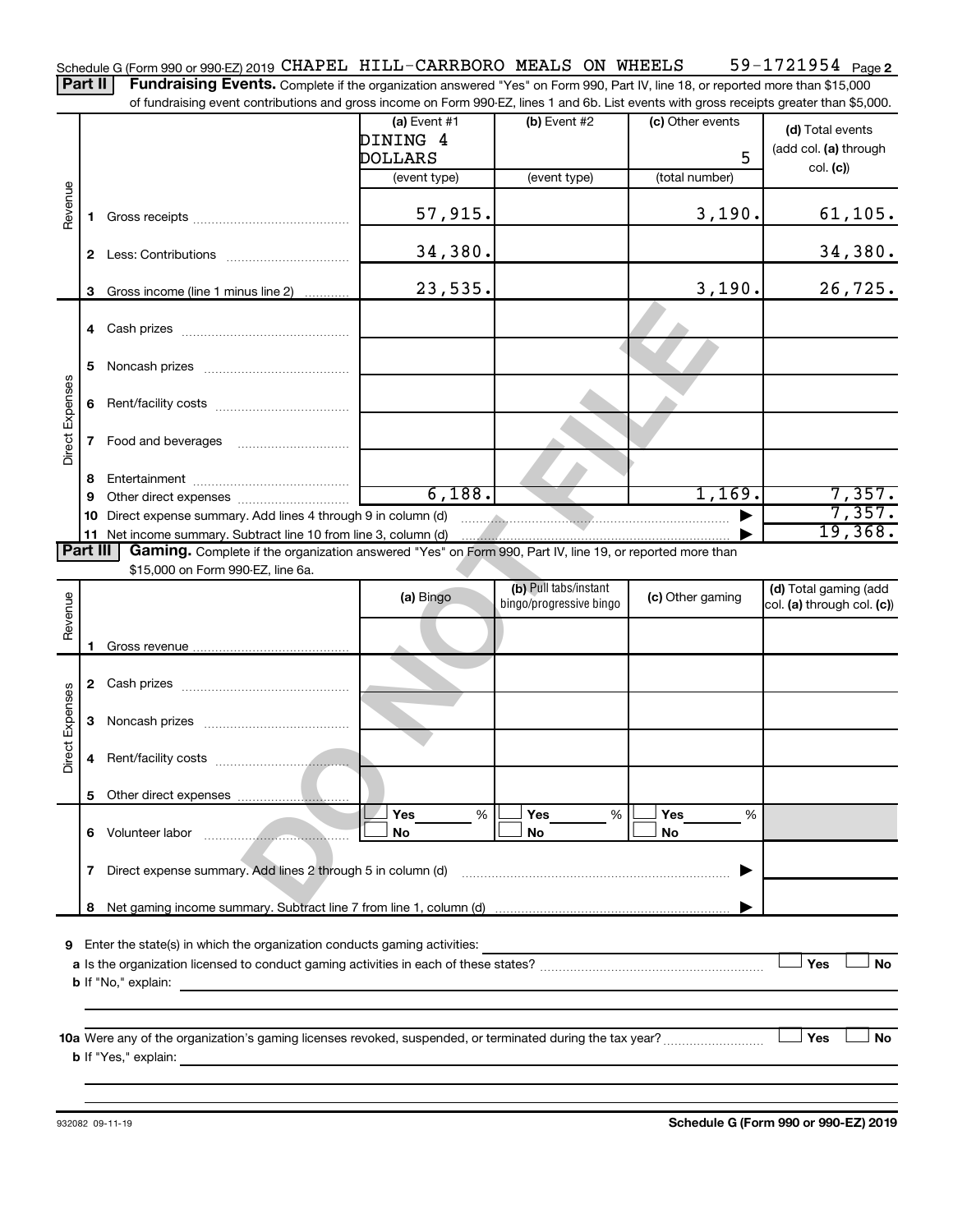|     | Schedule G (Form 990 or 990-EZ) 2019 CHAPEL HILL-CARRBORO MEALS ON WHEELS                                                                                                                                                                                                                                                                                         |     |            | 59-1721954 Page 3 |
|-----|-------------------------------------------------------------------------------------------------------------------------------------------------------------------------------------------------------------------------------------------------------------------------------------------------------------------------------------------------------------------|-----|------------|-------------------|
|     |                                                                                                                                                                                                                                                                                                                                                                   |     | Yes        | No                |
|     | 12 Is the organization a grantor, beneficiary or trustee of a trust, or a member of a partnership or other entity formed                                                                                                                                                                                                                                          |     | —  Yes     | No                |
|     | 13 Indicate the percentage of gaming activity conducted in:                                                                                                                                                                                                                                                                                                       |     |            |                   |
|     |                                                                                                                                                                                                                                                                                                                                                                   | 1За |            | %                 |
|     |                                                                                                                                                                                                                                                                                                                                                                   | 13b |            | $\%$              |
|     | <b>b</b> An outside facility <b>contained and the contract of the contract of the contract of the contract of the contract of the contract of the contract of the contract of the contract of the contract of the contract of the con</b><br>14 Enter the name and address of the person who prepares the organization's gaming/special events books and records: |     |            |                   |
|     |                                                                                                                                                                                                                                                                                                                                                                   |     |            |                   |
|     | Name $\blacktriangleright$<br>and the control of the control of the control of the control of the control of the control of the control of the                                                                                                                                                                                                                    |     |            |                   |
|     | Address $\blacktriangleright$                                                                                                                                                                                                                                                                                                                                     |     |            |                   |
|     |                                                                                                                                                                                                                                                                                                                                                                   |     | Yes        | <b>No</b>         |
|     | and the amount<br><b>b</b> If "Yes," enter the amount of gaming revenue received by the organization $\triangleright$ \$<br>of gaming revenue retained by the third party $\triangleright$ \$                                                                                                                                                                     |     |            |                   |
|     | c If "Yes," enter name and address of the third party:                                                                                                                                                                                                                                                                                                            |     |            |                   |
|     | Name $\blacktriangleright$<br><u> 1989 - Johann John Stein, markin fan de Frysk kampen oantal fan de Fryske kampen oantal fan de Fryske kampen</u>                                                                                                                                                                                                                |     |            |                   |
|     |                                                                                                                                                                                                                                                                                                                                                                   |     |            |                   |
|     | Address $\blacktriangleright$                                                                                                                                                                                                                                                                                                                                     |     |            |                   |
|     | Gaming manager information:                                                                                                                                                                                                                                                                                                                                       |     |            |                   |
| 16. |                                                                                                                                                                                                                                                                                                                                                                   |     |            |                   |
|     | Name $\blacktriangleright$                                                                                                                                                                                                                                                                                                                                        |     |            |                   |
|     | Gaming manager compensation $\triangleright$ \$                                                                                                                                                                                                                                                                                                                   |     |            |                   |
|     | Description of services provided >                                                                                                                                                                                                                                                                                                                                |     |            |                   |
|     |                                                                                                                                                                                                                                                                                                                                                                   |     |            |                   |
|     |                                                                                                                                                                                                                                                                                                                                                                   |     |            |                   |
|     | Director/officer<br>Independent contractor<br>Employee                                                                                                                                                                                                                                                                                                            |     |            |                   |
|     | <b>17</b> Mandatory distributions:                                                                                                                                                                                                                                                                                                                                |     |            |                   |
|     | a Is the organization required under state law to make charitable distributions from the gaming proceeds to                                                                                                                                                                                                                                                       |     |            |                   |
|     | retain the state gaming license?                                                                                                                                                                                                                                                                                                                                  |     | $\Box$ Yes | ∟—⊥ No            |
|     | <b>b</b> Enter the amount of distributions required under state law to be distributed to other exempt organizations or spent in the                                                                                                                                                                                                                               |     |            |                   |
|     | organization's own exempt activities during the tax year $\triangleright$ \$                                                                                                                                                                                                                                                                                      |     |            |                   |
|     | Supplemental Information. Provide the explanations required by Part I, line 2b, columns (iii) and (v); and Part III, lines 9, 9b, 10b,<br><b>Part IV</b><br>15b, 15c, 16, and 17b, as applicable. Also provide any additional information. See instructions.                                                                                                      |     |            |                   |
|     |                                                                                                                                                                                                                                                                                                                                                                   |     |            |                   |
|     |                                                                                                                                                                                                                                                                                                                                                                   |     |            |                   |
|     |                                                                                                                                                                                                                                                                                                                                                                   |     |            |                   |
|     |                                                                                                                                                                                                                                                                                                                                                                   |     |            |                   |
|     |                                                                                                                                                                                                                                                                                                                                                                   |     |            |                   |
|     |                                                                                                                                                                                                                                                                                                                                                                   |     |            |                   |
|     |                                                                                                                                                                                                                                                                                                                                                                   |     |            |                   |
|     |                                                                                                                                                                                                                                                                                                                                                                   |     |            |                   |
|     |                                                                                                                                                                                                                                                                                                                                                                   |     |            |                   |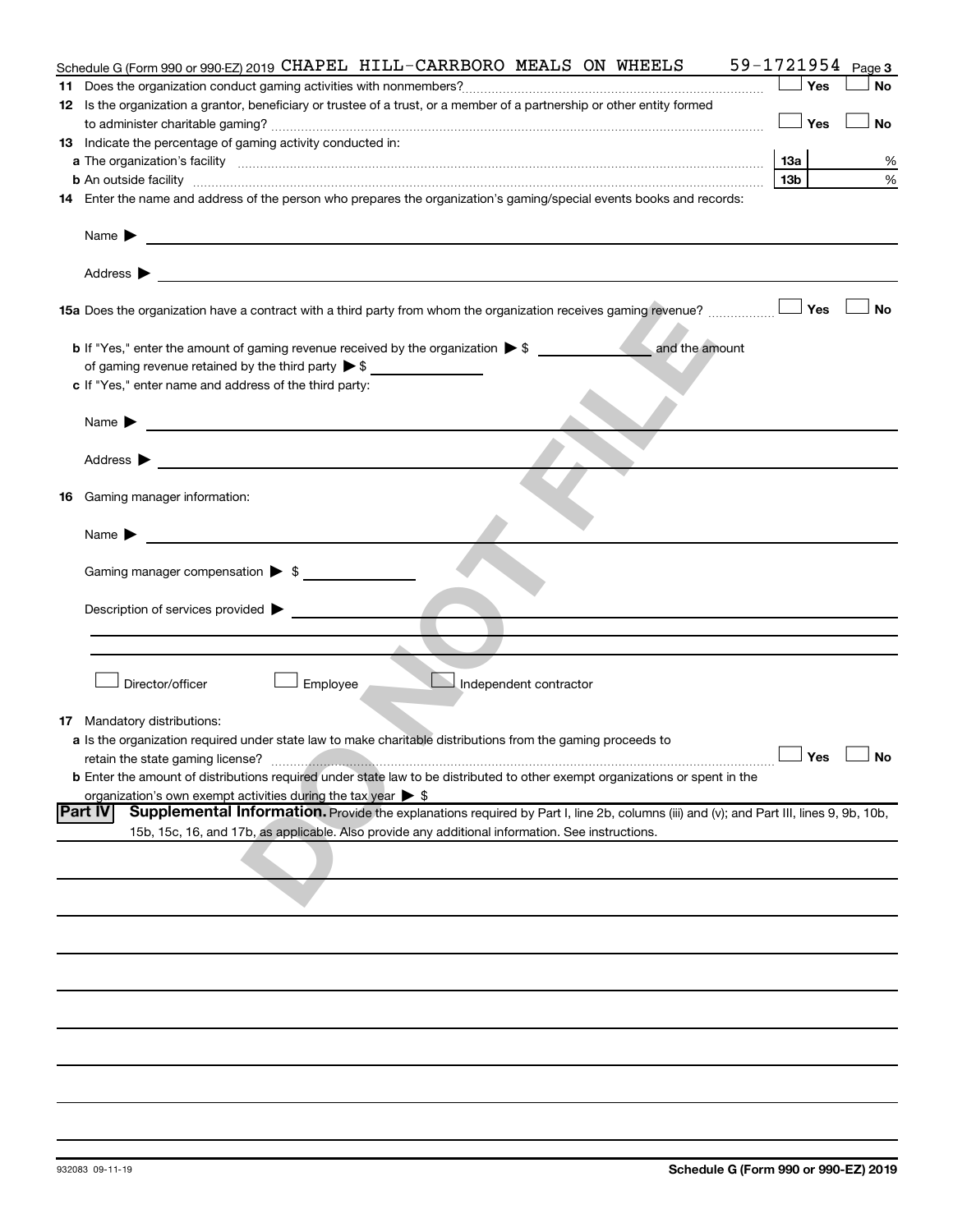| Schedule G (Form 990 or 990-EZ) CHAPEL HIL<br><b>Part IV   Supplemental Information</b> (continued) |  | CHAPEL HILL-CARRBORO MEALS ON WHEELS |  | 59-1721954 Page 4 |  |
|-----------------------------------------------------------------------------------------------------|--|--------------------------------------|--|-------------------|--|
|                                                                                                     |  |                                      |  |                   |  |
|                                                                                                     |  |                                      |  |                   |  |
|                                                                                                     |  |                                      |  |                   |  |
|                                                                                                     |  |                                      |  |                   |  |
|                                                                                                     |  |                                      |  |                   |  |
|                                                                                                     |  |                                      |  |                   |  |
|                                                                                                     |  |                                      |  |                   |  |
|                                                                                                     |  |                                      |  |                   |  |
|                                                                                                     |  |                                      |  |                   |  |
|                                                                                                     |  |                                      |  |                   |  |
|                                                                                                     |  |                                      |  |                   |  |
|                                                                                                     |  |                                      |  |                   |  |
|                                                                                                     |  |                                      |  |                   |  |
|                                                                                                     |  |                                      |  |                   |  |
|                                                                                                     |  |                                      |  |                   |  |
|                                                                                                     |  |                                      |  |                   |  |
|                                                                                                     |  |                                      |  |                   |  |
|                                                                                                     |  |                                      |  |                   |  |
|                                                                                                     |  |                                      |  |                   |  |
|                                                                                                     |  |                                      |  |                   |  |
|                                                                                                     |  |                                      |  |                   |  |
|                                                                                                     |  |                                      |  |                   |  |
|                                                                                                     |  |                                      |  |                   |  |
|                                                                                                     |  |                                      |  |                   |  |
|                                                                                                     |  |                                      |  |                   |  |
|                                                                                                     |  |                                      |  |                   |  |
|                                                                                                     |  |                                      |  |                   |  |
|                                                                                                     |  |                                      |  |                   |  |
|                                                                                                     |  |                                      |  |                   |  |
|                                                                                                     |  |                                      |  |                   |  |
|                                                                                                     |  |                                      |  |                   |  |
|                                                                                                     |  |                                      |  |                   |  |
|                                                                                                     |  |                                      |  |                   |  |
|                                                                                                     |  |                                      |  |                   |  |
|                                                                                                     |  |                                      |  |                   |  |
|                                                                                                     |  |                                      |  |                   |  |
|                                                                                                     |  |                                      |  |                   |  |